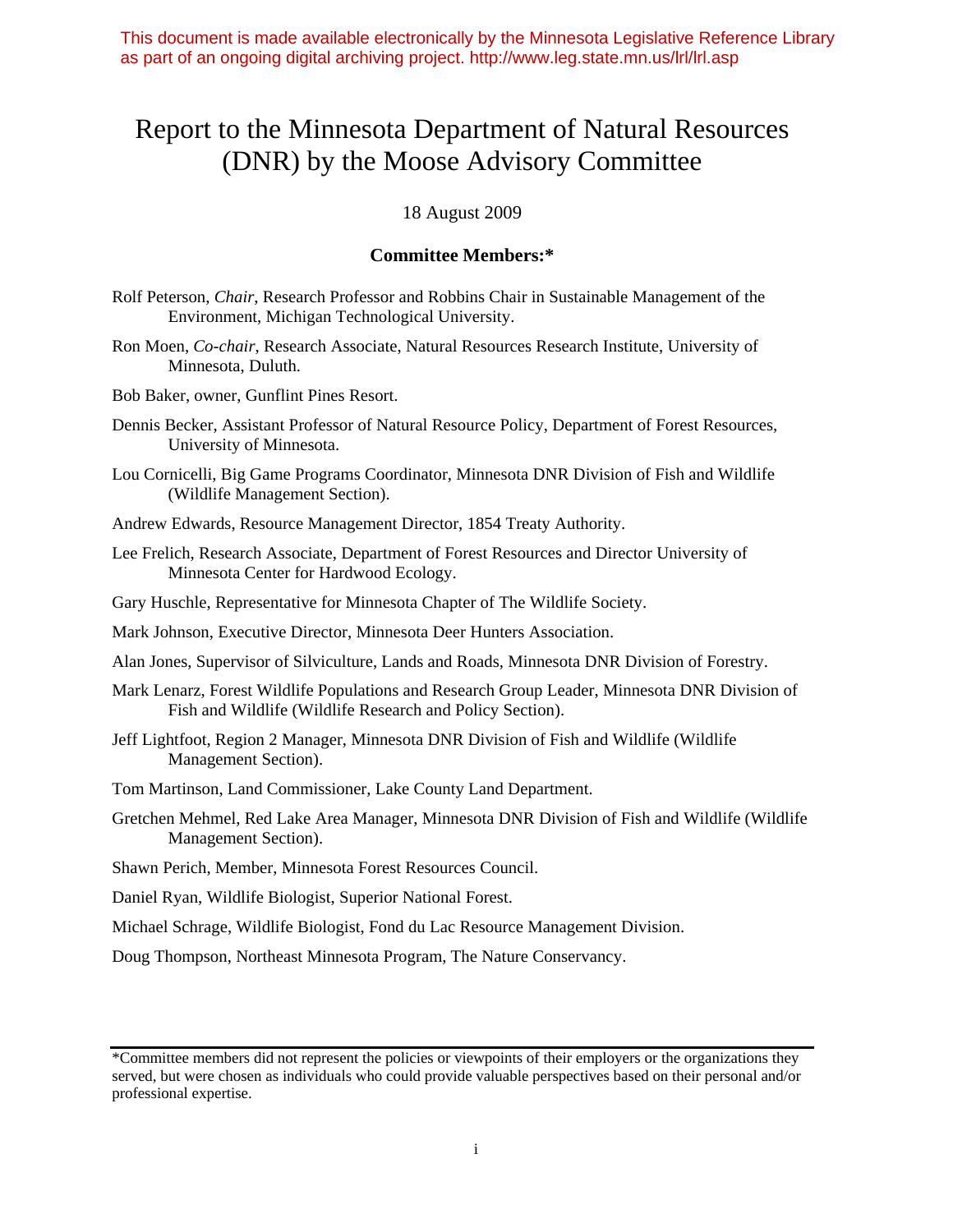## **Executive Summary**

Between the late 1980s and the early 2000s the density of moose (*Alces alces*) in northwestern (NW) Minnesota declined precipitously because of high non-hunting mortality and low pregnancy rates. The population decline was correlated with increasing summer temperatures, although year-to-year variation was large. In northeastern (NE) Minnesota, mortality of radiocollared moose is comparable to that seen during the decline of moose in the NW. Population modeling based on mortality and fertility rates indicates a declining population. Recruitment of calves into the population is at low levels, and hunter success has declined over the past decade. These lines of evidence all suggest that the NE population is declining as well. In addition, there is anecdotal evidence of population decline: people are reporting seeing fewer moose than they used to. In response to these developments, the Minnesota State Legislature directed the Department of Natural Resources (DNR) to establish a Moose Advisory Committee (MAC) that would make recommendations to the DNR and form the basis for their development of a Moose Management and Research Plan.

To help guide its discussions and recommendations, the MAC developed the following Vision Statement for moose management in Minnesota:

#### "*Moose have intrinsic value and are recognized for their importance to Minnesota. To the greatest extent possible, moose shall be managed for ecological sustainability, hunting, and viewing opportunities."*

While climate change is a long-term threat to the persistence of moose in Minnesota, we do not know the rate and extent of change over the next 50 years. Under worst-case scenarios the threat would be serious. However, the MAC believes that moose are likely to persist in MN for the foreseeable future, at least in the NE. The substantial cultural and ecological significance of moose should prompt a major effort to retain the species among Minnesota fauna. Based on our current knowledge of the status of moose in Minnesota, the MAC makes several recommendations to the Minnesota DNR which can be summarized and paraphrased as follows:

- Raise the public profile of moose in Minnesota by building a diverse constituency that will recognize the ecological, cultural, and economic values of this species.
- Inform the public of impacts to moose and mitigation strategies through a vigorous outreach and educational program.
- Continued monitoring of population status is critical, and research is needed to improve habitat, develop best management practices for habitat management, and increase understanding of factors affecting moose populations.
- Moose hunting can be continued in the NE but continue to monitor harvest and population indicators that could initiate closure of hunting seasons.
- Through harvest and a ban on recreational feeding in moose range in NE Minnesota, white-tailed deer should be managed at low densities to reduce potential parasite-mediated impacts to moose.
- Enhance future availability of wetlands and other habitats where moose are most secure from heat stress.
- Increased funding and personnel are needed to enhance moose research and management in Minnesota. This needs to be a collaborative effort (already begun) involving the DNR, other state agencies, federal agencies, tribal governments, academics, and other non-governmental organizations.
- The MAC recommends that moose *not* be listed as either state-designated Threatened or Endangered in Minnesota. A narrow majority of the MAC considers it desirable at this time to designate moose as a Species of Special Concern (vote tally 9Y:8N:1abstain).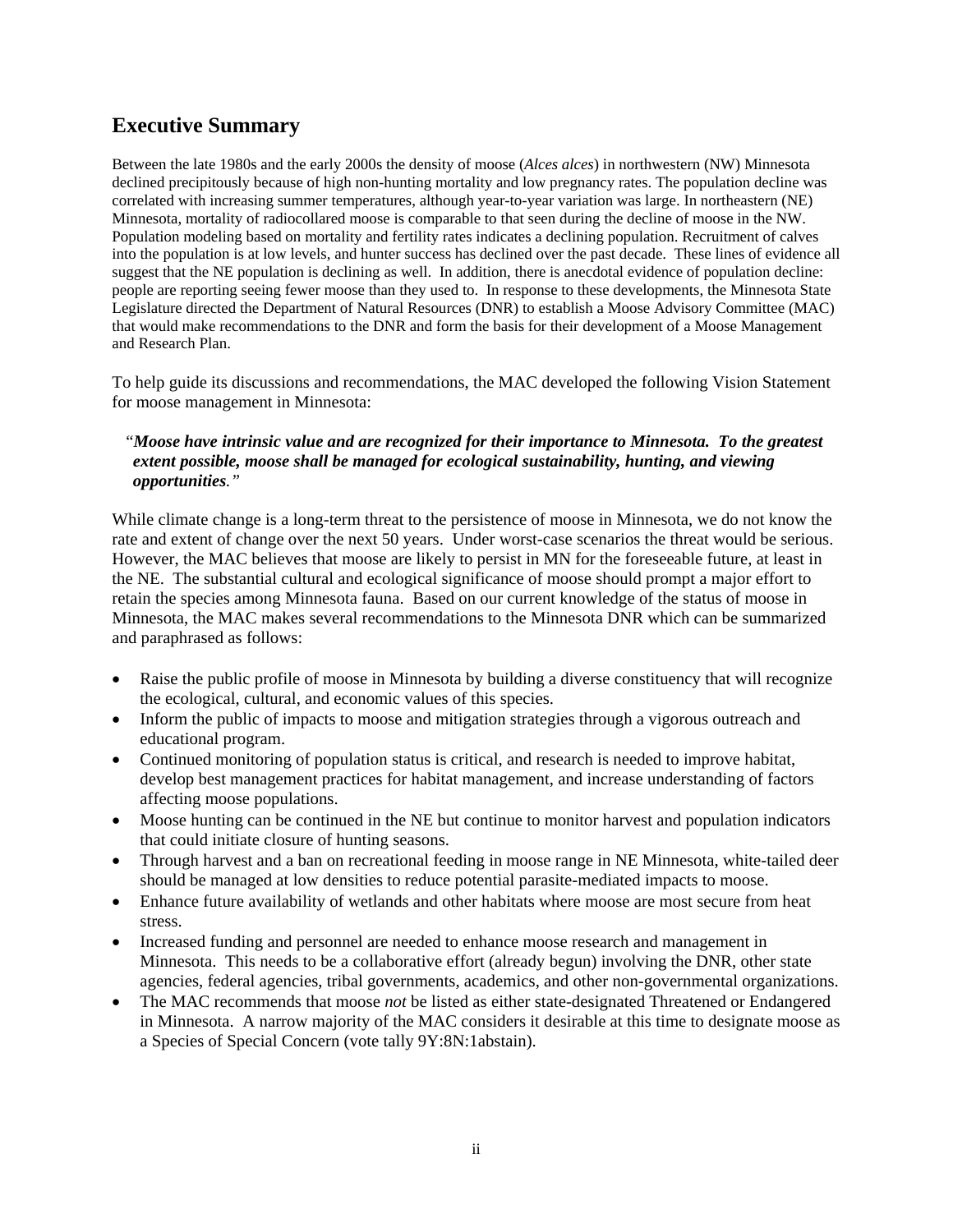## **Table of Contents**

Version 1.01 printed 8/19/2009. Version 1.01 corrects several (10-20) minor typographical errors in the report released on 8/18/2009..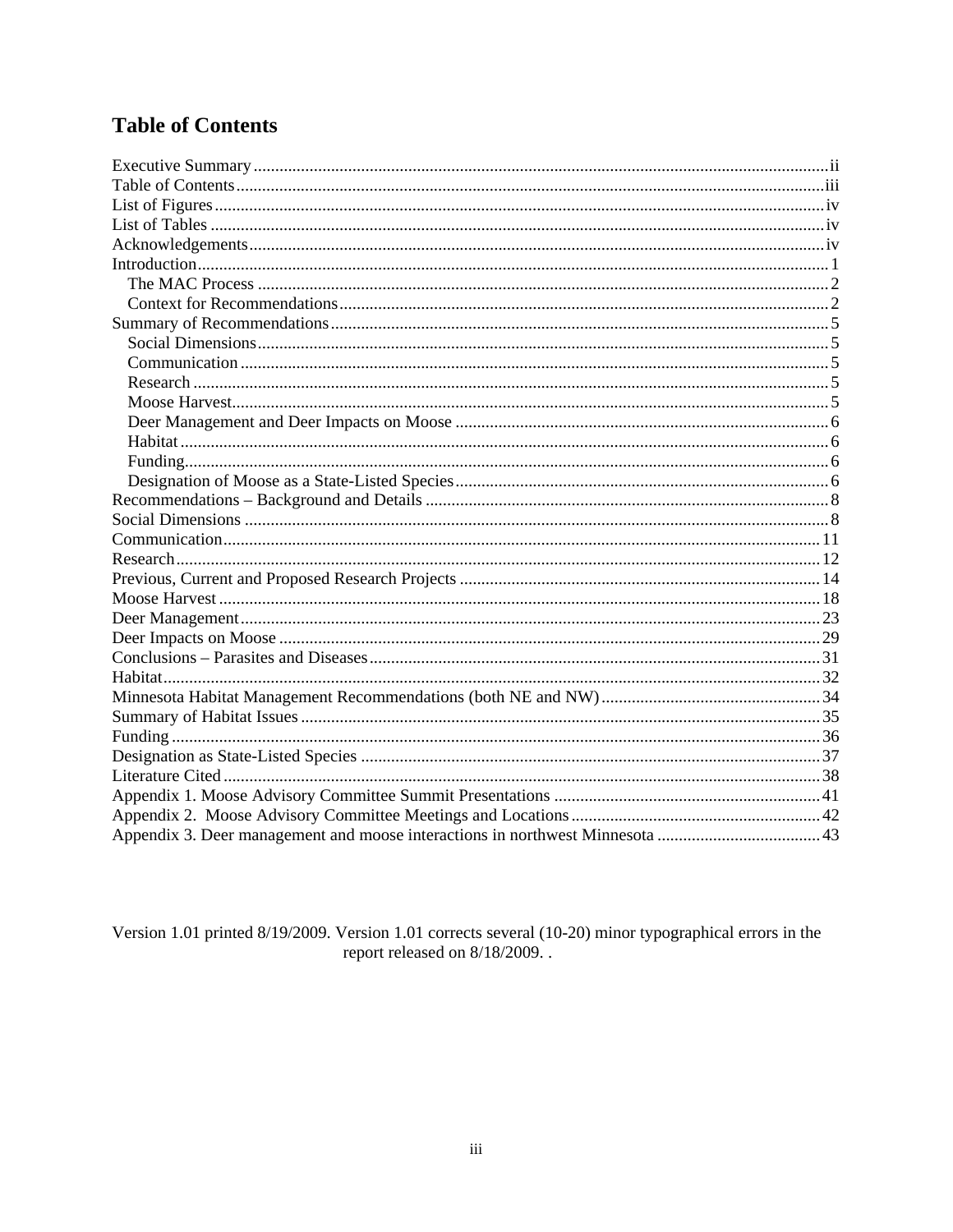### **List of Figures**

| Figure 13. Northeast moose survey area and sample plots (shaded) flown in the 2008 aerial moose survey33 |  |
|----------------------------------------------------------------------------------------------------------|--|
|                                                                                                          |  |
|                                                                                                          |  |
| Figure 16. Registered deer harvest for deer permit areas in the northwest moose range, 1997 – 200644     |  |
| Figure 17. Aerial moose and deer populations estimates, Agassiz National Wildlife Refuge, 1969-200545    |  |

### **List of Tables**

Acknowledgements: I'd like to thank each member of the committee for his/her diligence to the tasks of this committee – we were clearly united in a sincere desire to see moose flourish in Minnesota. Ron Moen, in particular, stepped in during my (too frequent) absences to chair meetings or otherwise keep committee business moving forward; with the prerogative of the Chair, I named him Co-Chair of the committee. DNR staffer Grant Wilson patiently and capably served as liaison to the committee, a position with the unspoken responsibility to organize and review everything we did. Also from the DNR, Michael DonCarlos and Steve Merchant served as advisors to the MAC, providing valuable sounding boards for instant feedback regarding DNR policies and practices. Kathy DonCarlos provided valuable organizational skills and recorded minutes of initial meetings. The Center for Urban and Regional Affairs at the University of Minnesota awarded a grant to Ron Moen and Grant Wilson for graduate student Amanda McGraw to serve as recorder for meetings and assist with drafting and review of the final report. Much of the hard work of the committee was accomplished by various subcommittees, ably chaired by the following committee members: Dennis Becker, Lou Cornicelli, Mark Lenarz, Jeff Lightfoot, Mike Schrage, and Dan Ryan.

*Rolf Peterson, 18 August 2009*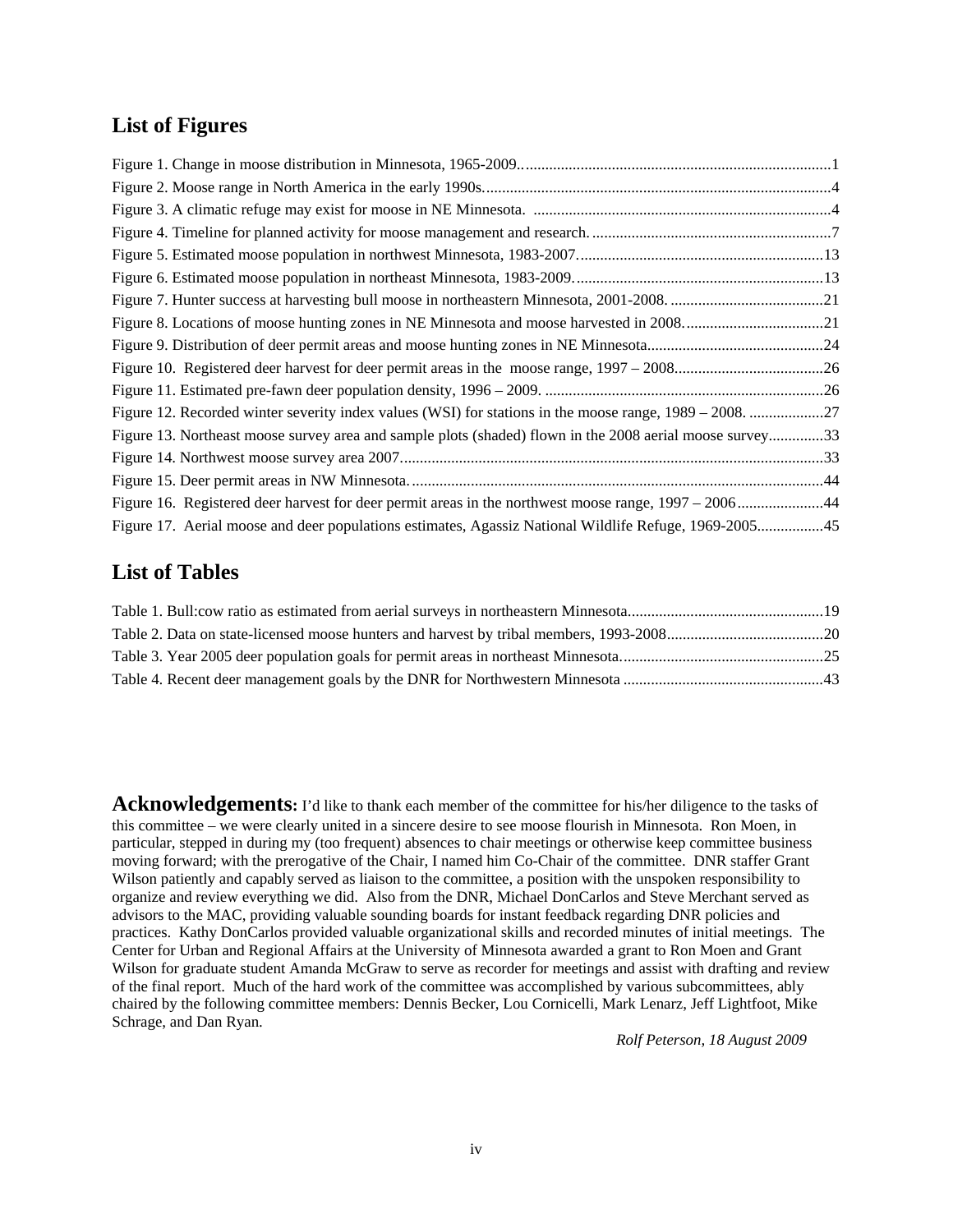### **Introduction**

During the past two decades, moose density declined dramatically in NW Minnesota, from at least 4,000 to fewer than 100 animals. Essentially, Minnesota has lost one of two relatively disjunct populations of moose in the state (Fig. 1). The precipitous decline in the NW continued even after the cessation of hunting in 1996 (Murray et al. 2006). During a period of intensive research in the late 1990s in northwestern Minnesota, annual moose mortality was high, at 21%, and moose pregnancy and recruitment rates were very low. Mortality was attributed to poor nutritional condition and parasitism. These health-related issues were correlated with increased summer and winter temperatures in recent decades, in an area of forest edge where tree cover is relatively sparse.

Beginning in 2002, moose research and monitoring were intensified in NE Minnesota through a cooperative effort by the DNR, tribal authorities, and federal and academic researchers. Annual mortality of moose in the NE was found to be comparable to that of the NW during the moose decline there, and there was also evidence of declining recruitment of moose calves in the NE. Annual aerial surveys in the NE do not indicate significant population decline, but high mortality from health-related stressors and a positive correlation between annual mortality and wintertime temperature (Lenarz et al. 2009) suggest that a climate-related population decline may be underway or imminent. Concerns voiced by members of the Minnesota State Legislature led to passage of legislation in 2008 directing the DNR to develop a Management and Research Plan for Moose in Minnesota (see Enabling Legislation sidebar).

Figure 1. Change in moose distribution in Minnesota, 1965-2009. Dark gray indicates primary moose range, light gray indicates low densities of moose (from Mark Lenarz, MN DNR, unpubl. data).

\_\_\_\_\_\_\_\_\_\_\_\_\_\_\_\_\_\_\_\_\_\_\_\_\_\_\_\_\_\_\_\_\_\_\_\_\_\_\_\_\_\_\_\_\_\_\_\_\_\_\_\_\_\_\_\_\_\_\_\_\_\_\_\_\_\_\_\_\_\_\_\_\_\_\_\_\_\_

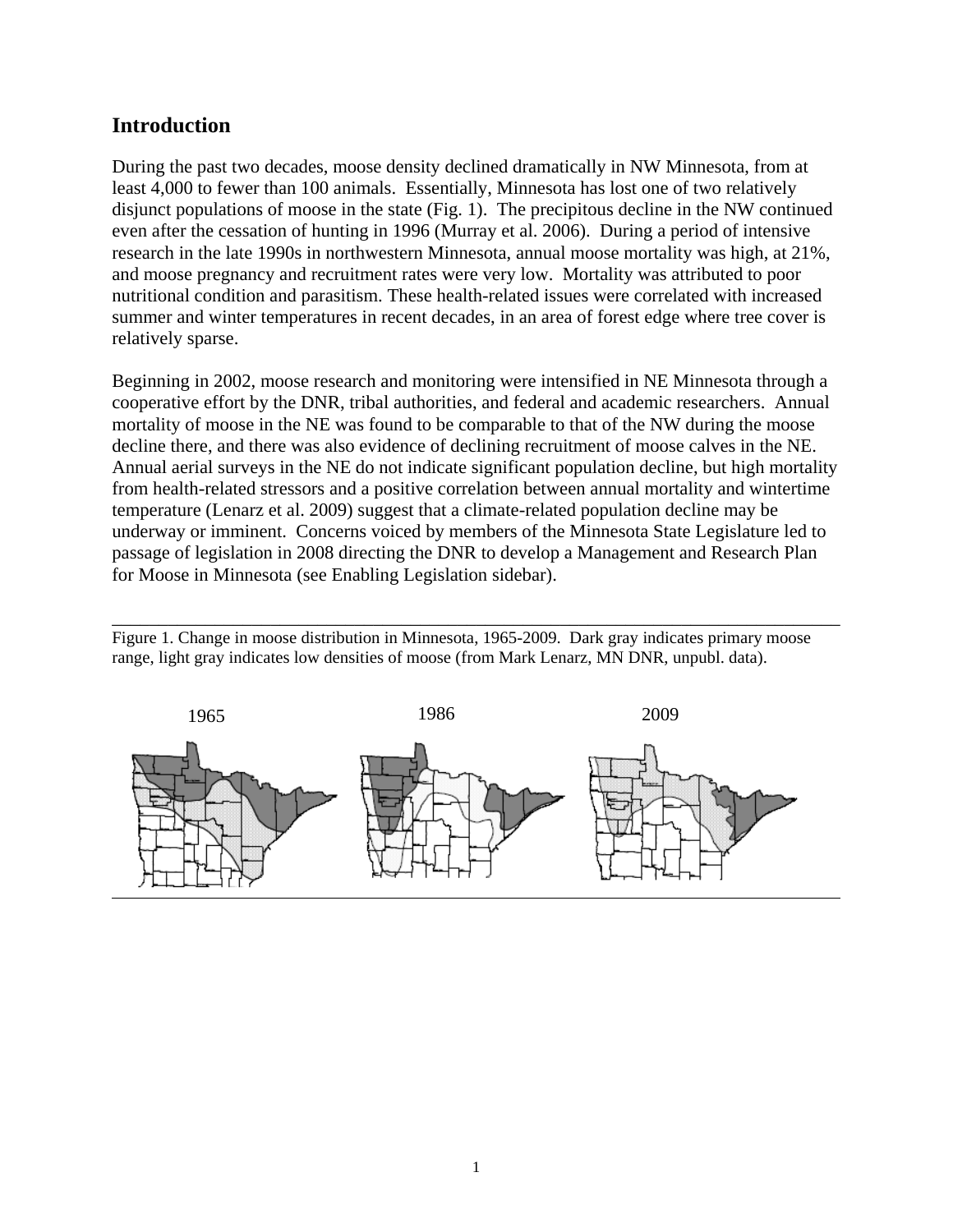#### **The MAC Process**

Acting on the directive of the Legislature, in September 2008 the DNR formed the Moose Advisory Committee (MAC) to consult with regional authorities on moose biology and other stakeholders to thoroughly review options for moose management and research. Committee members were selected by the DNR to represent a cross-section of moose experts, land managers, wildlife managers, tribal staff, and other key stakeholders. The MAC was charged with the responsibility for making recommendations to the DNR and other stakeholders for moose management and research.

The MAC consists of 18 members of diverse backgrounds, all with an interest in the future of moose in Minnesota. Several members of the DNR served on the committee because of their professional expertise and specific knowledge of moose demographics in the state. The MAC had an initial organizing meeting in September 2008, and then hosted several out-of-state moose experts for a factfinding Moose Summit in December 2008 in Duluth. During the Moose Summit the MAC heard from and had an opportunity to consult moose biologists and managers from Manitoba, Ontario, North Dakota, Michigan, and New Hampshire. Between January and July 2009 the MAC met approximately monthly. Several subcommittees were formed within the MAC to address specific areas of management and research. Sub-committees met 2-3 times to discuss recommendations for their sub-section.

### **Enabling Legislation**

**2008 MN Legislature Ch. 368, SF 2651, Article 2 Section 76** 

#### **MINNESOTA MOOSE MANAGEMENT AND RESEARCH PLAN.**

The commissioner of natural resources shall consult with research scientists, wildlife managers, tribal interests, other agencies with moose research and management expertise, and other key stakeholder groups on the development of a moose management and research plan for Minnesota. The plan shall address moose populations and habitats, including, but not limited to, the northwest Minnesota herd; likely causes of observed changes and trends; moose habitat and hunting management; and monitoring, research, and evaluation needs. The plan shall establish future moose management and research goals and strategies within the context of habitat and climate trends in Minnesota. By January 15, 2009, the commissioner shall provide a progress report on the plan to the Senate and House of Representatives committees with jurisdiction over natural resource policy.

Recommendations were presented to the entire committee during monthly meetings and revisions were made and discussed until general agreement about each recommendation was reached. This report presents the findings and conclusions of the MAC in the form of several recommendations to the DNR, together with background and rationale for these recommendations.

#### **Context for Recommendations**

The Legislature directed the DNR to develop a plan for moose management and research, and further specified that the plan address trends in moose populations and habitats, causes of population changes, hunting and habitat management, research, monitoring, and evaluation needs. The MAC considers research an integral part of a comprehensive management strategy for moose, but because of its unique requirements we have treated research as distinct from ongoing management, which is assumed to mean any other DNR activities that relate to habitat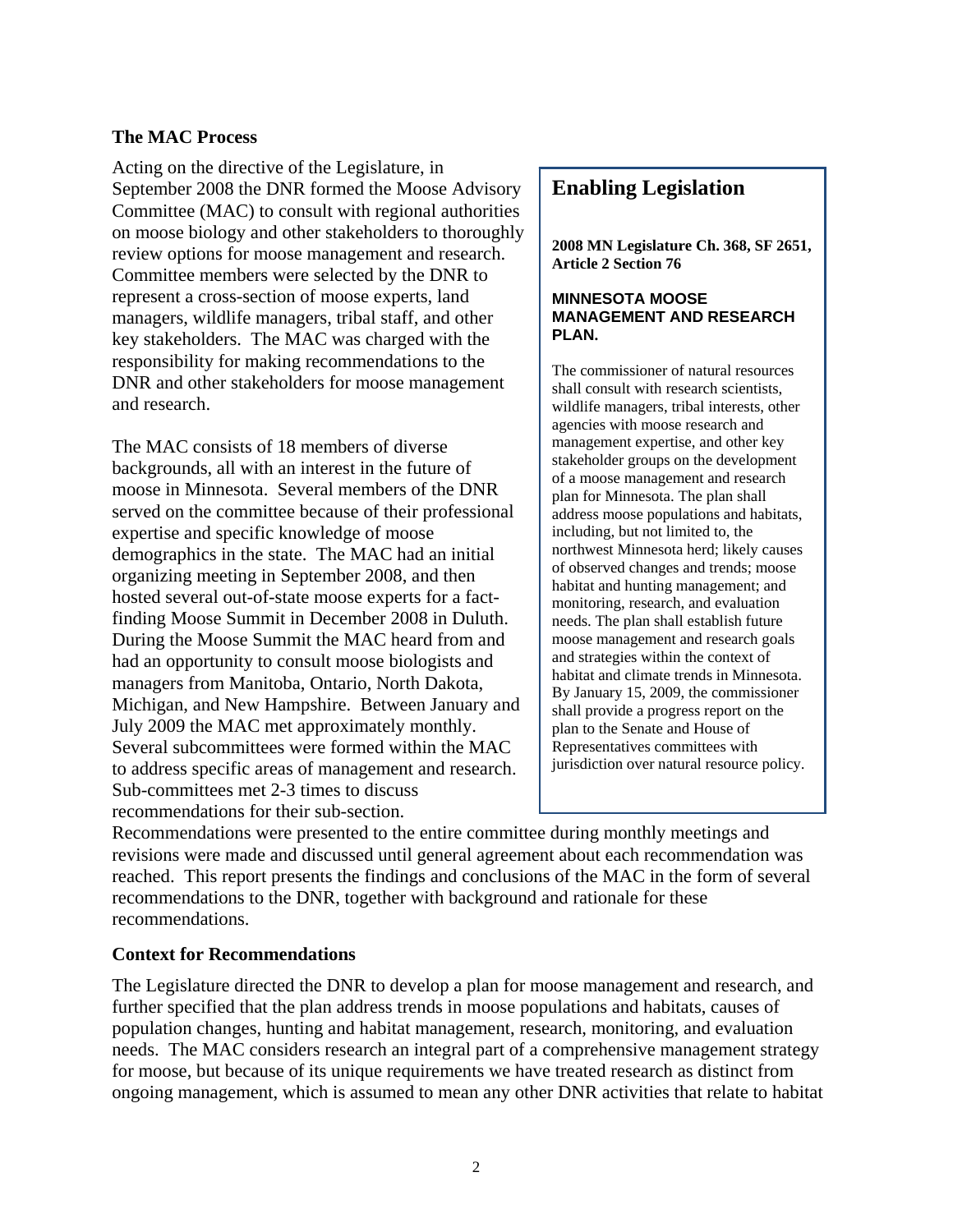alterations, moose harvest, providing the public with information and education, annual monitoring of population performance (often integrated with research because methods are similar), and communication with the public and the Legislature regarding the well-being of moose in Minnesota.

The dramatic decline of moose in NW Minnesota was well documented and investigated by an intensive research project in the late 1990s (Murray et. al. 2006). While no single factor appeared to explain the decline of moose in the NW, a significant increase in temperature was considered ultimately responsible, as evidenced by comparable declines in moose in adjacent parts of Manitoba and North Dakota. Unless there is a change in the environmental factors that are stressing moose in NW Minnesota, that population will likely not recover. However, suitable habitat should be maintained in NW Minnesota so moose can re-colonize if the environment again becomes favorable to moose in the future.

In contrast to the conditions in NW Minnesota, habitat in NE Minnesota may be ameliorating adverse environmental changes. Research and management can help identify and enhance key habitats and otherwise modify conditions toward maintaining moose in NE Minnesota, at least in the short-term. In the long-term, several decades or more, there are likely to be significant ecological challenges to moose survival in Minnesota arising from climate change (Galatowitsch et al. 2009). Warmer and drier environments will cause more physiological stress in moose, increase the presence of deer and their associated parasites on the landscape, and reduce the forest environments that support moose. These expectations were the underlying foundation for establishing the MAC and they provide the impetus for our recommendations.

Management programs for moose in the mid-continent are now in uncharted territory. Along the southern boundary of moose range in North America (Fig. 2), in Minnesota and elsewhere, expectations for future climate change are shrouded in uncertainty and the response of moose populations to various limiting factors is simply unknown. There are no simple directives for wildlife managers to follow, and no guarantees that moose in Minnesota will be secure in the long-term. However, the MAC believes now is the time to act, when there are still several thousand moose in the NE forest zone and obvious uncertainties can be addressed by timely research (see Fig. 3).

Public support for maintaining moose in Minnesota can be expected to remain high, and we believe it is crucial for the DNR to engage the public interest in moose in a timely fashion. Diverse stakeholder groups are needed to collaborate in the singular goal of maintaining wild moose populations and the associated ecological, cultural, and economic values.

We note that three Native American bands of Chippewa have clear and specific treaty rights for off-reservation hunting in NE Minnesota, and currently tribal moose harvest amounts to a few dozen animals per year. At present, we do not consider harvest by band members as demographically significant for the moose herd in Minnesota. MAC recommendations are directed to the DNR and tribal wildlife managers are not required to consider them. However, the DNR will clearly need to continue considering tribal harvest in moose management plans. We recommend that the DNR maintain its strong programs of collaboration with the tribes, along with other partners in moose research and management.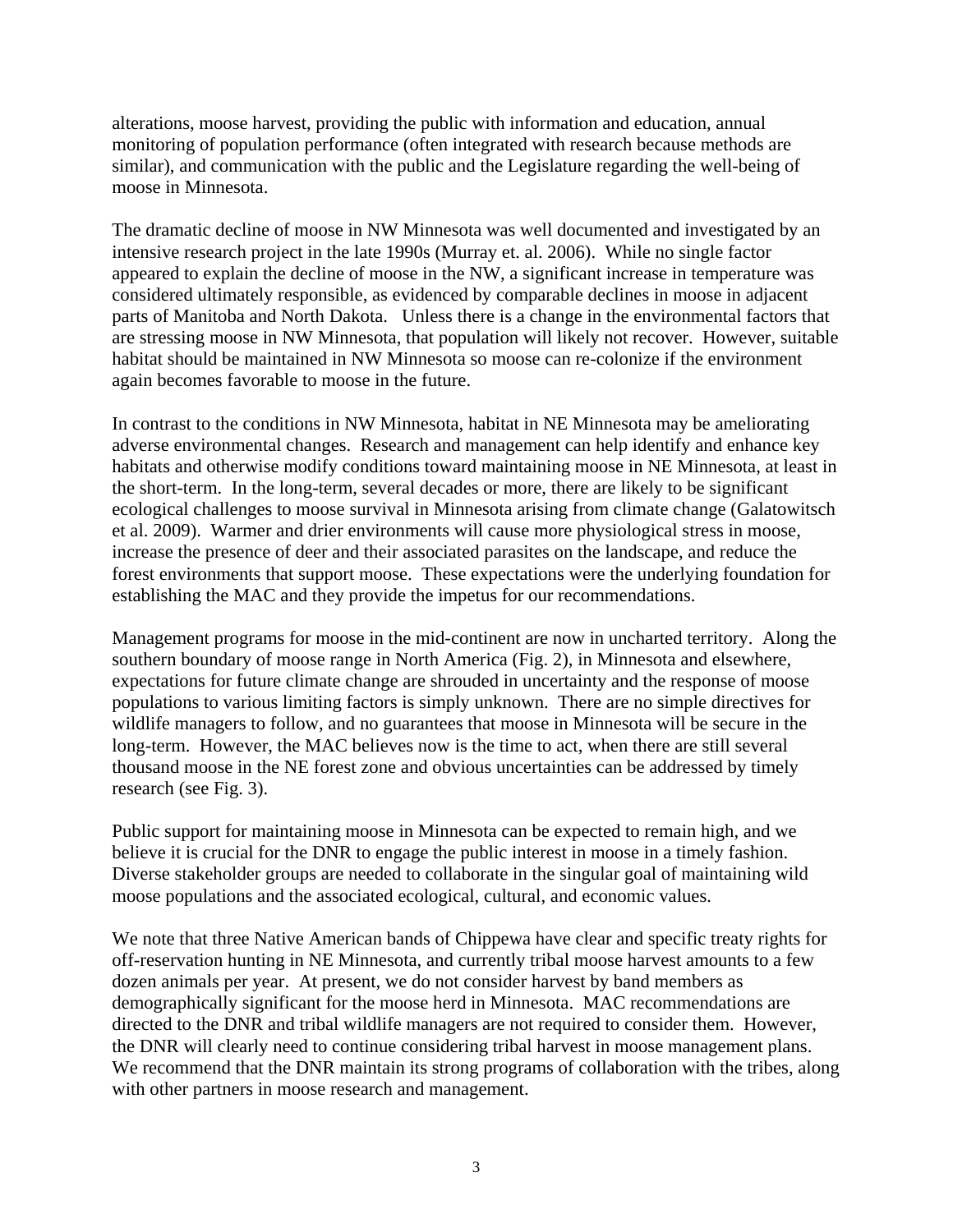Figure 2. Moose range in North America in the early 1990s (light gray) corresponded to the region of boreal forest (dark gray) (Karns 1997). Moose range in Minnesota occupies sub-boreal forests.



Figure 3. A climatic refuge may exist for moose in NE Minnesota. The historic pattern of average temperature (darker blue shading indicates lower temperature) in NE Minnesota (1970-1999) suggests the possibility of a future refuge for moose near the northern border adjacent to Lake Superior. However, by the mid-21st century many boreal forest species may disappear from Minnesota, many wetlands will disappear with higher evapotranspiration and longer droughts, and climate in the region is projected to resemble that recently experienced in southeastern Minnesota (Galatowitsch et al. 2009)

Current average annual temperature ('C)

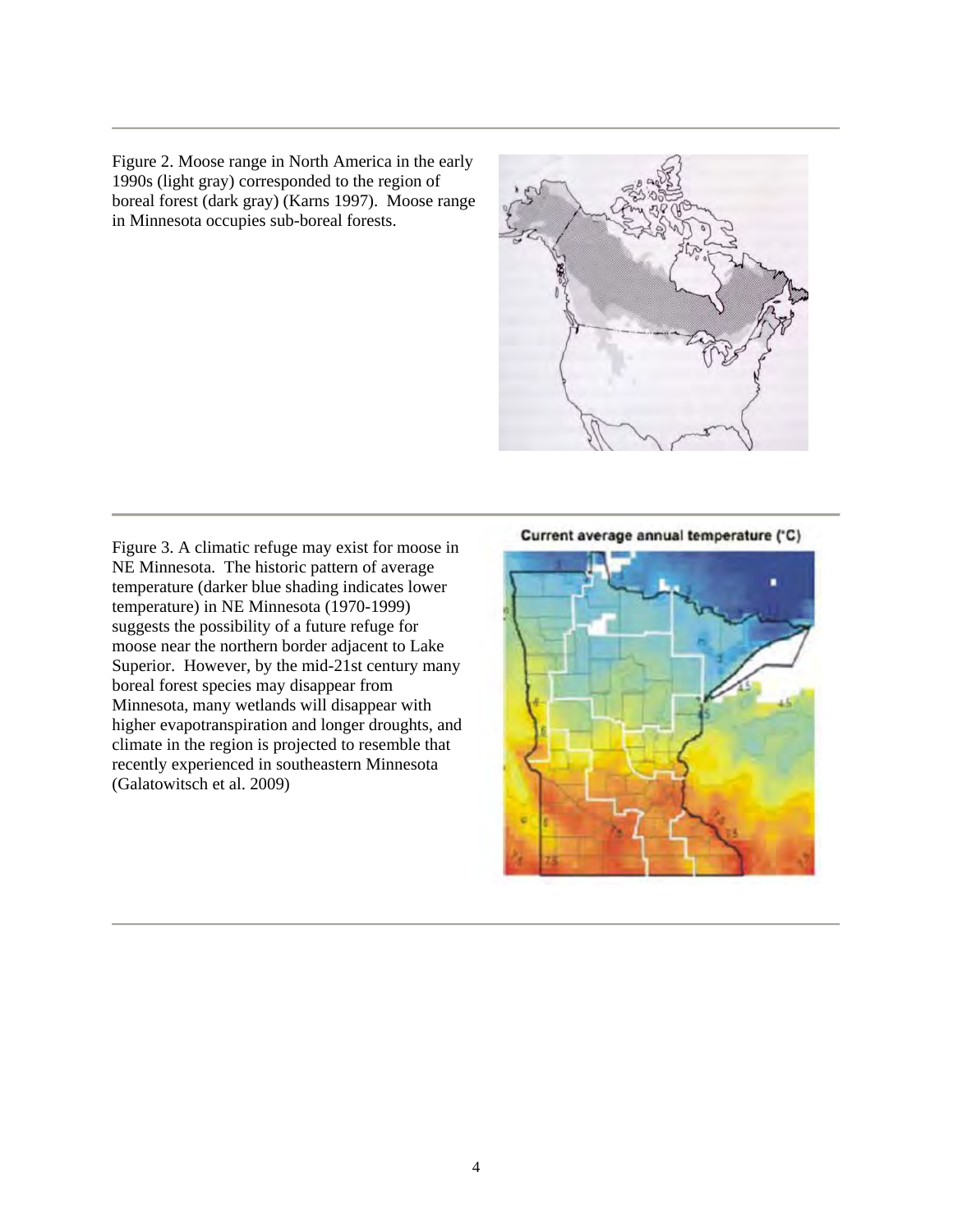### **Summary of Recommendations**

We view our recommendations as being useful in an adaptive management approach including monitoring, periodic review and modification. In this section we provide summaries of our recommendations. Order of presentation does not indicate an intent to prioritize.

### **Social Dimensions**

Maintaining moose in Minnesota will require that management and related research be accorded a high priority among the public, resource management professionals, and members of the Legislature. In order to build a broad constituency of public support for moose in Minnesota, it is important for the DNR to engage the public in a timely manner, especially about the effects of future climate change on moose and the rationale for continued hunting of moose. The DNR should be transparent in its decision-making regarding moose management, and should encourage studies that capture the varied benefits of moose for Minnesotans. Greater intraagency coordination within the DNR would assist moose management. A close working relationship with the legislature needs to be fostered to promote policy and management actions that help perpetuate moose. Management of moose should be based on sound science and sensitive to social concerns and impacts.

### **Communication**

Reaching the public is a continuous challenge, and a plan for communicating moose information to the public is recommended. Information on the status and management of moose populations in Minnesota should be easy to find on the DNR website, and outreach materials should be developed that can be used for various educational venues such as school curricula and tourism materials.

### **Research**

There is a continuing need to monitor moose population performance, density and demographics, which is the biological foundation for all decision-making. Monitoring techniques should be constantly evaluated for improvement. Monitoring and research are directly linked by personnel, methods, and evaluation. Key research questions include gaining a better understanding of the factors influencing moose reproduction and survival in NE Minnesota, particularly causes of mortality, and moose response to heat stress, with emphasis on characterizing habitats that may be critical as thermal refugia.

### **Moose Harvest**

It is important for the DNR to monitor the effects of continued harvest on the moose population. If there is a sustained moose population decline the DNR will need to explain why moose harvest can continue. The DNR should also be prepared to close the moose hunting season if certain conditions (chronic population decline or undue impacts of harvest) are met. It is recommended that the hunting season be closed if the bull:cow ratio drops below 67 bulls/100 cows for three consecutive years, or if harvest success drops below 30% for three consecutive years. Moose hunting in specific zones should be closed if average three-year harvest success drops below 10% in the BWCAW, or 20% outside the BWCAW. Moose hunters should be surveyed to evaluate these and alternative thresholds for closing moose harvest.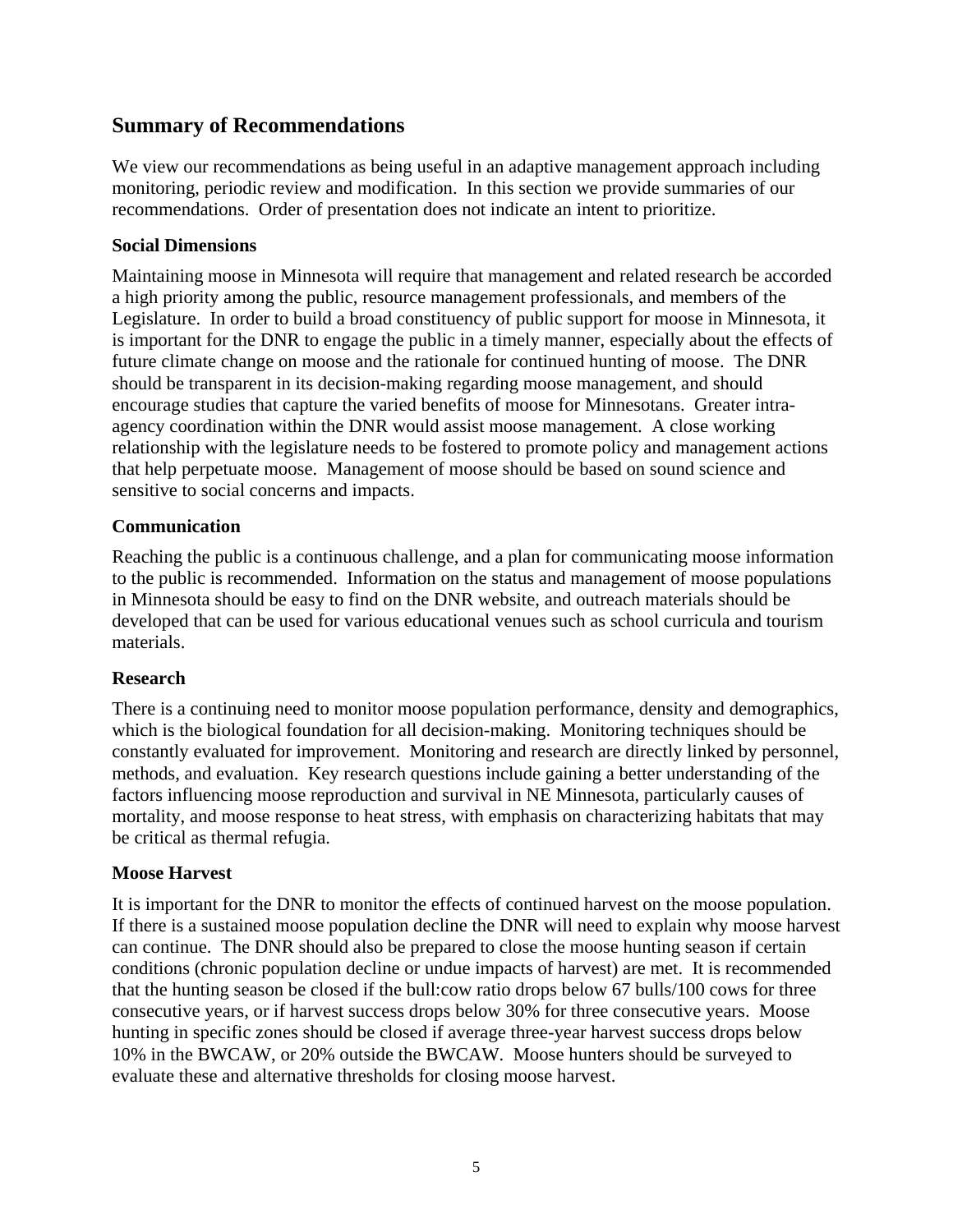### **Deer Management and Deer Impacts on Moose**

In the past decade mild winters have led to increased deer density in northern Minnesota. Although the relationship between deer numbers and mortality in moose is unclear, it is well established that deer carry parasites and diseases that are detrimental to moose. Within moose range, deer should be managed to maintain fall pre-hunt densities  $\langle 10 \text{ deer per mi}^2$  and a ban on recreational feeding of deer should be established. Research and monitoring should be undertaken to better understand deer-moose interaction, and deer management units should be realigned to correspond to moose range.

### **Habitat**

The DNR should take a leadership position in understanding and documenting both the status of moose habitat in MN, across all land ownerships, and the way forest management activities impact moose. Management for high quality moose habitat will be increasingly important for maintaining moose populations. Best management practices and habitat plans should be developed that prioritize moose habitat management in key areas within the moose range, especially those that are likely to be least affected by climate change. Moose habitat management should accommodate the need for aquatic feeding areas and thermal refugia, as well as the traditional emphasis on fine-scale mixed forest stands with ample deciduous regeneration. Successful moose habitat management will require commitment from the USDA Forest Service, plus state, county, and private landowners.

### **Funding**

Legislative appropriations and allocations of funding will drive decisions regarding staffing and necessary infrastructure. The value of moose to the tourism economy and as a north woods icon has statewide significance. Therefore funding for moose research and management must come from sources in addition to hunting license revenues. We recommend that moose management be accorded an elevated priority for funding within the annual budget of the DNR, and that the DNR continue working with other agencies and academic institutions to obtain funding for research on moose in Minnesota. Such partnerships have already generated \$900k for moose research in the past decade, and there needs to be continued effort to leverage funding and other resources from external sources. Other funding sources, such as the new Lessard-Sams Outdoor Heritage Council may also provide a mechanism to broaden the funding base for moose, at least with respect to habitat acquisition and preservation.

### **Designation of Moose as a State-Listed Species**

The committee was unanimous in believing that it is inappropriate at this time to designate moose as either Threatened or Endangered, as defined in Minnesota Statute 84.0895. After considerable discussion, a narrow majority of committee members (9:8:1) supported state-listed status as a Species of Special Concern (SSC) in Minnesota. We recognize that this will be an important and difficult decision for the DNR, but the committee focused on the state-wide status of moose in relation to listing criteria. The MAC recognizes a need for accelerated or emergency review and listing of species, as there is potential for rapid change in species status.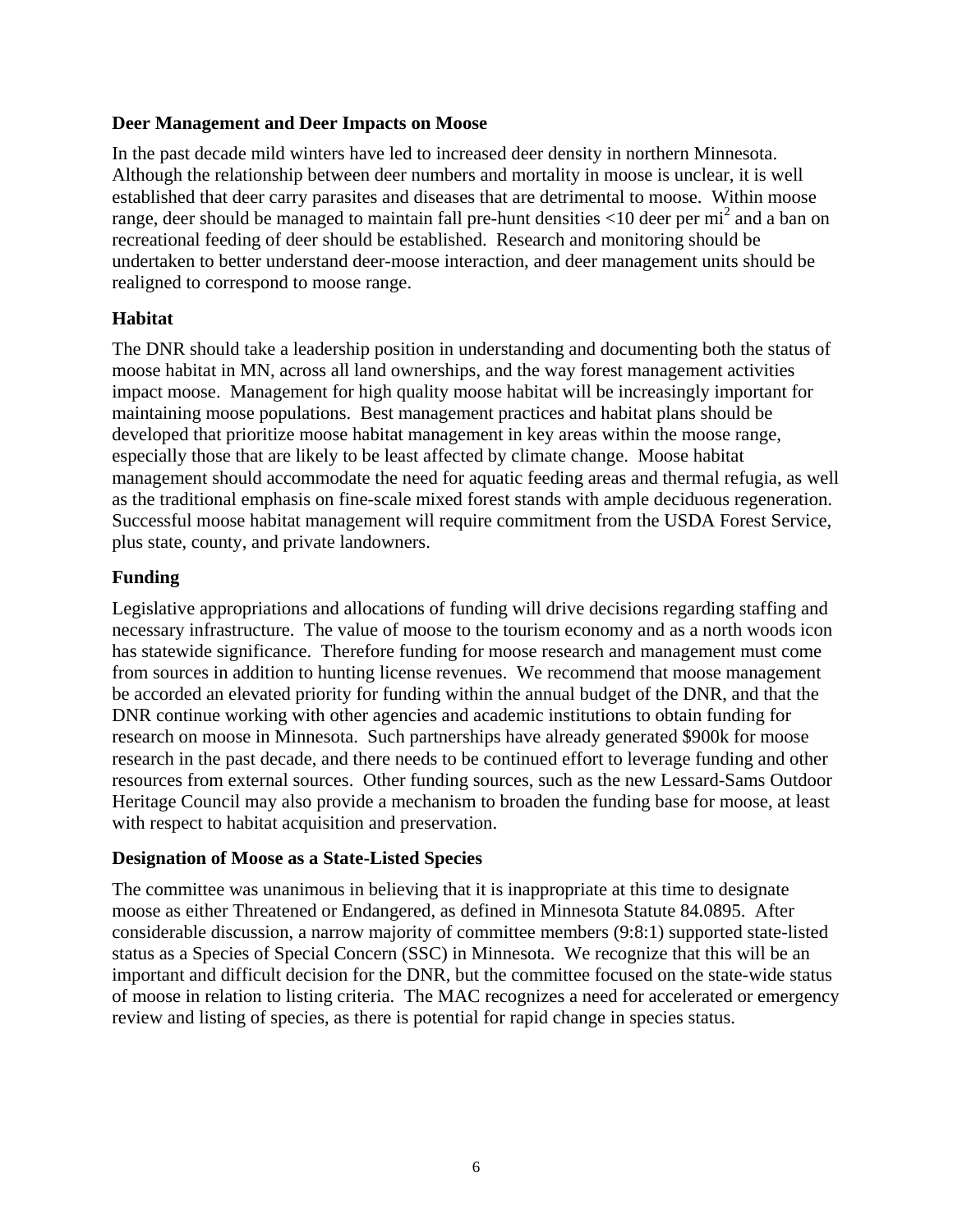The Summary of Recommendations includes actions in multiple areas. A timeline such as we have drafted (Fig. 4) should be a part of the Moose Management plan to be written by the DNR.

Figure 4. Timeline for planned activity for moose management and research. Yellow lines indicate need for planning and preparation, green arrows indicate ongoing activity, red arrows are new activities needed.

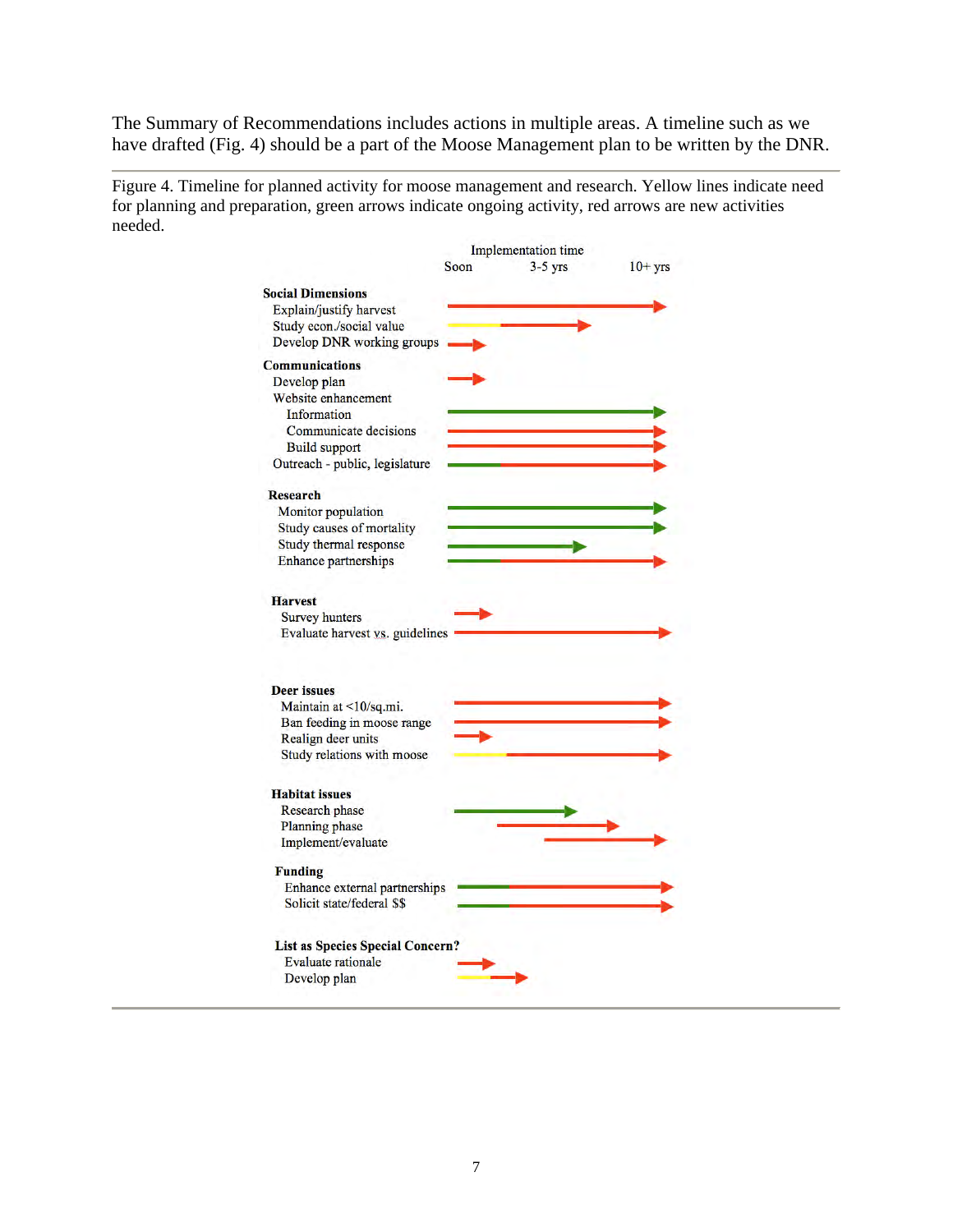## **Recommendations – Background and Details**

Most of the following sections are subcommittee reports with minor editing to maintain consistency.

## **Social Dimensions**

### **Overview**

Management decisions regarding the future of moose in Minnesota are inherently influenced by social factors related to perceptions about moose population decline, the value of moose to local economies, and the symbolic nature of moose. In particular, future hunting seasons for moose will be reviewed in relation to biological, social, and legal criteria. Social concerns about hunting a declining moose population may at some point contradict a biologically-based rationale for continuing hunting. This is due to the high profile of moose in the state and their importance for non-hunting purposes. Given the complexity of the issue and the level of scientific uncertainty, acknowledging the role of social concerns in the decision making process will be critical to the success of moose management.

### *Recommendation: The DNR must be transparent in making decisions regarding moose management.*

The public should be kept informed of on-going management decisions. The public needs to have an understanding of why certain actions are necessary, and also the assumptions and information used to determine those actions. That information must be presented on an ongoing basis and continually updated. It is particularly important that the DNR be willing to acknowledge the considerable uncertainty surrounding moose populations and trends.

The DNR is aware of the concern the public has for declining moose populations and is sensitive to the perceived impact of hunting on long-term viability. Where and when the public is asked to provide input, it must be accompanied with acknowledgement about how that input will be used in the decision-making process. In addition to seeking scientific input from biologists and trained experts, the DNR should also consider seeking broad public input regarding significant issues that arise pertaining to moose management (e.g., hunting bans).

Specific actions to increase public involvement might include:

- Establish a public dialogue and moose population goal setting process solicit public input regarding the non-hunting values of moose, economically and culturally (using the goal-setting processes used by the DNR for deer).
- Communicate openly with the public about the biological challenges facing moose in Minnesota, particularly climate change impacts on projected moose population levels, real and perceived impacts of hunting, and the rationale for management actions.
- Communicate the process by which the DNR will re-evaluate decisions regarding, a) the number of hunting permits issued, b) projected population impacts, and c) criteria for making these decisions.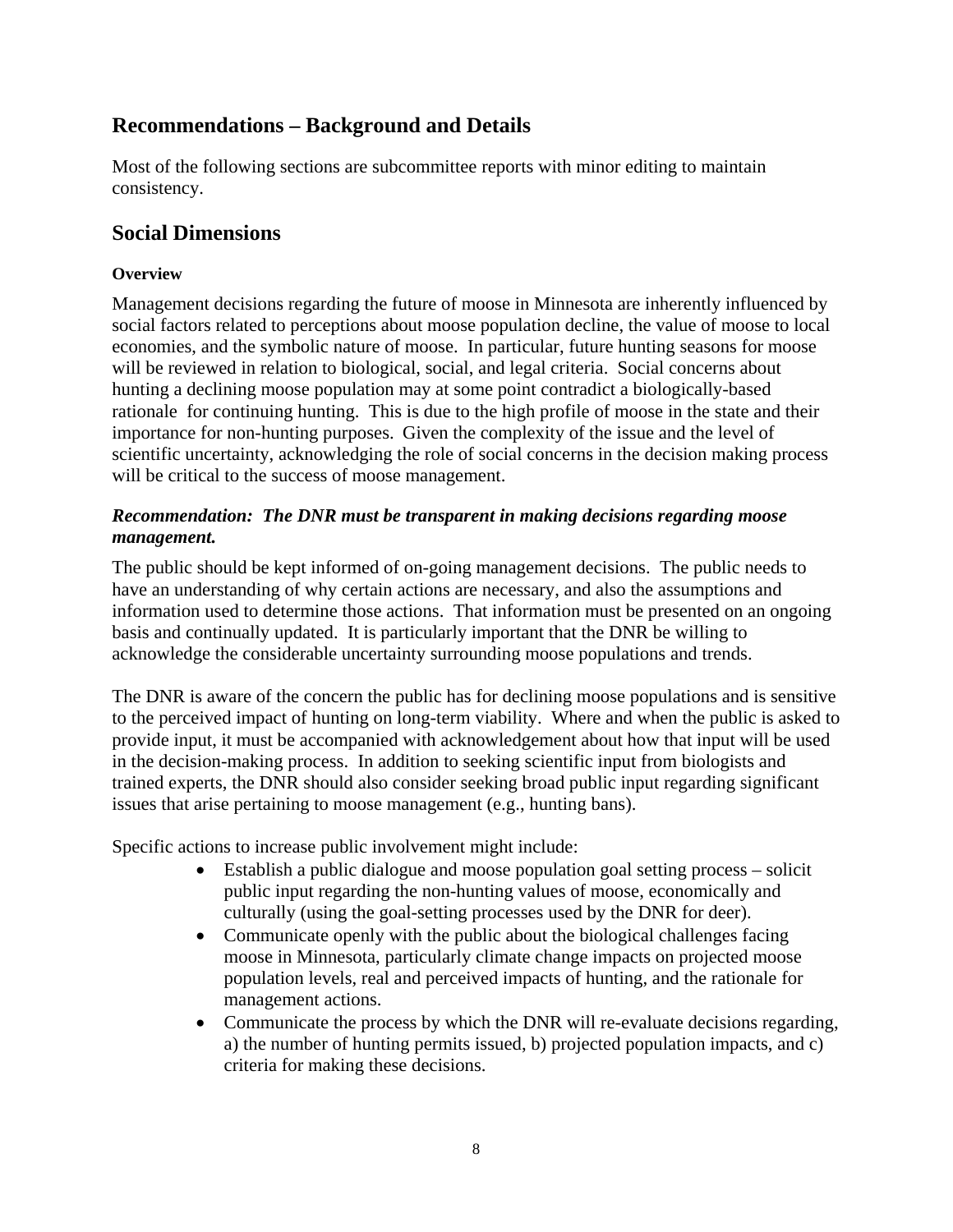### *Recommendation: Incorporate economic and social impacts into moose management planning.*

Observations and reports from tribal representatives, hunters, Chambers of Commerce, resort owners, community members, and tourists indicate that moose are a critical component of the cultural identity and economy of northern Minnesota. Economically, the "value" of moose can be measured in terms of how much moose hunting contributes to local economies through triprelated expenditures and through the reinvestment of hunting license dollars for moose management. While no definitive study on the economic value of moose has been conducted, a 2006 DNR survey of 279 moose hunters yielded an estimate of 3,675 moose hunting days expended. From the perspective of license revenues, nearly \$90,000 was generated in application and license fees in 2009. Moose also contribute substantially to local economies through purchases of related souvenirs, travel to and within the region for the opportunity to view moose, and related lodging receipts. Many communities use moose as a trademark or advertising tool to promote or sell the area in which they live—the Minnesota Secretary of State website identifies more than 300 registered businesses with "moose" in name.

Socio-culturally, the value of moose to Minnesota residents is difficult to quantify but is assumed substantial. Incorporating broad measures of the value of moose into state management plans, beyond economic impacts, is necessary to capture intrinsic value and ensure decisions made on behalf of moose incorporate an appreciation and sensitivity to them as a cultural symbol.

Specific actions might include:

- The DNR could administer a survey of residents, non-residents, resort owners, hunters, and community members' attitudes towards the "value" of moose. The survey could include economic and cultural measures (e.g., attitudes towards hunting, willingness to pay, economic impact of moose-related tourism, acceptable levels of uncertainty).
- Identify metrics for incorporating the cultural importance of moose (e.g., cultural identity, viewing opportunities) into DNR management plans.

### *Recommendation: The DNR must build a broad constituency of support for moose management and work closely with stakeholders and partners.*

A broad constituency of hunters and non-hunters alike is necessary to provide balanced public input, assist with monitoring efforts, and to support management actions necessary to maintain viable moose populations. Moose management is disproportionately paid for by hunting license fees even though moose are also important to state tourism and recreation, and to the nonhunting public. Because the value received from investments in moose management benefits the public as a whole, it is important that additional sources of financial support be obtained by building a broad constituency among hunters and non-hunters. A broad constituency may help to diversify funding support as well as to incorporate the ideas of various interests, including fielding requests from the legislature. One of the concerns is that policy advocates may be emboldened to pursue actions that a) unintentionally, or inadvertently, divert resources and attention away from important moose management activities, or b) overly complicate the management process; a broad constituency will reduce the risk of these actions occurring.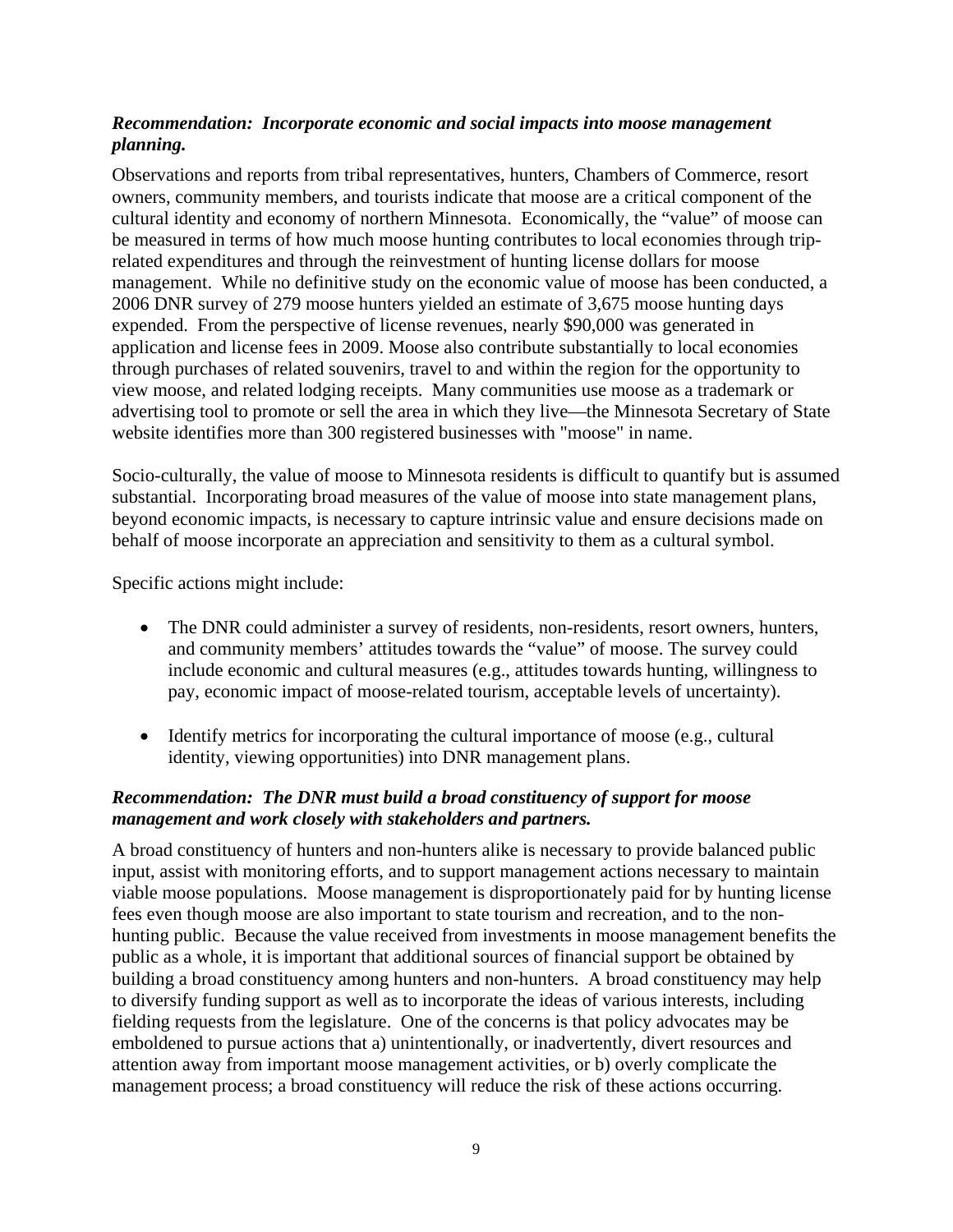Specific actions might include:

- Develop a strategy for informing the legislature about moose management actions and needs that includes efforts to coordinate requests with ongoing DNR activities.
- Develop sustainable moose research and management funding sources based on a broader constituency of hunters and non-hunters (e.g., legislative funding, Legislative-Citizen Commission on Minnesota Resources [LCCMR], Lessard-Sams Outdoor Heritage Council [L-SOHC])

### *Recommendation: Facilitate intra- and inter-agency coordination for moose management and research.*

The MAC recommends that moose management and research be accorded a high priority in the intra- and inter-agency decision processes where appropriate. An interdisciplinary approach to problem solving is necessary given the complexity and degree of uncertainty surrounding moose management and its interaction with other DNR responsibilities. In particular, the DNR Divisions of Fish & Wildlife and Ecological Resources must work closely together, within and in addition to the subsection planning process, to identify and take actions relevant to moose hunting, habitat improvement, disease, and other factors potentially affecting moose populations. Collaboration with external agencies is also necessary. Integration of these efforts will be especially important in response to decisions about whether and at what level of state classification to list moose -- threatened, endangered, or as a species of special concern -- and decisions about appropriate management activities and research.

Specific actions might include:

- Utilize information generated by the MAC during the consultative process to inform the species listing process.
- Establish an internal DNR working group that includes experts from each pertinent Division.
- Coordinate moose management and research across divisions and with external partners including the ongoing efforts of tribes, counties, state agencies, academia, and organizations (e.g., Minnesota Forest Resources Council [MFRC]), and federal collaborators (e.g., USDA Forest Service, US Fish and Wildlife Service, National Park Service, U.S. Geological Survey).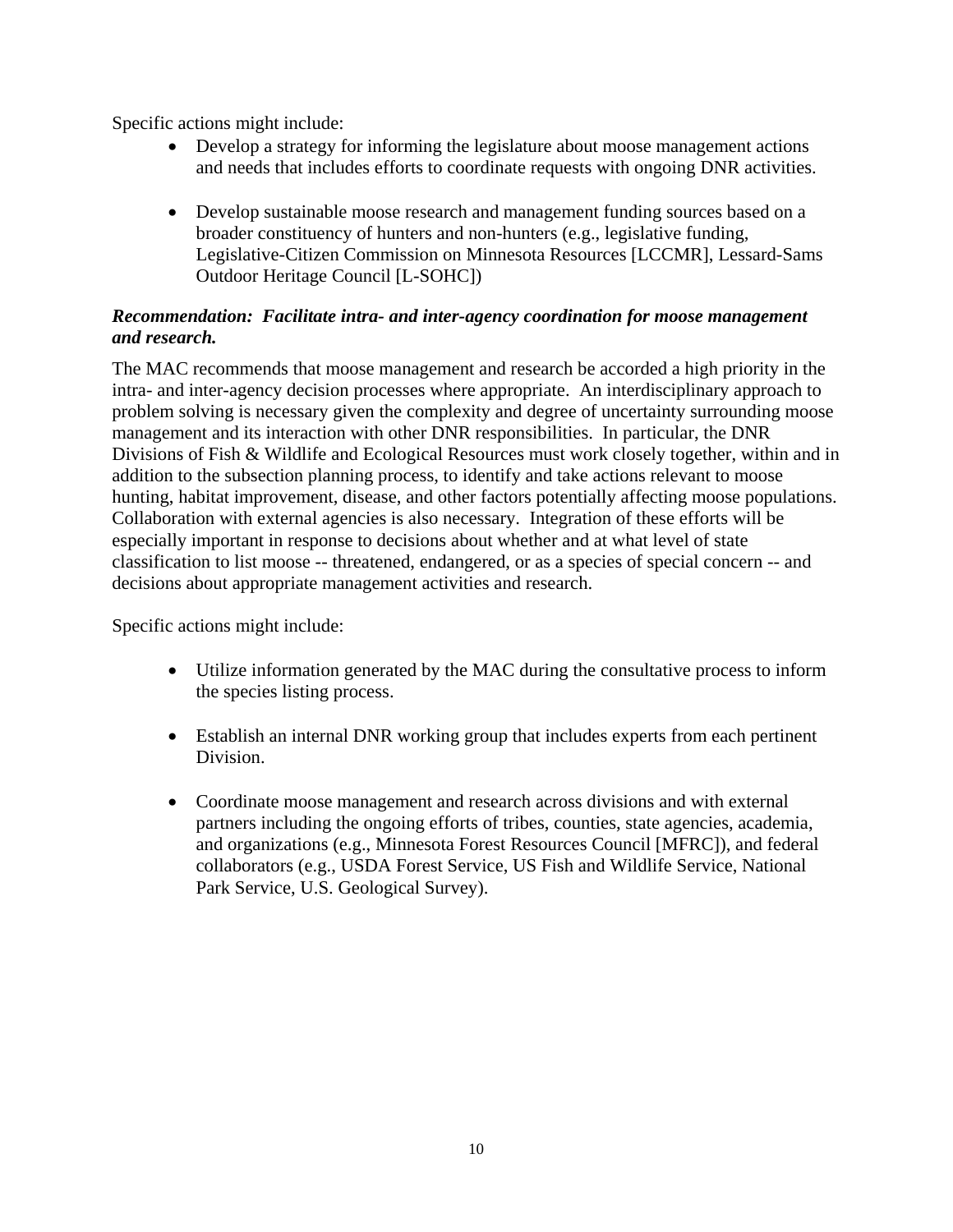## **Communication**

The following are recommendations to the DNR for the dissemination and use of information critical to moose management decisions.

### *Recommendation: Develop a communications plan that guides information sharing, assures accuracy, and solicits public comments.*

A communications plan directed at informing the public of pertinent management decisions is needed. The communications plan should provide accurate and up-to-date information about ongoing research as well as transparent information about the solicitation and use of public input in making management decisions. Unrealistic expectations for what the DNR can accomplish in the context of future moose populations may lead to an eroding of public confidence. The purpose of the communications plan is to convey the intent and scope of management actions taken, provide consistent and accurate content to the public, and facilitate management of public expectations by the DNR. The plan would also prioritize the types of media outlets and information sharing tactics to use for different publics (e.g., brochures, press releases, websites, mailings, public meetings).

### *Recommendation: Develop a website to communicate new information and background materials.*

Public meetings and targeted press releases are an important component of a communications plan. In addition, a website devoted to new releases of information is useful to a transparent decision-making process. The website could provide key information about complex issues that might inform the public on certain aspects of moose management (e.g., hunting, species listing, and population dynamics). The website needs to convey the level of uncertainty necessary to set realistic public expectations about accomplishments and the need for a broad constituency of support. Finally, the website could provide a bulleted list of points or guiding principles on the importance of moose from both hunting and non-hunting perspectives.

### *Recommendation: Develop a variety of outreach materials and strategies for public education.*

Create a series of education outreach materials that could be used in the classroom, presentations to community groups, and for general public consumption. The DNR could prepare PowerPoint slides on the importance of moose, management actions being taken, and uncertainty surrounding outcomes. The slides, and any accompanying materials, could be available on the DNR website. State and federal employees could be encouraged to present these talking points and educational materials to community groups. There is also an opportunity to use the public to assist with statewide monitoring including voluntary reporting of moose observations.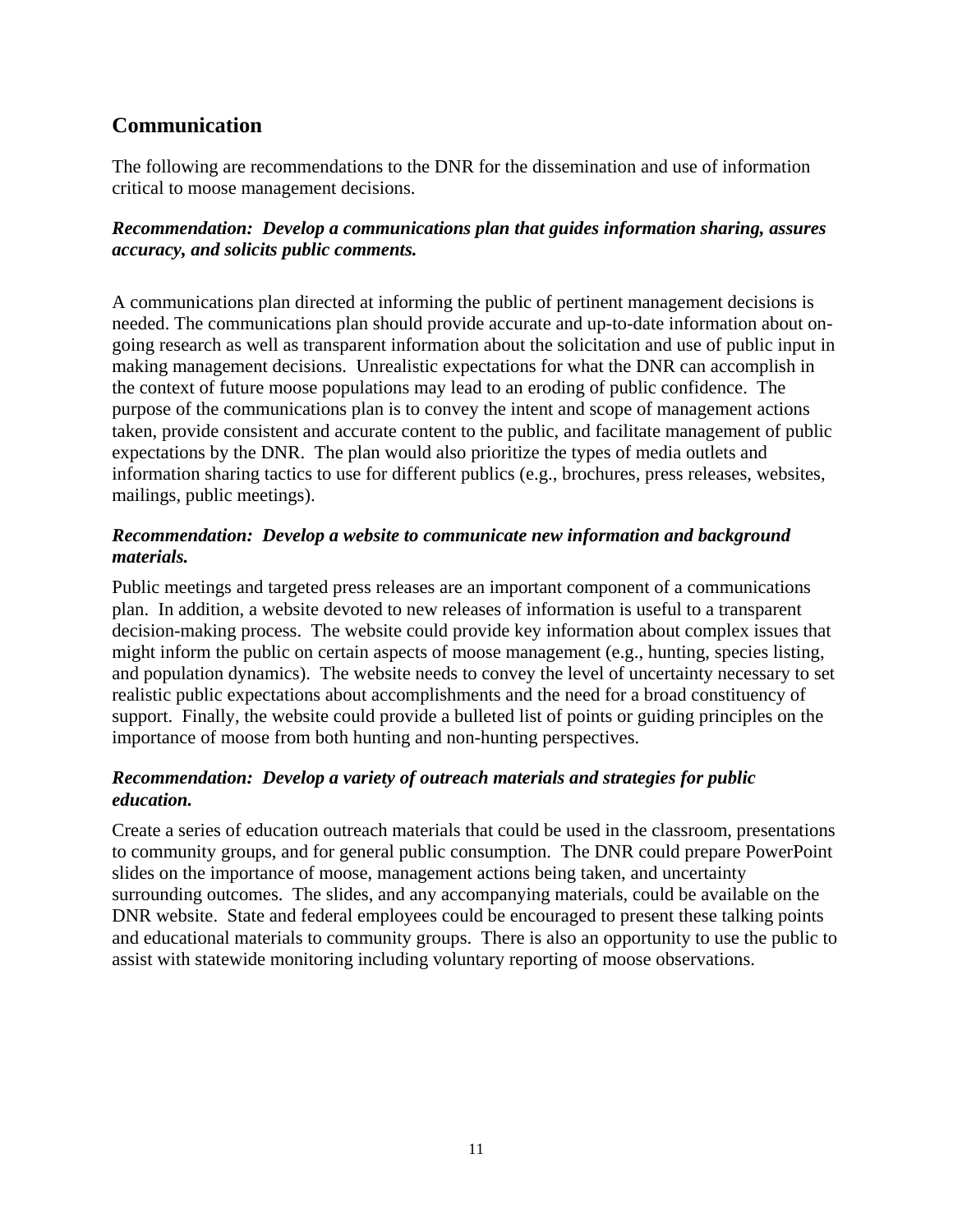## **Research**

### **Overview**

Monitoring by aerial surveys alone is not sufficient to solve the moose population problem. Additional research is needed on habitat requirements, particularly in relation to changing climate. Aerial survey results give an indication of population levels while research attempts to explain causes for fluctuations in populations. We recommend other areas of research that go beyond a single species, namely deer-moose interaction and evaluation of economic and social values, and these are described in their respective sections in this report.

With the dramatic decline of the moose population in NW Minnesota (Murray et al. 2006), signs that the moose population in the NE may be in trouble are a cause for concern (Figs. 5 and 6). Symptoms like low survival and low reproductive rates among adult radio-collared (with veryhigh-frequency or VHF collars) moose, low recruitment rates estimated from annual aerial surveys, and anecdotal information such as declining moose observations and hunter success rates all indicate a potential problem. About 60% of adult mortality from the current NE VHF research is classified as unknown, but often appears to be health-related (M. Schrage, *unpubl. data*). In addition, the research has found correlations between measures of heat stress and subsequent adult survival (Lenarz et al. 2009). Yet uncertainty remains about a change in the moose population because the midwinter aerial survey does not indicate a statistically significant decline, and the trend across years is relatively flat (Lenarz 2009b).

In response, the MN DNR, the 1854 Treaty Authority and the Fond du Lac Band have maintained a conservative hunter harvest level for the NE herd and hunting was discontinued in NW Minnesota after 1996. Yet reducing or eliminating harvest may not be enough to maintain a stable moose population as there is little indication that hunter harvest is an important source of mortality in the NE population, and discontinuing hunting failed to recover the NW population (Figs. 5 and 6). In the face of this uncertainty, we identified research needed to address critical shortcomings in our understanding of moose mortality. Long-term monitoring of the population for signs of change is required. Causal factors behind symptoms suggesting population decline should be identified, leading to management action that may prevent a population decline in the NE similar to what occurred in NW Minnesota.

We also need to consider research projects that provide understanding of cover and forage type selection by moose and collect data on moose responses to weather events in order to provide guidance to land management agencies in Minnesota. Initial returns of management knowledge could be available within 2 years of initiating such research, with a 3-4 year window providing the basis for a comprehensive understanding of how moose are responding to changes in habitat and climate in Minnesota.

Research also should address some of the longer-term issues associated with moose in Minnesota. Climate change models predict that in the coming decades, temperature stresses on moose will increase in both summer and winter. Understanding how moose respond to warmer temperatures will help guide future land management and moose management decisions here in Minnesota.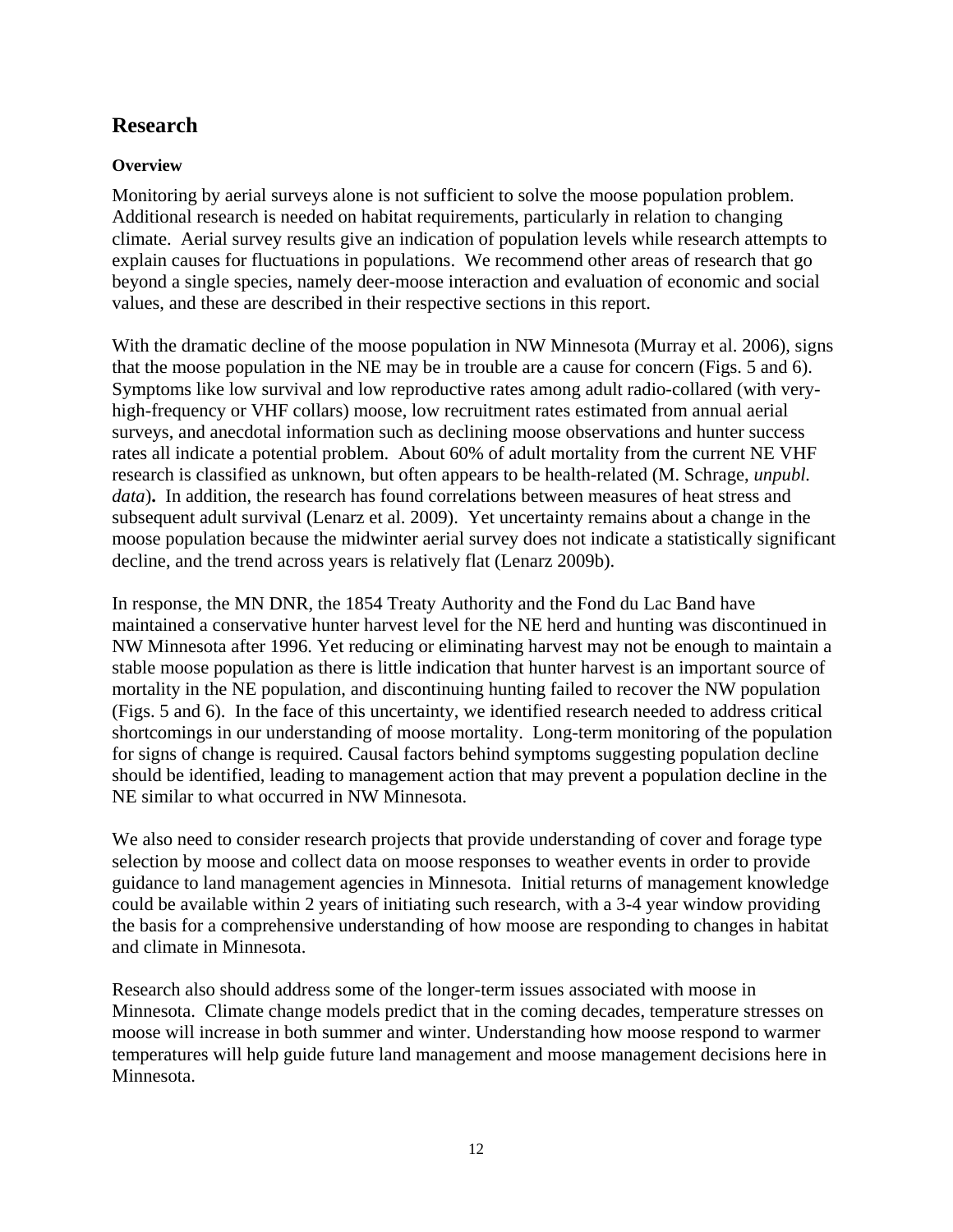Figure 5. Estimated moose population in northwest Minnesota, 1983-2007 (Murray et al. 2006 and M. Lenarz, *unpub. data*). Error bars reflect 90% confidence intervals.



Figure 6. Estimated moose population in northeast Minnesota, 1983-2009 (M. Lenarz, *unpub. data*). Error bars reflect 90% confidence intervals. Beginning in 2004, the DNR began using helicopters on the survey and corrected visibility bias using a "sightability model." Estimates prior to 2004 are not directly comparable with the new survey techniques. The 2004 estimate is biased high because of misunderstandings among observers on how to measure "visual obstruction," a covariate used in the sightability model to correct for visibility bias. Error bars for 1995 were large because of poor counting conditions.

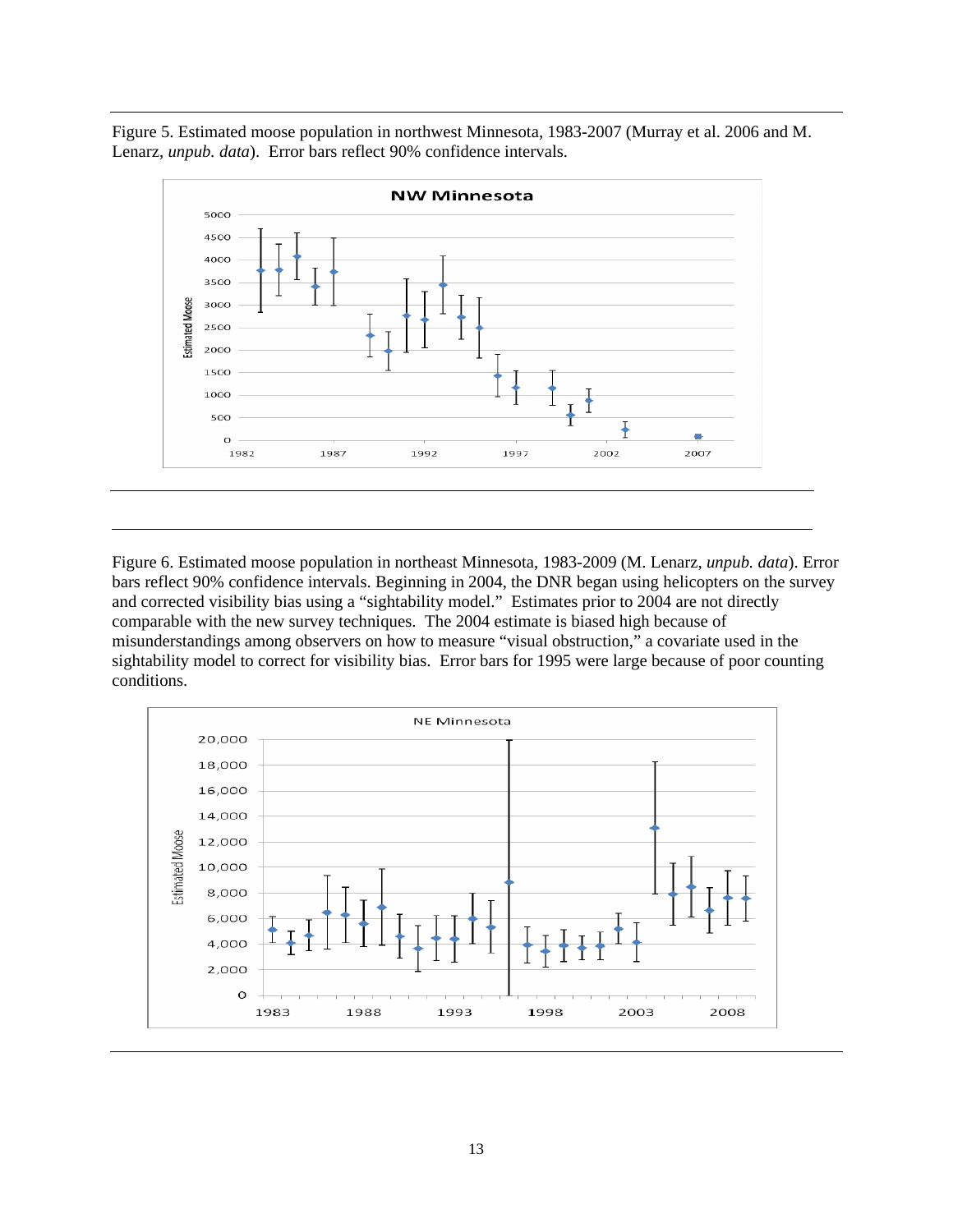### **Previous, Current and Proposed Research Projects**

Annual moose survey: The annual survey provides data on moose population trends and demographic characteristics. Global Positioning System (GPS) locations of moose observed, age class, and sex are recorded. Numbers of deer on survey plots also have been collected in some years. Data produced from this survey include estimates of population size and sex and age ratios, and the information is used to understand causes of historical changes in populations and help model future changes.

VHF Telemetry: A study using VHF radio collars began in 2002 as a cooperative project between the MN DNR, the US Geological Survey, the 1854 Treaty Authority and the Fond du Lac Band of Lake Superior Chippewa in NE Minnesota (Lenarz et al. 2005). Initial objectives of the research were to determine survival rates of adult and calf moose, identify specific causes of mortality for adult moose, determine movements and home range size and improve the annual aerial survey of moose numbers. Between 2002 and 2008, 150 moose were captured and fitted with VHF collars. Current funding is scheduled to allow monitoring of the remaining collared moose through February of 2011.

Results from this research improved the aerial survey, determined large-scale movements, home range sizes, and survival rates of adult moose and calves. The project has been less successful in determining causes of mortality, as about 60% of adult mortality during the study was classified as unknown (but probably health-related). In addition, the research found correlations between measures of heat stress and subsequent adult survival (Lenarz et al. 2009).

A similar study conducted in NW Minnesota was begun in 1995 as a cooperative project between the MN DNR, the U. S. Fish and Wildlife Service, and the University of Idaho (Murray et al. 2006). The primary objective of the project was to determine the cause(s) for the decline that was occurring in the NW moose population. Between 1995 and 1998, 152 adult females and calf moose were captured and fitted with radio collars.

Research results documented low levels of adult and yearling survival and low pregnancy rates among adult cows. The researchers concluded that climate, acting in tandem with pathogens and chronic malnutrition, had caused the decline of moose numbers in NW Minnesota.

Disease Screening: In 2007 and 2008, biological samples (e.g., liver, lung, feces, blood, hair, cranial lymph nodes, brain) were collected from hunter-harvested moose and screened for a variety of disease agents. The results of this work have identified disease agents that moose from the NE population have been exposed to, as well as providing a baseline of "normals" which will allow for a better understanding of results from non-hunting mortalities and possible changes that may occur in the future.

Analysis of 2007 and 2008 samples from hunter harvested moose is still in progress. Intentions are to continue collections through 2009. Analysis of samples from collared moose, incidental sick moose, and road-kills will continue.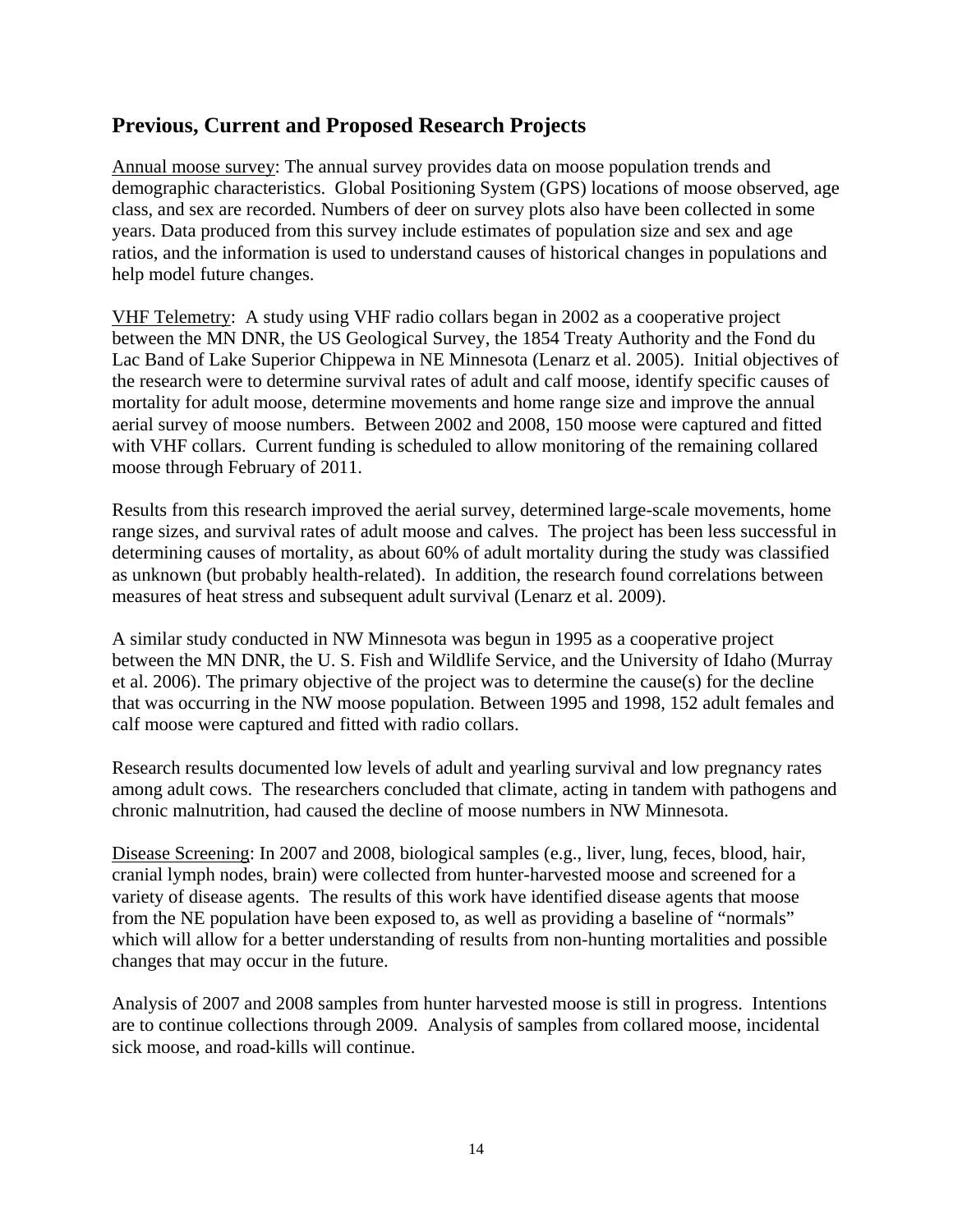Voyageurs National Park (VOYA) GPS Telemetry: This is a cooperative study involving the National Park Service, the Natural Resources Research Institute and the US Geological Survey. The field objective is to deploy global positioning system (GPS) collars on 12-15 moose beginning in January 2010 and collect location and activity data at 15 minute intervals. Habitats used by moose under different weather conditions, especially when heat stress is most likely, will be identified and compared with estimates of temperature and activity recorded on the collar.

Grand Portage Indian Reservation GPS Telemetry: This is a cooperative study modeled after the VOYA study above and involving the Grand Portage Indian Reservation (GP), the Natural Resources Research Institute and the 1854 Treaty Authority. The primary objective is to deploy GPS collars on 12-15 moose beginning in January 2010 and collect data at 15 minute intervals. Location data of moose will be compared with estimates of temperature and activity recorded on the collar.

LCCMR GPS Telemetry: A proposal was submitted to LCCMR in May 2009 with partners including the Natural Resources Research Institute, the Minnesota DNR, the 1854 Treaty Authority, the Fond du Lac Band, and Minnesota Deer Hunters Association (MDHA). The study will have an educational component with the Minnesota Zoo and a moose reporting website for the public at UMD in cooperation with the MDHA. Objectives are to deploy GPS collars on moose in a managed forest environment in NE Minnesota to determine moose activity levels and corresponding environmental temperatures, identify critical habitat, develop best management practices and provide recommendations for moose habitat. Data collected here will complement the VOYA and GP study sites, which are at the extremes of current moose range in NE Minnesota.

### *Recommendation: Minnesota should continue with long-term monitoring of moose numbers through the annual aerial survey. Continued evaluation of current techniques is recommended in order to reduce variance in annual estimates. In addition, population modeling and the development of alternative techniques to track moose numbers is encouraged to obtain multiple views of population trends. A comprehensive analysis of existing data sets obtained from aerial survey and VHF research is needed.*

Current efforts to monitor the NE moose population concentrate on the use of an aerial survey. Presently, annual costs of this survey exceed \$30,000. However, the information is fundamental to understanding changes in moose numbers and distribution. The frequency of aerial surveys in NW Minnesota has been decreased because of poor survey conditions and low moose numbers. An effort to develop or coordinate a low-cost alternative to the aerial survey in the NW should be considered to provide managers and the public some trend and distribution information on that population.

The aerial survey provides important information on moose reproduction, sex ratios, distribution and numbers. However, variance associated with the population estimate may hide significant changes in numbers. Work should continue to improve these estimates. Data including GPS locations of moose and relative numbers of deer on survey plots have also been collected. These data sets should be analyzed for their value.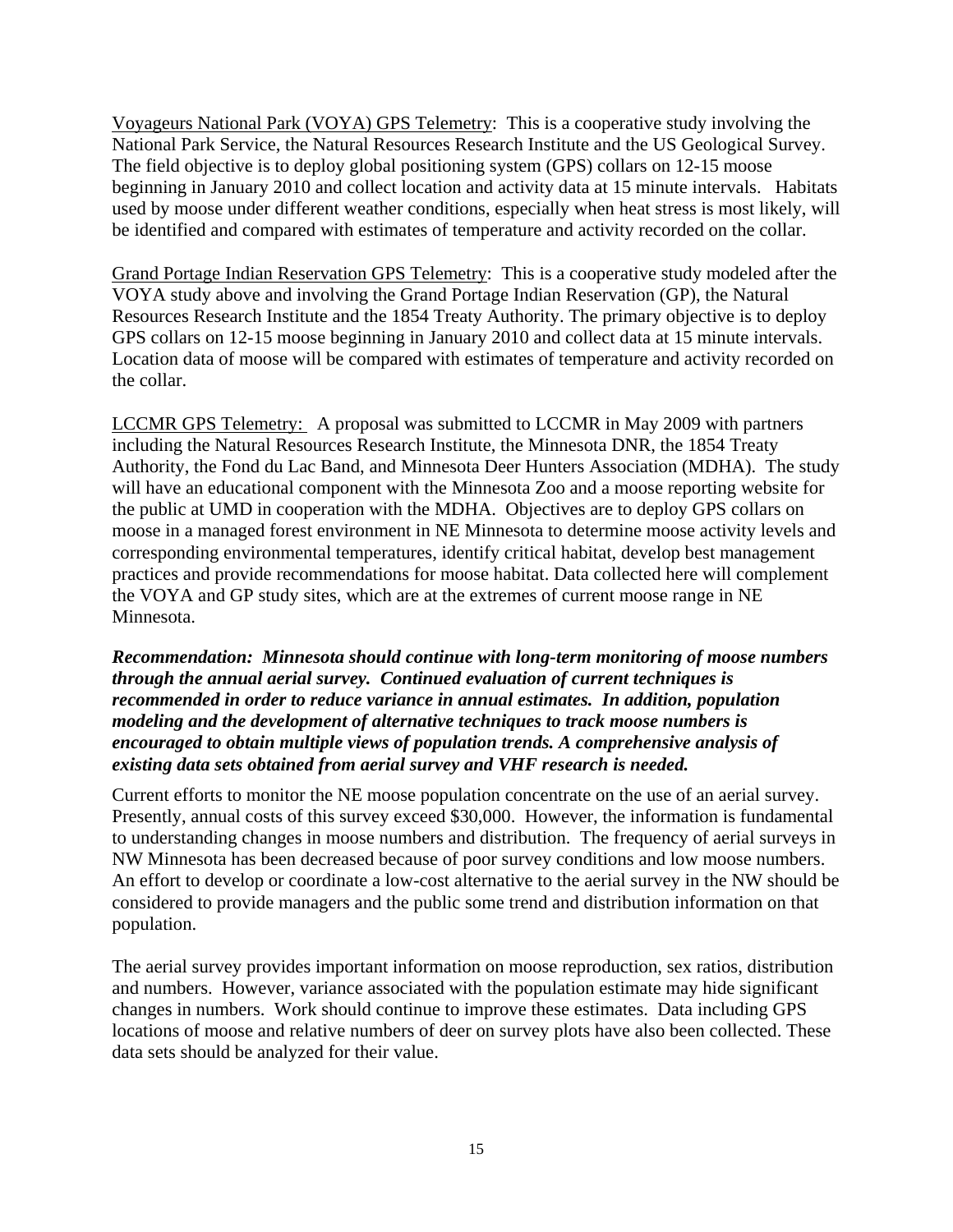Current population modeling that incorporates vital rates measured during the VHF study indicates the NE moose population is declining (Lenarz 2009a). This inference is independently supported by reduced recruitment rates from the aerial survey, reduced hunter success rates and anecdotal comments from residents living in the moose range. Additional techniques to measure changes in moose numbers are needed to evaluate population trends.

Analyses of data collected on radio-collared moose in NE Minnesota indicated low levels of adult survival which varied considerably among years (Lenarz et al. 2009). Most studies of large mammal populations have shown that adult survival is more important in determining the rate of increase than fertility rates (Caswell 2001). Determination of survival rates is very expensive, however, because this information is generally determined using radio-collared animals. Development of indices that predict moose survival may ultimately be very important in future management of moose in Minnesota.

*Recommendation: Research is necessary to better understand the ultimate and proximate causes of the high mortality documented in NW and NE Minnesota. The roles of thermal stress, parasites, disease, and parasite and disease vectors need to be better understood. There needs to be recognition of potential geographic variation in mortality across moose range in Minnesota and better understanding of how local and regional environmental conditions may impact moose health, reproduction and mortality. Causes and rates of mortality may vary spatially and temporally and on-going monitoring is recommended.* 

Research from 1995 – 2000 in the NW and research begun in 2002 in the NE and based on VHF radio collars has documented high levels of mortality in Minnesota's moose. Much of this mortality appears to be health-related and may be linked to heat stress. Research should focus on identifying potential agents and vectors of disease and parasites, their importance to moose and how their importance may change in time and space across moose range. For example, results from the NW Minnesota study indicated liver flukes were often considered a proximate source of mortality likely contributing to 21-32% of deaths of collared moose (Murray et al. 2006); however this conclusion has not been supported in the NE study. In another example, moose numbers appear to have declined more in St. Louis County than in parts of their range further north and east. The reasons for this are not well-understood. Although probably not a proximate source of mortality, the role of heat stress in predisposing moose to other sources of mortality needs to be better understood.

As a result of the work of this committee and the subsequent moose plan development, management recommendations designed to improve moose survival are likely to be adopted in Minnesota. In addition, the effects of climate change are expected to increase in coming years. It is necessary to monitor changes in causes and rates of moose mortality in order to evaluate the effectiveness of any management recommendations and evaluate the effects of climate change.

*Recommendation: Research is necessary to develop a better understanding of how moose respond to their environment and use habitat to meet their thermal and foraging needs. Improved long-term monitoring of climate, habitat changes, and their impacts on moose across Minnesota is necessary. In addition, moose populations across the southern edge of their range in North America do not appear to be affected equally by heat stress, but the reasons for this variation are unclear. Understanding geographic variation in moose response to heat stress may assist wildlife managers in developing strategies to benefit moose.*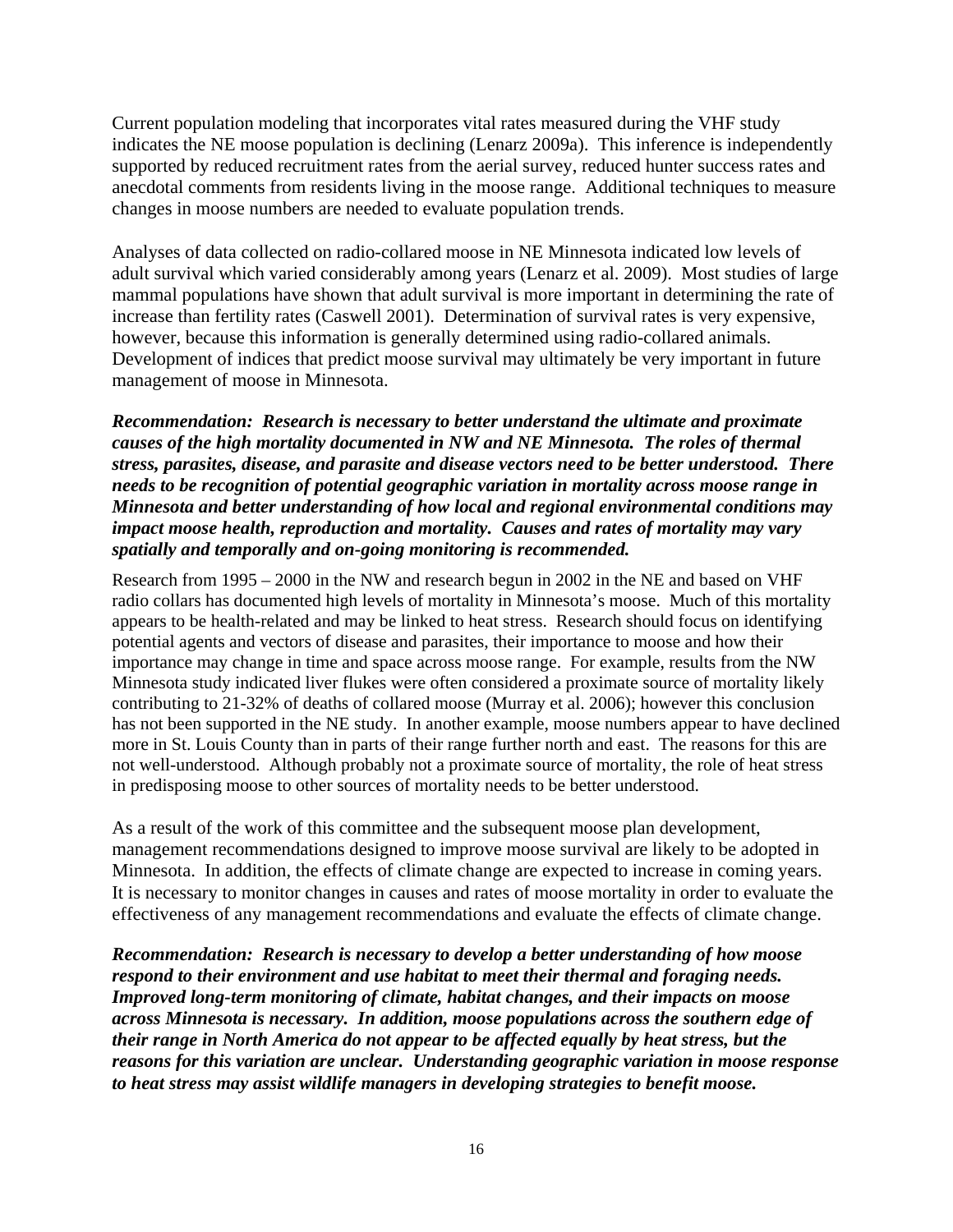Basic information on moose habitat requirements and preferences in Minnesota is lacking. Habitat research in Voyageurs National Park and the Grand Portage Indian Reservation, while valuable to those jurisdictions, will not address the range of variation in the managed forest environment across most of the NE moose range. Moose across most of their range in NE Minnesota utilize a managed forest environment where the different strategies and priorities of county, state, federal and private land managers create a mosaic of conditions. Habitat requirements and preferences of moose in NW Minnesota are unknown.

It is well established that climate change is occurring in the Great Lakes region and predictions call for spring and summer temperatures to increase as much as 2°C in the next 25 to 50 years. Moose are superbly adapted to colder environments but they are intolerant of heat, and even minor increases in temperature will likely be important to their survival. Importantly, recent research in NE and NW Minnesota has suggested that there is a link between heat stress and moose survival. Moose in Minnesota likely can use a variety of habitat features to ameliorate the effects of warmer temperature and such features would represent critical habitat to moose. The availability of this critical habitat is likely to become altered in response to natural forces (fire, wind), human activity (forest harvest), and climate change and it is important to better understand how such changes will affect the moose population.

#### **Summary of Research**

Long-term monitoring of moose numbers should have the highest research priority in order to track changes in the moose herd. However, research to better understand mortality and survival rates and how moose use their environment is critical for understanding why changes are occurring in moose numbers. Without this supporting information, moose managers will be unable to make informed moose management decisions. The research recommendations outlined by this committee will require a continued commitment of the DNR to maintain the funding, personnel and equipment necessary to do quality moose research.

Research is an open ended process. Answers and management implications are not always immediately obvious and ongoing research frequently raises new questions and unexpected results. The value of long-term research projects to explain trends and differentiate the effects of short-term variation due to changes in weather, predator populations, hunter harvest, habitat or other sources of environmental variation cannot be overstated. Wildlife managers and policy makers need to leave the door open for new research ideas to adapt to changing conditions and information.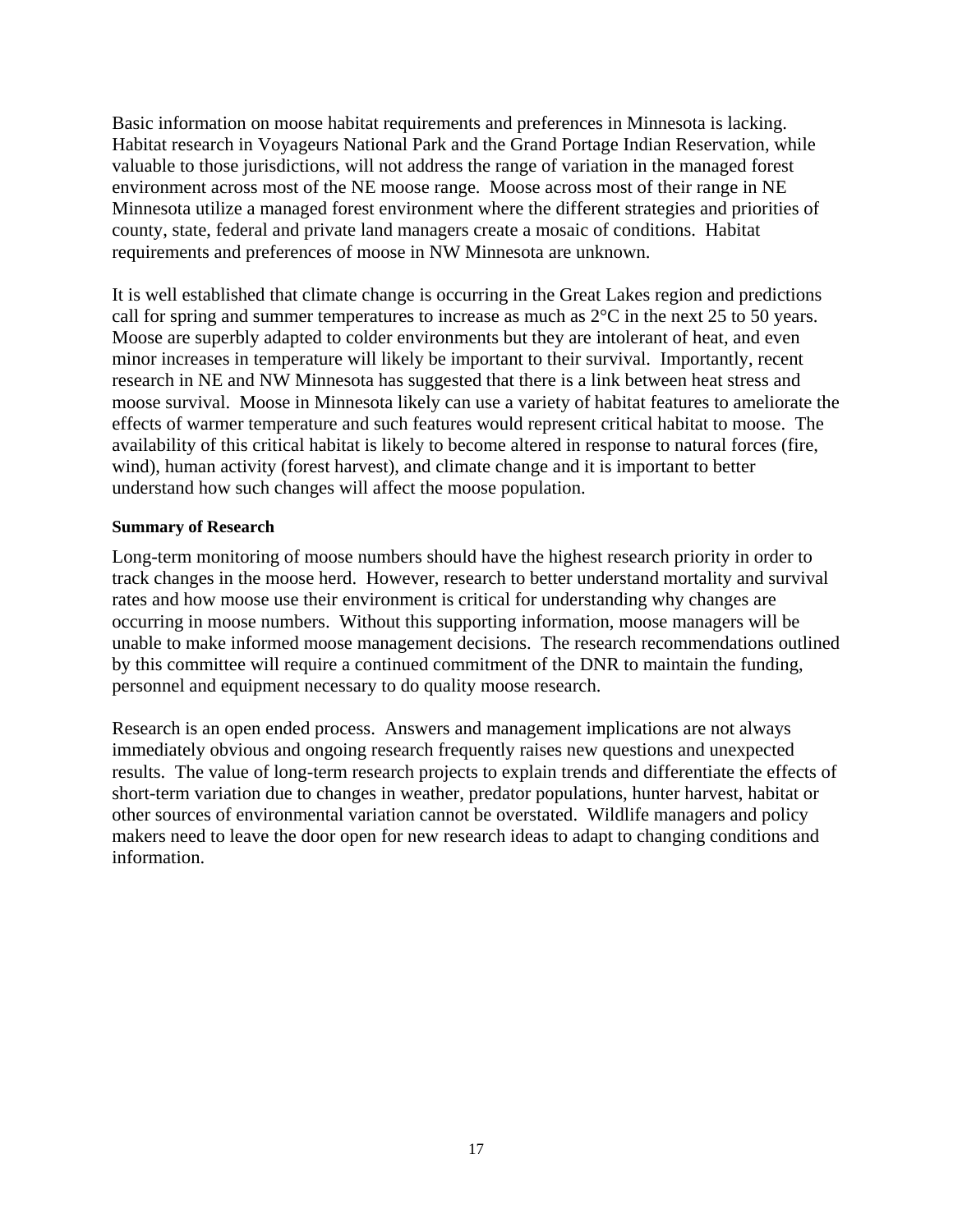### **Moose Harvest**

### **Overview**

The moose hunting season was closed in 1922 after the cumulative effects of settlement reduced moose numbers to very low levels. The hunting season was reopened in 1971 and limited numbers of hunters were issued permits to take moose in both NE and NW Minnesota (Karns 1972). In 1997 the hunting season in northwestern Minnesota was closed because the population underwent a dramatic decline (Murray et al. 2006). Over the last 10 years, state and tribal seasons have continued in NE Minnesota and the total annual harvest has averaged 184 moose. Since 2007, state-licensed hunters have been restricted to harvesting antlered bulls (Lenarz 2007).

Moose are harvested by both state-licensed hunters and tribal members under separate seasons and regulations. The following discussion of moose harvest applies to state licensed hunters only and does not include several dozen animals taken annually by tribal hunters (Table 2).

The public tends to view any moose hunting in northeastern Minnesota as contributing to a population decline. However, the current bulls-only harvest removes only 2% from the fall population annually, and it has very little impact on the rate of population change. Harvest will accelerate population decline only if there are too few bulls to breed all of the cows (Bubenik 1987).

The DNR's population model incorporates mortality and reproduction information from ongoing research and indicates the northeastern moose population has declined in recent years. Ongoing research has documented levels of non-hunting mortality that are substantially higher than sustainable levels reported in North America. However, aerial surveys do not corroborate a decline. If this high non-hunting mortality continues the model indicates moose numbers will continue to decline even if all hunting was stopped.

From a purely biological standpoint, harvest strategies can be implemented for any size moose population provided that monitoring is sufficient to allow confidence in the population's size, composition, and distribution. However, we recognize that the question of whether moose hunting should continue in northeastern Minnesota also has social and legal components. If the moose population declines below some threshold level, social pressures may lead to cancellation of moose harvest. Legally, if moose are listed as Threatened or Endangered in the state then harvest must be stopped.

The MAC attempted to identify thresholds that could be used to close the hunting season. These thresholds are based on limited scientific data or professional judgment. We based thresholds on presumed levels of hunter satisfaction or on the assumption that a reduced bull:cow ratio will affect reproduction. While we believe these thresholds to be reasonable they should be open to modification as new information becomes available.

*Recommendation: Close the moose season if the bull:cow ratio estimated during the aerial moose survey drops below 67 bulls/100 cows for three consecutive years. If closed, we recommend re-opening the moose season when the bull:cow ratio exceeds 67 bulls/100 cows for three consecutive years.*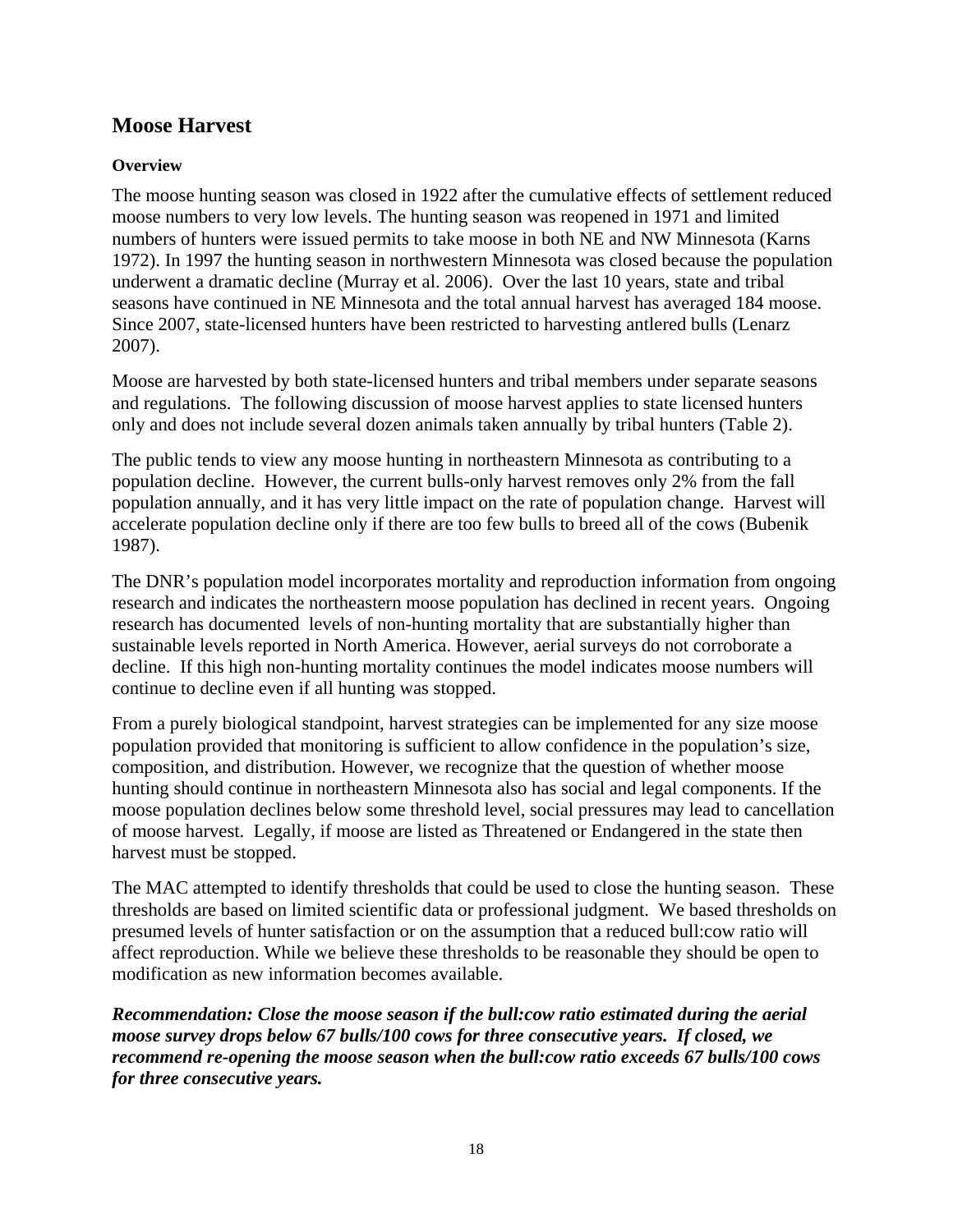It is generally accepted that productivity of moose populations will decline if the proportion of breeding bulls in the population drops below a threshold where all of the breeding age cows are not impregnated (Rausch et al. 1974, Bubenik 1987, Crete et al. 1981, Solberg et al. 2002). The critical threshold is dependent on the breeding behavior displayed by the population. In the more open, tundra habitats of Alaska and Canada, bull moose breed with aggregations of cows (Lent 1974, Bubenik 1987) and the threshold is likely fairly low. In contrast, bull moose found in the boreal forests of Minnesota and eastern Canada are thought to breed fewer cows, and a higher bull:cow ratio is required.

There are no data, however, that identify the level of this threshold for moose populations in Minnesota or eastern Canada. Based on simulation modeling, Crete et al. (1981) recommended a bull cow ratio of 67 bulls/100 cows for moose in Ontario while Bubenik (1987), based on concerns over insufficient numbers of prime age bulls (aged 5-12) recommended that the bull:cow ratio should approach parity. Yearling bulls are usually excluded from active breeding by the more mature dominant bulls (Lent 1974, Bubenik 1987) but can breed (Schwartz et a. 1982). Unless it is demonstrated that there are insufficient bulls to impregnate the cows in the northeast moose population, we recommend using the threshold proposed by Crete et al (1981) which assumes that each adult bull can successfully breed 1.5 cows.

Until recently, the bull:cow ratio observed on the aerial moose survey in northeastern Minnesota has remained fairly stable but in the last 6 years, this ratio has trended downward (Table 1). If this decline continues, the threshold of 67 bulls/100 cows for three consecutive years could be reached in five years.

| Survey | <b>Northeast Bulls:Cow</b> | 90% Conf. Interval |
|--------|----------------------------|--------------------|
| 1998   | 0.98                       | 42%                |
| 1999   | 1.30                       | 28%                |
| 2000   | 1.34                       | 19%                |
| 2001   | 1.05                       | 26%                |
| 2002   | 1.22                       | 17%                |
| 2003   | 2.01                       | 29%                |
| 2004   | 1.24                       | 25%                |
| 2005   | 1.04                       | 33%                |
| 2006   | 1.09                       | 18%                |
| 2007   | 0.89                       | 32%                |
| 2008   | 0.77                       | 22%                |
| 2009   | 0.94                       | 25%                |

Table 1. Bull:cow ratio (with 90% confidence interval) as estimated from aerial surveys in northeastern Minnesota.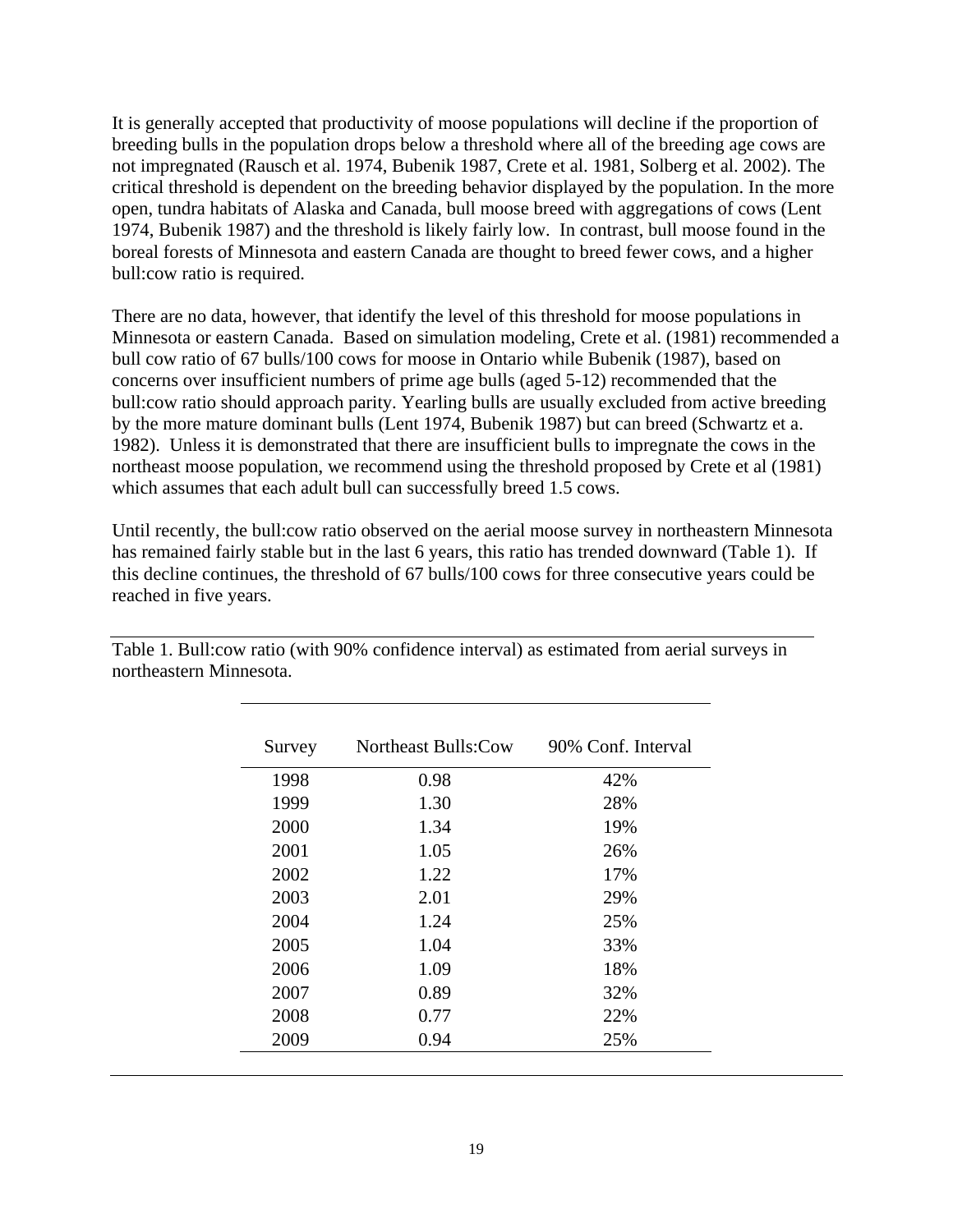### *Recommendation: Close individual moose zones to hunting if the harvest success of state hunters averages less than 10% over 3 consecutive hunting seasons in the BWCAW zones or 20% over 3 consecutive hunting seasons in zones outside the BWCAW. We also recommend that managers have the option of reopening closed hunting zones after 3 years if adjacent zones remain open.*

The DNR is unable to estimate moose numbers within each of the 30 hunting zones each year because of inadequate time, aircraft, and funding for individual aerial surveys. However, annual hunter success is calculated for each zone and, although affected by hunter access and other factors, likely represents a good index of local moose density. The MAC proposes to use harvest success by zone as a threshold for closing moose hunting in local portions of the northeast moose range. We recommend a threshold based on an average of 3 consecutive years because moose permit numbers are generally low in each zone (median = 7 for 2009) and the success or failure of even one hunting party can markedly change the success rate in any given year.

The proportion of hunters that harvested a bull moose has steadily declined in recent years and in general, and hunters in the BWCAW have been less successful than hunters in the zones outside the BWCAW (Table 2, Fig. 7). Success rates vary widely among zones and in 2008 ranged from 0 to 88% (mean  $=$  45%). It is difficult to project when individual hunting zones would close under these thresholds because each zone would likely have its own trajectory. Following the 2008 hunting season, average 3-year hunter success exceeded 20% in all zones. However, in 2008, hunter success was less than 10% in 1 BWCAW zone and less than 20% in 2 zones outside the BWCAW. If current levels of hunter success remain low, under recommended thresholds these 3 zones could close by the fall of 2011 (Figs. 7 and 8).

| Year | Party applicants | Permits | <b>Bulls harvested</b> | <b>Bull hunter success</b> | Total tribal harvest |
|------|------------------|---------|------------------------|----------------------------|----------------------|
| 1993 | 2934             | 315     | 200                    | 63%                        | 96                   |
| 1994 | 3022             | 189     | 115                    | 61%                        | 74                   |
| 1995 | 3181             | 188     | 129                    | 69%                        | 77                   |
| 1996 | 3830             | 207     | 123                    | 59%                        | 63                   |
| 1997 | 3958             | 198     | 124                    | 63%                        | 66                   |
| 1998 | 4157             | 182     | 90                     | 49%                        | 71                   |
| 1999 | 3919             | 189     | 101                    | 53%                        | 68                   |
| 2000 | No hunt          |         |                        |                            | 63                   |
| 2001 | 3164             | 182     | 108                    | 59%                        | 62                   |
| 2002 | 2580             | 208     | 118                    | 57%                        | 79                   |
| 2003 | 2328             | 224     | 127                    | 57%                        | 63                   |
| 2004 | 3062             | 245     | 127                    | 52%                        | 61                   |
| 2005 | 3060             | 284     | 137                    | 48%                        | 67                   |
| 2006 | 2952             | 279     | 133                    | 48%                        | 48                   |
| 2007 | 2566             | 233     | 115                    | 49%                        | 47                   |
| 2008 | 2706             | 247     | 110                    | 45%                        | 40                   |

Table 2. Data on state-licensed moose hunters and harvest by tribal members, 1993-2008. Applicants, permit numbers, bull moose harvested, success rates of state-licensed moose hunters, and total harvest (bulls and cows) by bands in NE since 1993.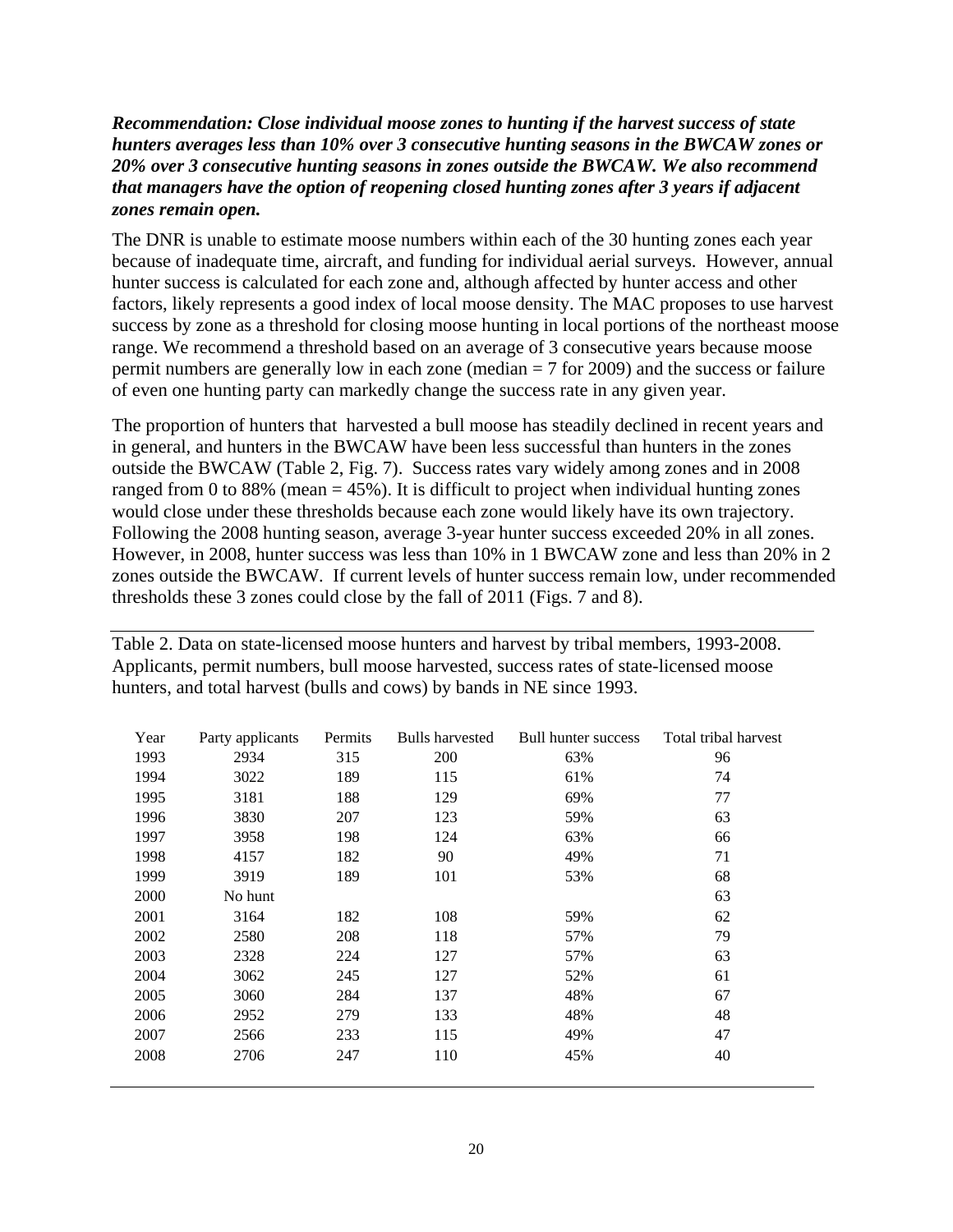

Figure 7. Hunter success at harvesting bull moose in northeastern Minnesota, 2001-2008.

Figure 8. Locations of moose hunting zones in NE Minnesota and moose harvested in 2008. Each red dot represents a moose killed during the 2008 season, and green dots correspond to cities and towns.

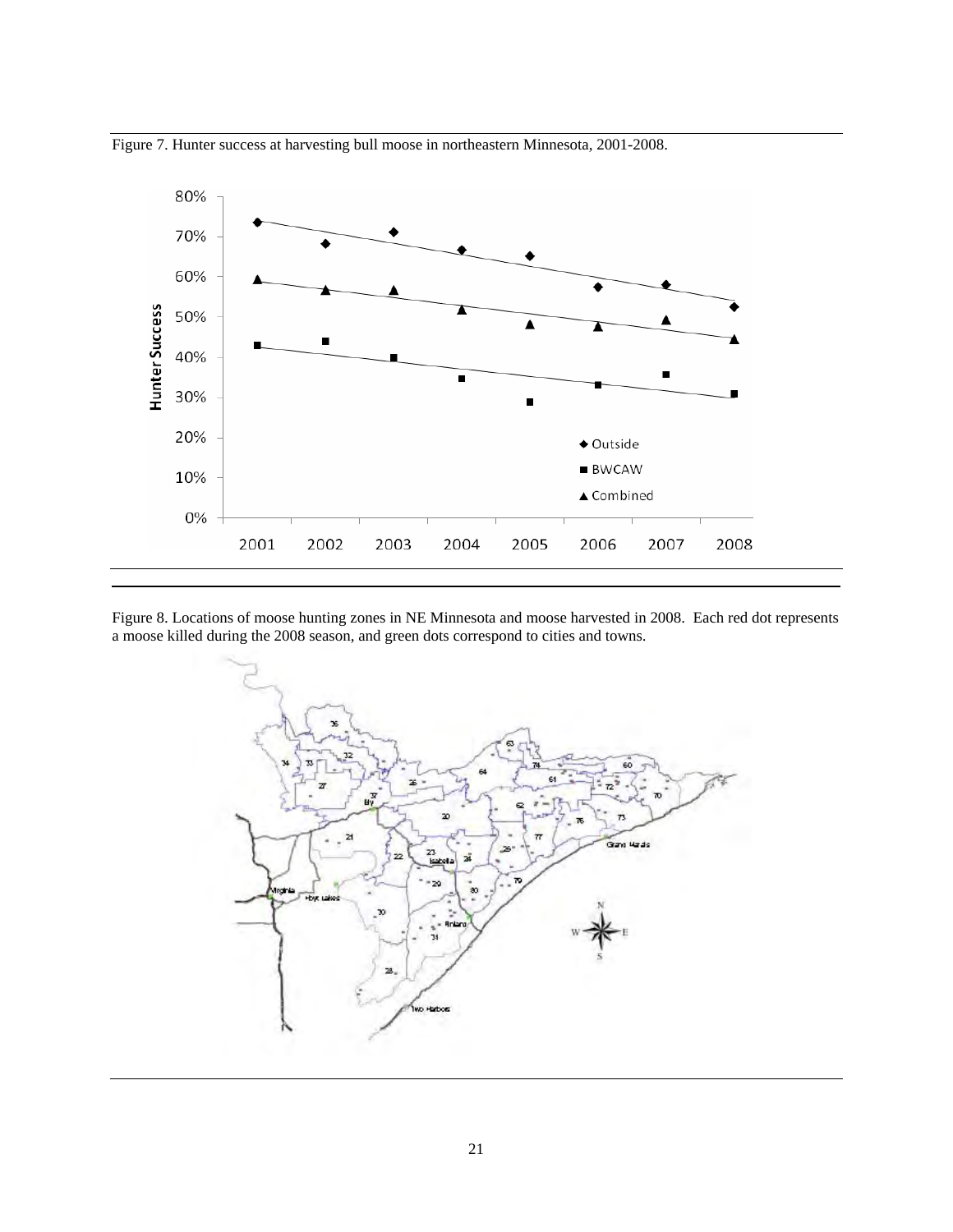This recommendation is based on both hunter satisfaction and on moose biology. Moose hunting licenses are expensive (\$310) and since 1991, hunters have been restricted to a once-in-a-lifetime moose hunting opportunity. With these limitations, we believe DNR should manage moose so that hunters expect a reasonable chance at harvesting a moose.

### *Recommendation: Close the moose season in northeastern Minnesota if hunter success drops below 30% for 3 consecutive seasons. If the moose season is closed, we recommend reopening the hunting season if the aerial survey indicates that the population increased above the number at closure and demonstrated an increasing trend for a minimum of 5 consecutive years.*

The bulls-only success of hunters in northeastern Minnesota has steadily declined since at least 2001 (Table 2, Fig. 7) and will likely decrease even further if moose numbers continue to decline. As above, the MAC recommends closing the season based on the level of hunter success for the entire NE moose zone. Based on professional judgment we set the critical threshold at 30%. Potential moose hunters should be polled to further refine this threshold.

It is difficult to project how soon this threshold could result in a state-wide closed season. If the success rate of moose hunters continues to decline at the current rate, it is likely that hunter success would drop below 30% in approximately seven years. However, closure of individual hunting zones (as recommended above) could stabilize the overall success rate and extend hunting for several more years.

The aerial survey may be the only source of biological information on the moose population if the hunting season is closed. Information from this survey should be used for reestablishment of the hunting season if moose numbers begin to increase.

### *Recommendation: Conduct a survey among potential moose hunters to determine success thresholds to close moose hunting in individual hunting zones or stop hunting moose in northeastern Minnesota.*

As indicated in the previous two recommendations, we have indentified useful thresholds to stop moose hunting. These thresholds are based on our perceptions of minimum hunter satisfaction. However, before invoking these levels, potential moose hunters should be queried (perhaps as part of the application process for moose permits) as to what level of hunter success would be acceptable.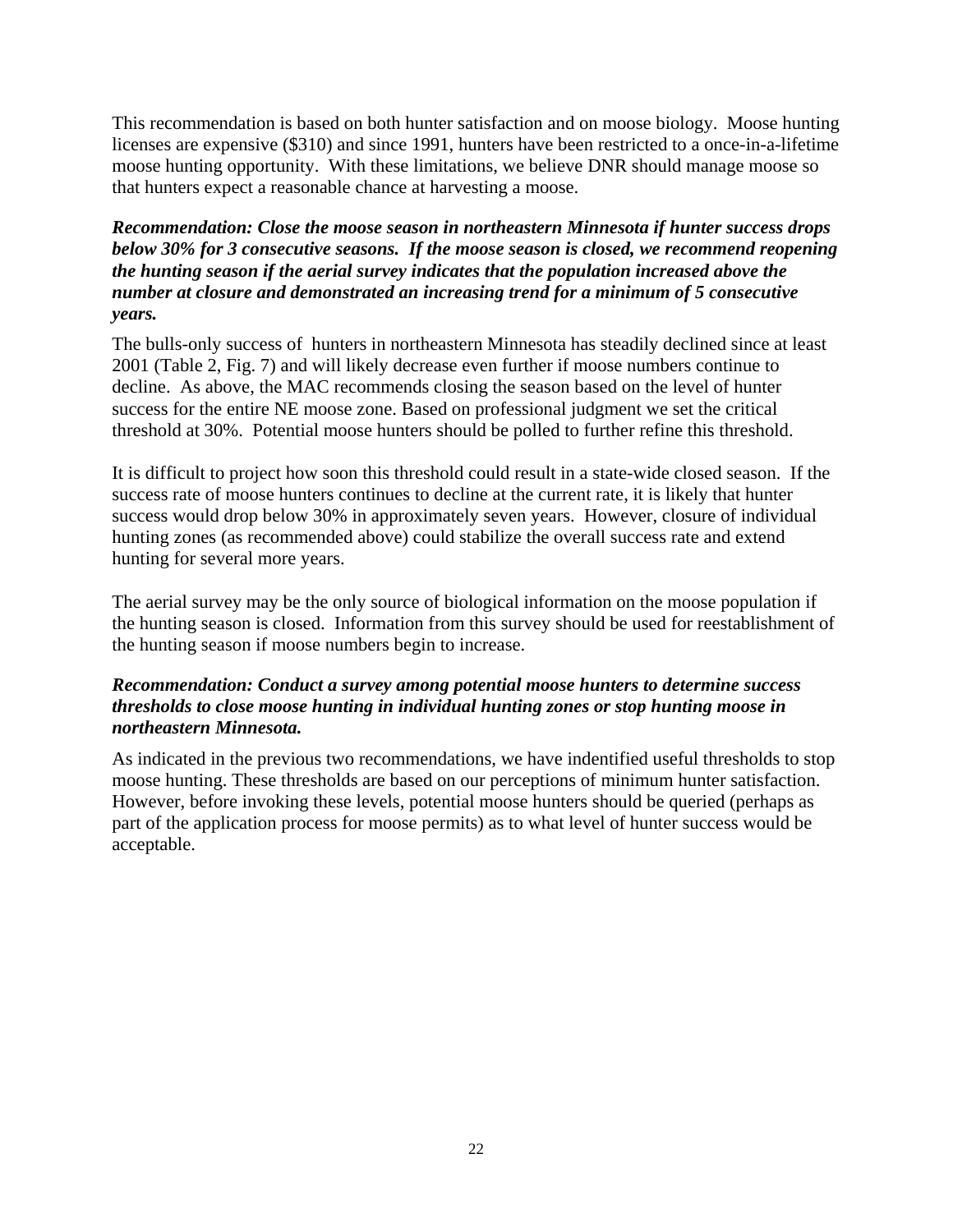### **Deer Management**

### **Overview**

White-tailed deer occur across all of Minnesota's moose range and may carry parasites and possibly diseases that can adversely impact moose. Due to concern for the moose population in Minnesota, the DNR seeks to maintain relatively low deer densities within moose range. Little is known about the extent to which moose succumb to parasites and diseases that are maintained by the presence of deer in the landscape. Ultimate cause of death is often difficult to determine as many environmental factors likely contributed to mortality in individual cases. Although known to be potentially fatal to moose, the *rate* at which moose die from infections of parasites such as brain worm and liver flukes is also unclear.

### **Historical Deer Management**

The state of Minnesota started managing deer populations through regulated hunting as early as 1858. Over the past century, deer populations have fluctuated throughout the state in response to changing habitat, varying winter severity, and harvest. These factors, especially the latter two, forced hunting season closures during the early 1940s and 1951. A statewide deer population crash occurred in the late 1960s, which prompted the final statewide season closure in 1971.

Historically, Minnesota allowed the harvest of one either-sex deer statewide, which may also have contributed to some of the 'boom and bust' that was observed in deer populations. After the 1971 season closure, a new system of management was developed that allowed for annual hunting seasons and growth of the deer population. To do this, hunters were allowed to harvest one buck per year and a finite number of antlerless permits were issued by deer permit area. These permits functionally turned a hunter's buck license into an either-sex license. There are currently six deer permit areas within the NE moose range (Fig. 9).

While the hunting zones, season lengths, and opening dates have changed slightly over the years, today's seasonal framework generally reflects the system developed in the 1970s. A hunter who purchases a firearm license can take a buck or an antlerless deer by permit. The antlerless permit quota depends on hunter success rates and current deer population status relative to the population goal. Demand for antlerless permits has typically exceeded supply in most deer permit areas. Therefore, a lottery preference system has been utilized since the early 1980s so antlerless permits could be equitably distributed among hunters through time. Beginning in the 1990s, DNR allowed for the issuance of additional over-the-counter antlerlessonly permits to help reduce deer populations in permit areas that exceeded established goals. These permits were area-specific and limited in number. Beginning in 2003, a generic antlerless permit was created (bonus permit) and statewide deer management was changed so that deer permit areas were designed as either:

- 1. Lottery bag limit of one, finite number of either-sex permits (historical method)
- 2. Managed bag limit of 2 deer, no lottery, one buck limit, 1 bonus permit
- 3. Intensive bag limit of 5, no lottery, one buck limit, 4 bonus permits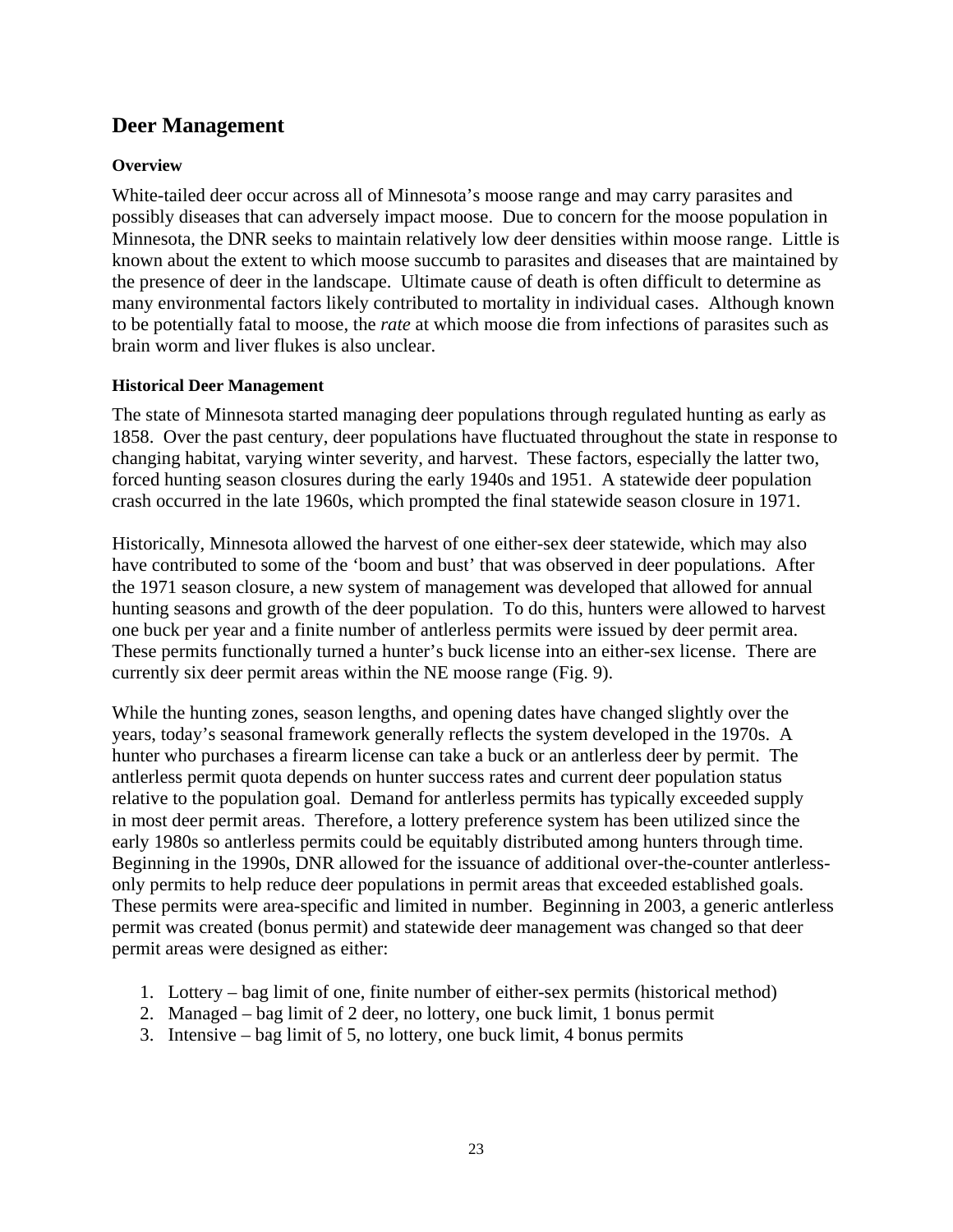



Beginning in 2007, a new season was created called *early antlerless*, which allowed for a 2-day mid-October season and the harvest of 2 additional deer. Deer permit areas are evaluated annually as a function of status relative to goal and the area is then placed in the appropriate management category.

Minnesota's deer program has been a success based on hunter numbers, deer harvests, and population trends. For the last 30 years the current framework has brought stability to deer population management in Minnesota relative to previous decades where liberal seasons were often followed by season closures. Population management through season structure and regulation that began in the mid-1970s gradually increased the proportion of adult females in Minnesota's deer population. This, along with winter weather patterns, has been the most significant factor in growing and stabilizing Minnesota's forest deer populations.

### **Deer Population Goal Setting**

*Recommendation: MAC prefers to err on the side of affording maximum benefit to moose, and so feels deer management should be part of a comprehensive moose management strategy. Deer densities should be managed at population levels that do not prevent growth and sustainability of the moose population. Our best estimate of this level is a fall pre-hunt density of <10 deer/mi<sup>2</sup> . Possible tools to consider include***:** 

- deer permit areas within the moose range should be 'managed' as the default deer management strategy. This designation would provide for either-sex deer harvest without making a lottery application.
- Realign deer units to correspond to moose range to facilitate managing for lower deer population goals in the moose range.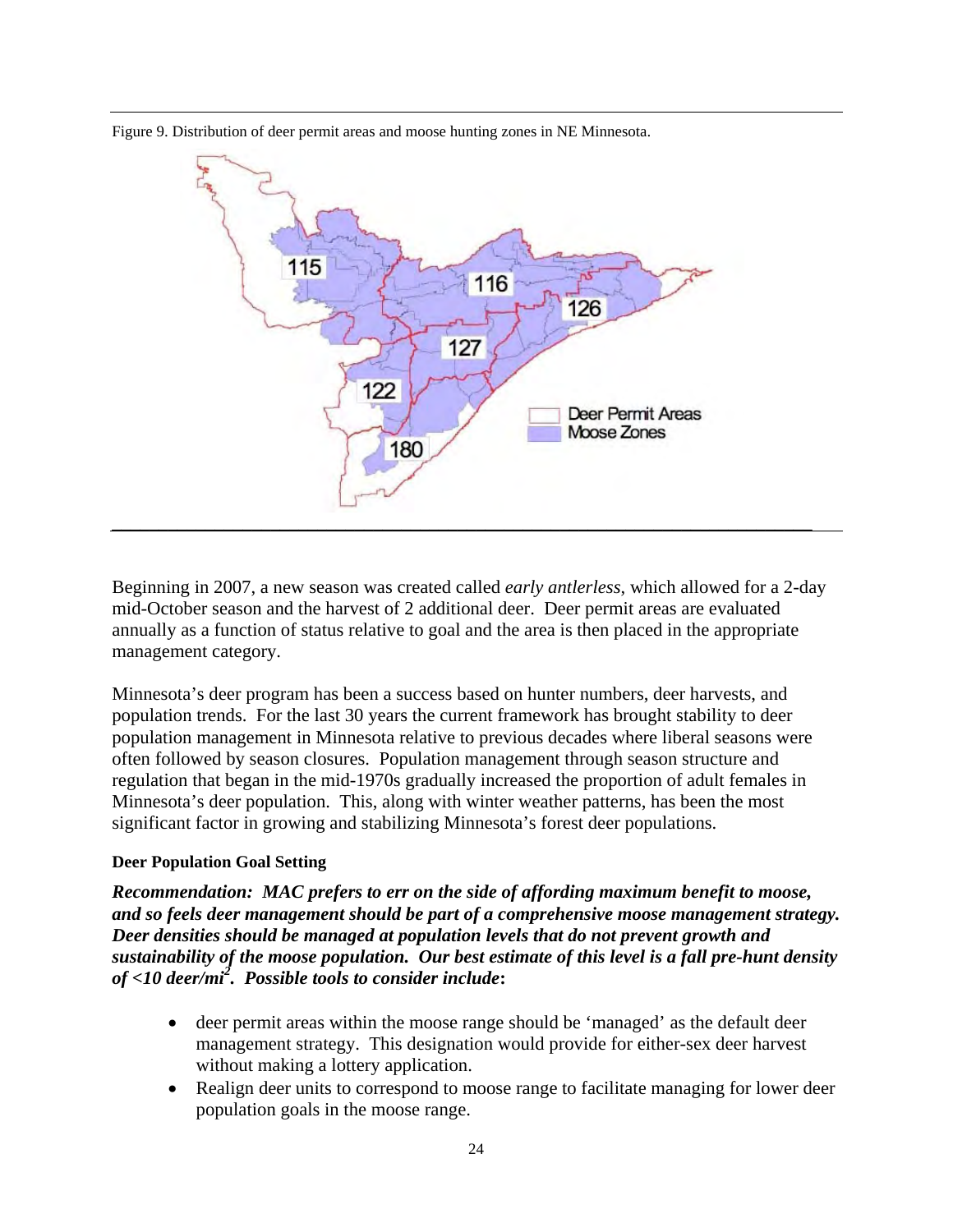Beginning in 2005, DNR Wildlife established a public process for setting statewide deer population goals. Stakeholder teams were established who made recommendations on deer population direction. Recommendations were then taken to public input via a web-based presentation and survey. Team and public information was consolidated and provided to area wildlife staff for their review. Final recommendations were subsequently approved by Fish and Wildlife Section Management.

#### *Northeast Minnesota*

Deer population goals were established in 2005 for all deer permit areas in the NE moose range (Table 3). Overall, both the stakeholder teams and the public believed deer populations were high and should be reduced, in part because of a common belief that high deer density had negative impacts on moose. The recommendations by deer permit areas are presented in the table below.

| Permit<br>area | 2005 pre-<br>fawn<br>$deer/mi^2$ | 2009<br>pre-fawn<br>$deer/mi^2$ | Goal<br>recommendation | Pre-fawn<br>population goal |
|----------------|----------------------------------|---------------------------------|------------------------|-----------------------------|
| 115            | 10                               | 8                               | Decrease 25%           | 8                           |
| 116            |                                  |                                 | Slight decrease        |                             |
| 122            | 17                               | 15                              | Decrease 25%           | 12                          |
| 126            | 6                                | 5                               | Decrease 25%           | 4                           |
| 127            | $\mathcal{D}_{\mathcal{L}}$      |                                 | Decrease 25%           |                             |
| 180            | 16                               | 16                              | Decrease 25%           | 12                          |

Table 3. Year 2005 deer population goals for permit areas in northeast Minnesota.

#### **Current Population Status**

#### *Northeast Minnesota*

Deer harvest and populations have fluctuated dramatically throughout the NE moose range. However, after the severe winters in the mid-1990s, deer harvest has increased steadily. Total deer harvest throughout the moose range peaked in 2007 (10,838); however, it is important to note that buck harvest actually peaked in 2003 (6,196). With the changes to antlerless permitting, a proportion of the buck harvest was replaced with antlerless deer harvest, which peaked in 2007 (4,979; Fig. 10). This shift in harvest has likely contributed to stabilization or reduction of total deer populations in that pre-fawn populations are estimated to have peaked in 2003 and, while still near historic highs, have generally decreased through 2008. The exception is deer permit area 180, which peaked in 2007 (see Figs. 9 and 11).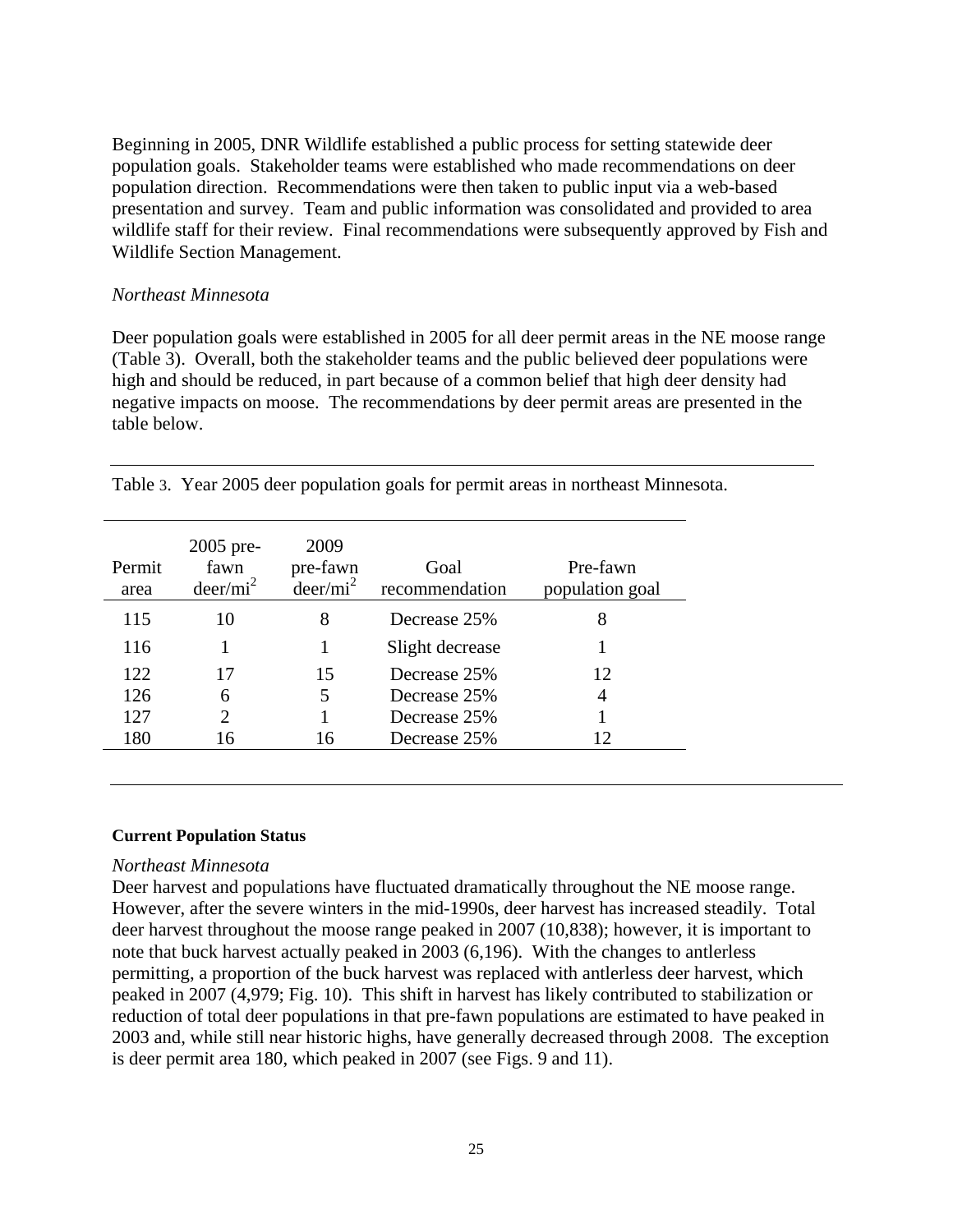Figure 10. Registered deer harvest for deer permit areas in the moose range, 1997 – 2008.



Figure 11. Estimated pre-fawn deer population density, 1996 – 2009.

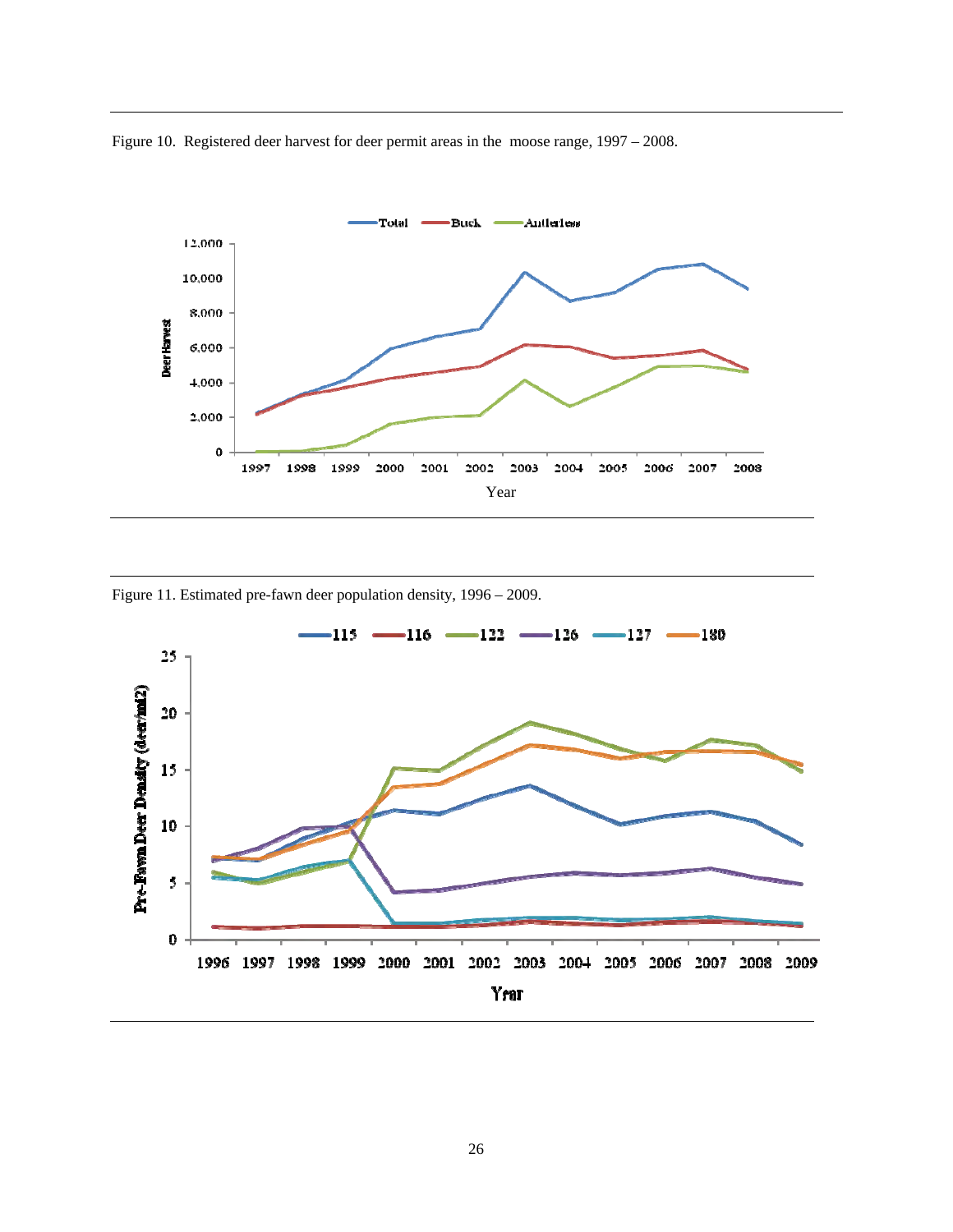In adjacent areas of NW Ontario, two indices of deer population density (hunter-reported observations and deer recorded incidentally during moose aerial census flights) have likewise increased during the past decade. From this information we conclude that deer population density in the moose range has probably increased steadily in the past decade, a period when most winters were relatively short and of low severity for deer. That increase has been tempered by more aggressive antlerless deer management strategies consistent with the desire to lower total deer populations. Due to aggressive harvest management and increased winter severity in 2007-08 and 2008-09 the deer population is likely in decline at this time.

#### **Winter Severity**

Northeastern Minnesota is characterized as a heavily forested, rolling terrain with sporadic severe winters. As winter weather does affect deer survival, the DNR has been measuring winter severity since 1968. The winter severity index (WSI), is an index to estimate weather-related impacts. The WSI is calculated by adding the number of days temperatures were below  $0^{\circ}$ F and the number of days that snow depth exceeds 15". For example, a day would get an index of 2 if the temperature was  $-5^{\circ}$ F and there was 20" of snow on the ground. Index values vary greatly across the moose range but winters have generally been considered mild to moderate since the severe winters of 95/96 and 96/97 (Fig. 12). Roughly, WSI values can be interpreted as such,

- $\bullet$  < 100 mild
- $101 180$  moderate
- $\bullet$  > 180 severe

An established deer feeding protocol also states that DNR may consider supplemental feeding of deer if the WSI is estimated to reach 100 by mid-February.



Figure 12. Recorded winter severity index values (WSI) for stations in the moose range, 1989 – 2008 (MN DNR).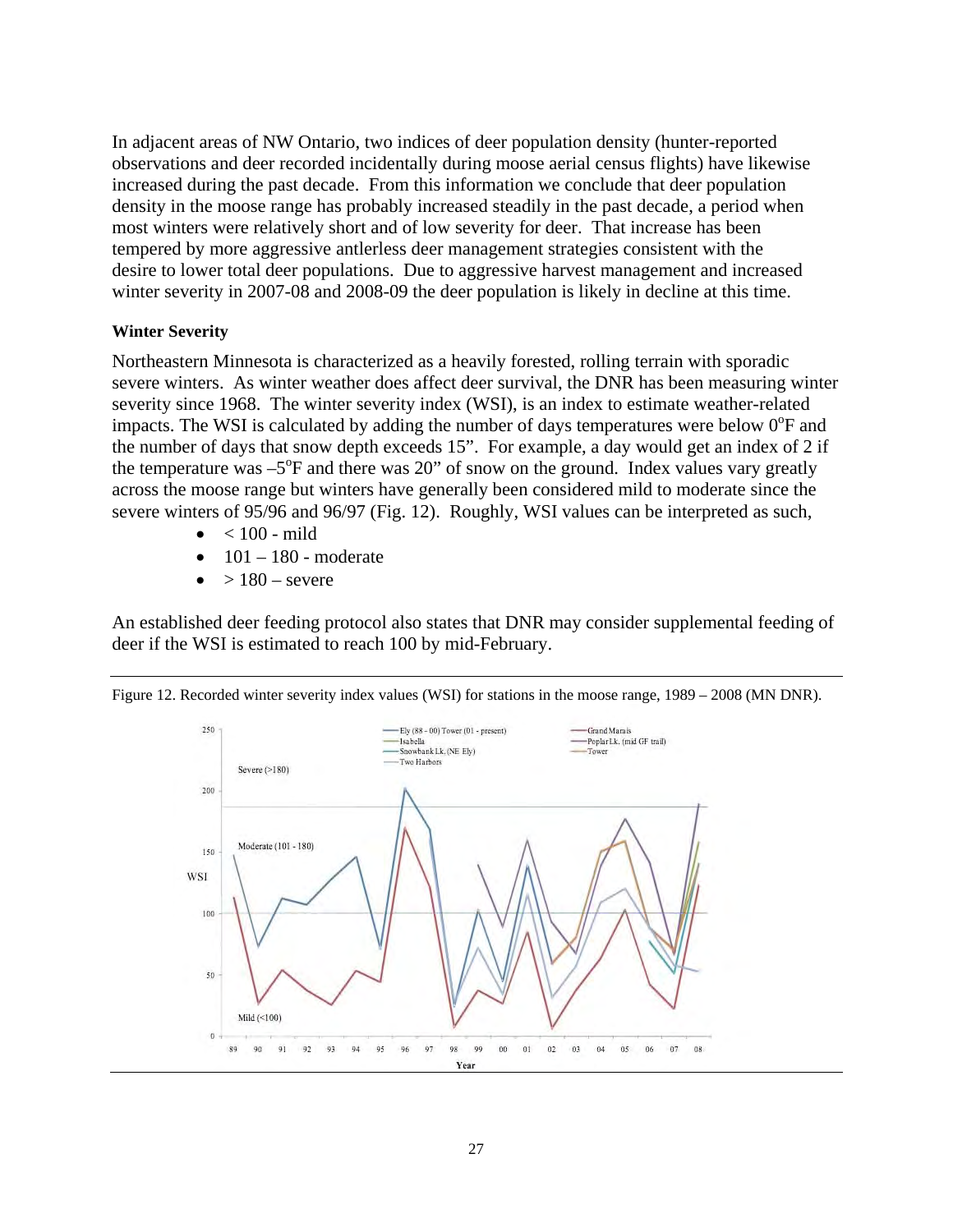### **Deer Feeding**

 $\overline{a}$ 

### *Recommendation: To assist in keeping deer numbers low, a ban on recreational deer feeding within the established moose range should be established.*

A portion of the public believes that deer should be provided with supplemental feed when winter is severe and mortality may occur. Beyond the discussion as to the merits of feeding deer in severe winters, there are the scores of individuals who feed deer simply to increase their probability of over-winter viewing. Given that, recreational deer feeding is a controversial issue throughout many states, despite the fact that more negative than positive attributes have been described. For example, deer can be classically conditioned to visit feeders through a learning process (Henke 1997), thus congregating them around a food source. This congregation around artificial feeding locations creates a host of problems including the increased risk of spreading disease (e.g., bovine tuberculosis, chronic wasting disease), destruction of native vegetation, and disruption of natural migratory patterns. Previous studies have shown that supplemental feeding may increase overwinter deer survival (Lewis and Rongstad 1998) or population productivity (Ozoga and Verme 1982). In Minnesota, the emergency deer feeding issue arises whenever winters are severe and was most recently addressed during the winters of 1995-96 and 1996-97. Following the 95-96 winter, a deer feeding task force was assembled to make future recommendations regarding emergency deer feeding (Minnesota DNR 1997). Functionally, the policy states the Department will only feed deer when the winter severity index is predicted to be in the severe range and the deer population will likely be reduced below management targets. Additionally, a request to feed deer must come from an organization and *not* individuals who are interested in feeding deer. Within the same document, there is a review on artificial feeding as a deer management strategy.

The only addition to the 1997 document is the new knowledge of the etiology of disease transmission over common food sources. In Michigan, bovine tuberculosis is sustained in the wild deer population (Clifton-Hadley and Wilesmith 1991) and extensive surveillance and eradication strategies have been employed since 1994 (O'Brien et al. 2001). The discovery of chronic wasting disease in Wisconsin prompted that agency to enact rules that banned feeding and baiting in the CWD zone (Bartelt et al., 2003). In northwestern Minnesota, bovine tuberculosis was discovered in 2005 and extensive work (including a recreational deer feeding ban) has been conducted to eradicate the disease from the deer population. The most recent data indicates a very low prevalence rate in wild deer as only 24 positive deer have been identified from almost  $5,500$  samples.<sup>1</sup>

The current issue surrounding deer feeding should not be confused with the practice of deer baiting, which is defined as placing food with the intent of harvesting a deer. Deer baiting has been illegal in Minnesota since 1991 and there has been an increased emphasis from DNR Enforcement to address compliance.

It is known that supplemental feeding can improve survival and productivity of wildlife including deer (e.g., Bishop et al. 2009). Research in NE Minnesota has shown some deer herds migrate many miles from summer to winter range. Often these winter ranges are near developed

<sup>&</sup>lt;sup>1</sup> http://files.dnr.state.mn.us/outdoor\_activities/hunting/deer/bovine-tb/09tb-brochure.pdf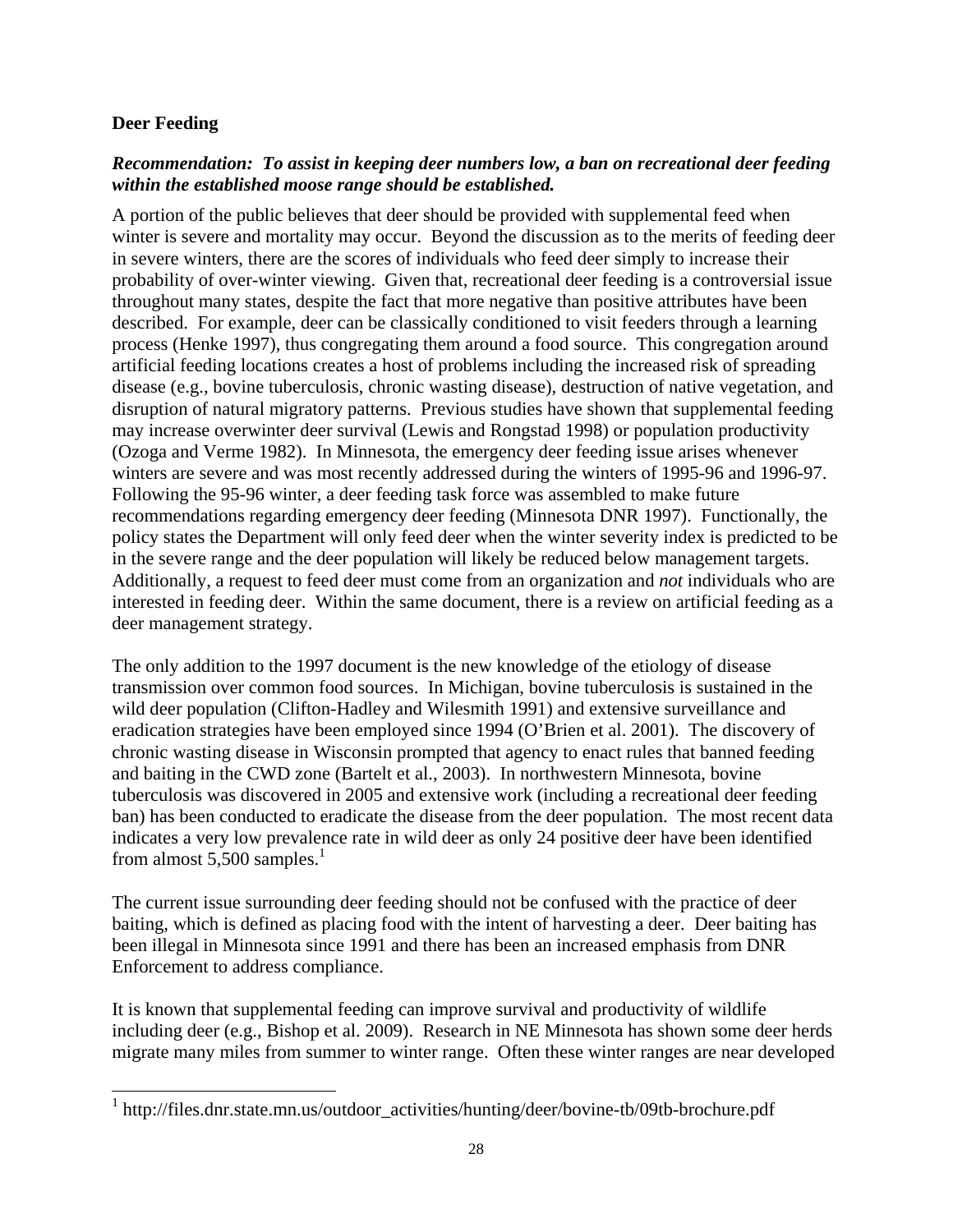areas where supplemental food sources are available. These supplemental food sources serve to improve deer survival and productivity. The summer ranges are remote (such as the BWCAW) and hunting pressure light or nonexistent. Supplemental feeding can serve to offset the impacts of winter severity on deer populations and further increase deer numbers especially in less severe winters. Moose and deer range in NE Minnesota is characterized by large blocks of dense forest often with limited or difficult access. Controlling deer numbers through hunter harvest as a means to benefit moose will be increasingly difficult if, as predicted by many sources, severe winters occur less and less often. Intervals between severe winters may see higher deer numbers due to supplemental feeding with possible negative impacts on moose.

### **Deer Impacts on Moose**

#### *History*

Many moose biologists and members of the general public believe there is a connection between deer, moose and meningeal worm (brainworm, *Parelaphostrongylus tenuis*). Brainworm can be fatal in moose and animals exhibiting clinical signs of infection have been reported in Minnesota as far back as 1912 (Fenstermacher and Olson 1942). However; it was not until the early 1960s that the relationship was verified (Anderson, 1964). Moose in Minnesota continue to suffer mortality from brainworm (Murray et al. 2006, Lankester et al. 2007, M. Schrage unpubl. data).

#### *The brainworm cycle*

The brainworm parasite normally occurs in white-tailed deer in eastern North America. The parasite is generally considered absent west of the 100<sup>th</sup> meridian (central Montana to central Texas). The adult worms reside in the cranium of the host deer and lay eggs into the blood stream. The eggs eventually lodge in the lungs where first stage larvae develop. The larvae are coughed up and then swallowed and eventually are passed back out on the surfaces of the deer's feces. Lankester and Samuel (1998) believed larvae could survive for several months on feces and in the surrounding soil due to their resistance to drying and freezing. Eventually, one of several species of snails or slugs (gastropods) encounters the larvae. The larvae penetrate the gastropod and develop through additional stages. The parasite is passed to deer (or moose) when the gastropod is consumed during foraging. The larvae penetrate the stomach wall, enter the nervous system and complete their development into adults (Lankester and Samuel 1998). Although many infected deer shed no larvae because they are infected with only a single sex of brainworm, adult worms are long-lived and may pass eggs for many years (Somke et al. 1995). Deer appear to suffer few ill effects; however; symptoms of brainworm infection in moose may include circling, weakness in the hindquarters or inability to stand as well as turning of the neck and head to one side, lethargy, apparent blindness, loss of fear and rapid eye movement (Lankester and Samuel 1998).

#### *Connections between deer and moose*

It is well documented in Minnesota and other jurisdictions where deer and moose range overlap across eastern North America that moose are subject to brainworm-related mortality (Telfer 1967, Gilbert 1974, Upshall 1987, Lankester et al. 2007). What is less clear in the literature and subject to debate among moose biologists is the degree to which deer are responsible for historic declines in moose. Although many authors present evidence indicating a correlation between increasing deer and decreasing moose numbers (Telfer 1967, Gilbert 1974, Whitlaw and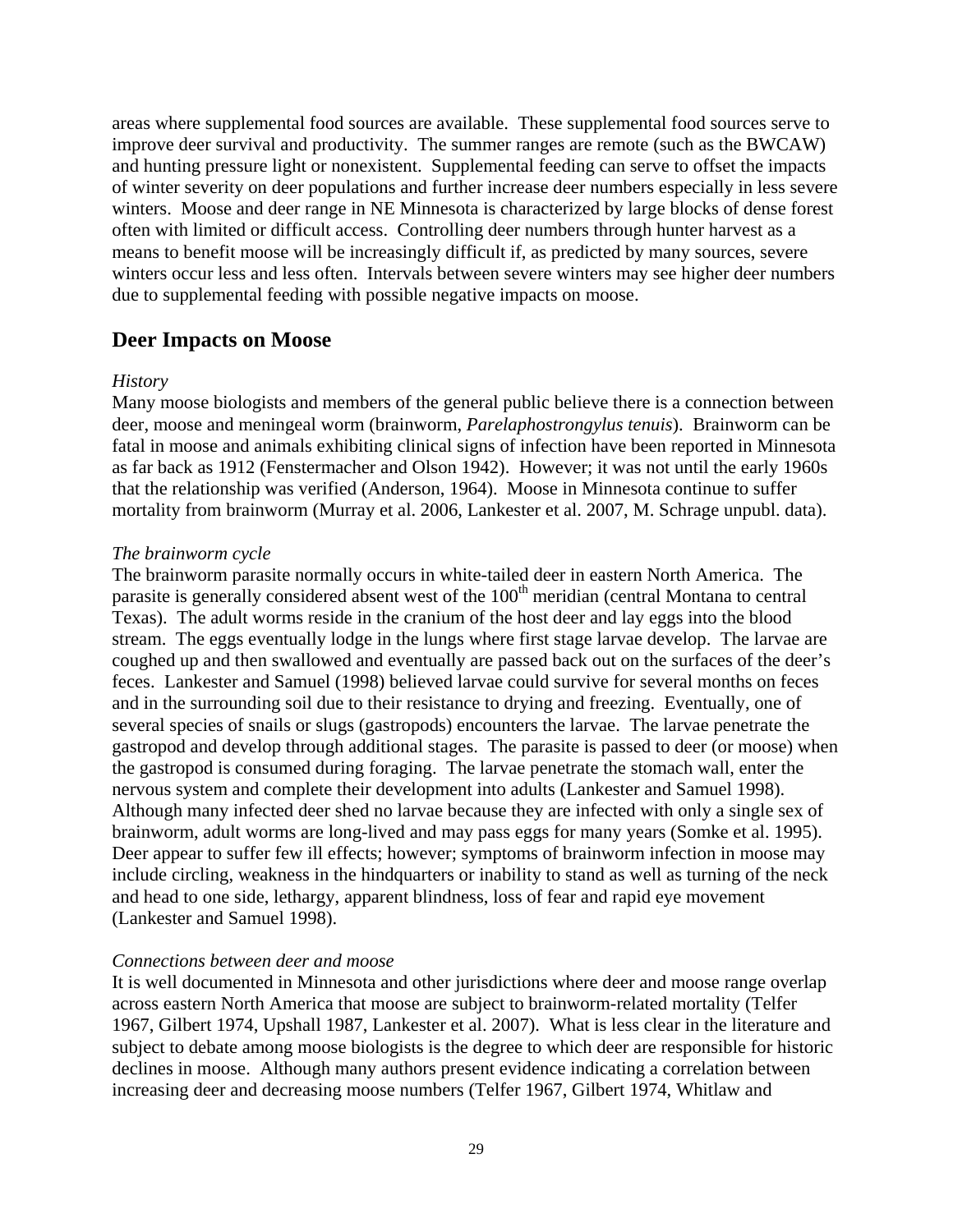Lankester 1994a, 1994b) other authors argue the evidence is inconclusive and find no basis to conclude changes in deer numbers can significantly impact moose numbers via transmission of brainworm (Nudds, 1990, Bogaczyk et al. 1993, Lenarz et al. 2009).

Much of the published literature attempts to connect changes in deer density with changes in moose population size. Deer density estimates in the papers reviewed were often modeled estimates based on hunter harvest. In others, the information was anecdotal based on impressions and experience of employees of natural resource agencies (Whitlaw and Lankester 1994a, 1994b). There appeared to be no direct estimates of deer numbers in the literature reviewed and moose numbers were either directly surveyed through aerial surveys or trends were estimated through changes in hunter harvest (Whitlaw and Lankester 1994a, 1994b).

There were only 2 published papers reviewed that demonstrated a percentage of total moose herd mortality related to brainworm. Murray et al. (2006) could only find evidence for brainworm in 6% of cases of non-human related mortality in northwest Minnesota, which has post-season deer densities <12mi2 . However, Aho and Hendrickson (1989) in Michigan found brainworm to be the leading cause of mortality in moose accounting for 38% of all deaths. At the time deer were estimated at 13 deer/ $mi^2$ .

Schrage (unpubl. data) found 72% of 25 cases of moose acting abnormally in northeast Minnesota between 2002 and 2008 showed evidence of brainworm infection. In the same area, Lankester et al. (2007) found 61% of 36 reported cases of moose acting abnormally between 1986 and 2000 showed evidence of brainworm. It should not be assumed these were random samples as brainworm may take longer to kill a moose than other diseases or parasites and infected animals may seek open areas thus making them more likely to be found (M. Schrage, pers. obs. and E. Butler, pers. comm.). Lenarz et al. (unpubl. data) found 18 of 108 captured moose in their northeastern Minnesota study tested positive for brainworm exposure. Some of these moose lived for years after exposure had been documented and successfully produced calves. However, the number of moose that were exposed to brainworm after capture and handling is not known, nor is it known whether or not animals exposed prior to capture were reexposed (perhaps at lethal levels) at a later date. Murray et al. (2006) found 30% of 56 cases of moose carcasses reported by the public to be suffering from brainworm in northwest Minnesota, but also cautioned against assuming this represented the true level of brainworm-related mortality in the moose herd.

#### *How low should deer densities be?*

After reviewing patterns of moose and deer abundance, Whitlaw and Lankester (1994a and 1994b) recommended fall deer density not exceed 10-13 deer/mi<sup>2</sup> in areas where managers wanted to favor moose. In northeast Minnesota, Karns (1967) recommended keeping deer densities below 12 deer/ $mi^2$  in order to benefit moose. As stated in preceding paragraphs, the deer density recommendations made by these authors are not universally agreed upon. We recommend a general strategy to manage deer at fall pre-hunt densities  $\langle 10 \text{ deer/mi}^2 \text{ within}$ moose range in NE Minnesota. This estimate is conservative and is intended to err on the side of protecting moose. It is based on a review of moose and deer population data from Ontario, Minnesota and other North American jurisdictions in Whitlaw and Lankester (1994a and 1994b).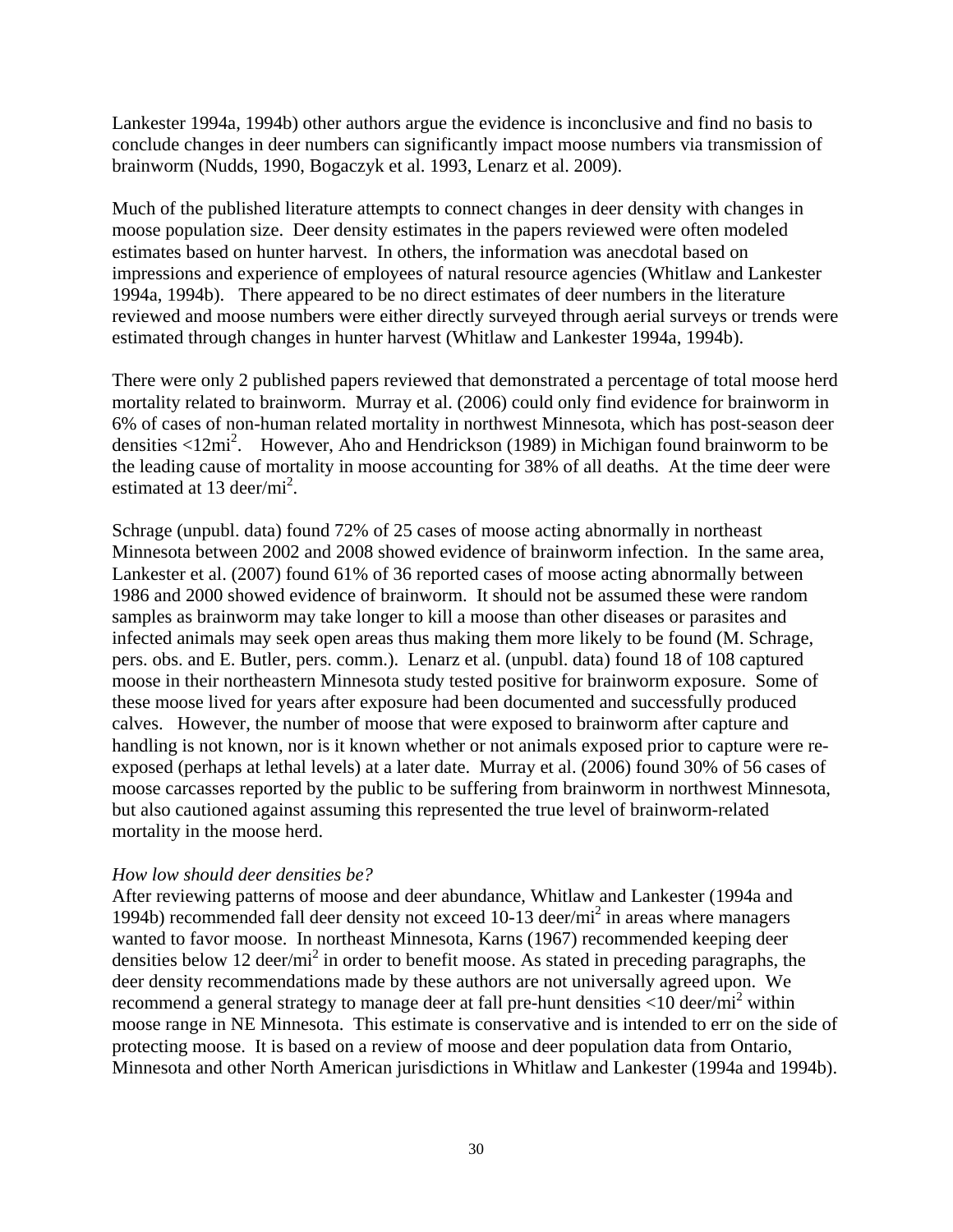#### *Complicating factors*

The presence of gastropods is required for the intermediate larval stages to develop and for the parasite to be passed on to deer and moose (Lankester and Anderson, 1968). In the absence of gastropod hosts brainworm larvae cannot be passed to moose. Schmitz and Nudds (1994) found that models describing the effects of brainworm on moose were most sensitive to changes in the rate of increase of gastropod hosts. Bogaczyk et al. (1993) suggested gastropod activity and populations in their study in Maine might have fluctuated with cooler temperatures, lower precipitation and late spring frosts. McCoy and Nudds (1997) determined that differing habits between gastropod species might render them more or less vulnerable to brainworm infection and ingestion by deer or moose. Aho and Hendrickson (1989) felt data from other studies of moose, deer and brainworm were not necessarily directly applicable in Michigan because of possible differences in weather, soils, vegetation and density and species of gastropod hosts for brainworm. Slomke et al. (1995) urged better understanding of factors influencing survival of larvae, prevalence and intensity of infection in gastropods and how they may change transmission rates to deer and moose.

In addition to variation in gastropod populations, deer fawns pass more larvae than do adults and all deer pass more larvae in spring. Adult deer exhibited consistent infection rates (Peterson and Lankester 1991, Slomke et al 1995). Therefore transmission to moose may increase if deer populations contain a higher percentage of fawns or if deer overlap moose range in the spring. Whitlaw and Lankester (1994b) felt that mean intensity of brainworm in deer feces might be a better indicator of risk to moose populations than simple deer density.

### *Liver flukes*

As well as brainworm, deer also serve as primary hosts of the liver fluke parasite (*Fascioloides magna*). Liver flukes are not believed to have the same significance for moose as brainworm (Lankester and Samuel 1998); however; Murray et al. 2006 attributed 31% of radio-collared moose mortality in northwest Minnesota to liver fluke. Schrage (unpubl. data) found 4% of moose reported acting sick by the public were infected with liver flukes in northeast Minnesota. Published literature has little to suggest a negative relationship between deer, moose and liver flukes, however; where multiple compounding factors add stress and may ultimately lead to a moose's death, its importance should not be discounted.

### **Conclusions – Parasites and Diseases**

### *Recommendation: Better research and monitoring into causes of moose mortality, changes in deer densities, gastropod populations and the prevalence of brainworm on the landscape is needed. Without better information, it will be uncertain how reducing deer numbers will impact moose.*

The relationship between moose, deer and brainworm is more complex than is often believed and requires additional study (Whitlaw and Lankester 1994b, Lankester and Samuel 1998, this review). Consistent and conclusive evidence on the percentage of moose dying from brainworm in Minnesota or other jurisdictions is lacking. Therefore, the conclusions of this committee are that it is unclear to what extent reducing deer numbers will improve moose numbers. Although likely positive to some degree, it may not substantially improve moose survival in Minnesota. Murray et al. (2006), Lenarz (2009a) and E. Butler (unpubl. data) indicate moose in Minnesota likely face a host of health issues, and reducing deer numbers in the absence of a more comprehensive moose management strategy may not lead to significant and sustained recovery of moose numbers.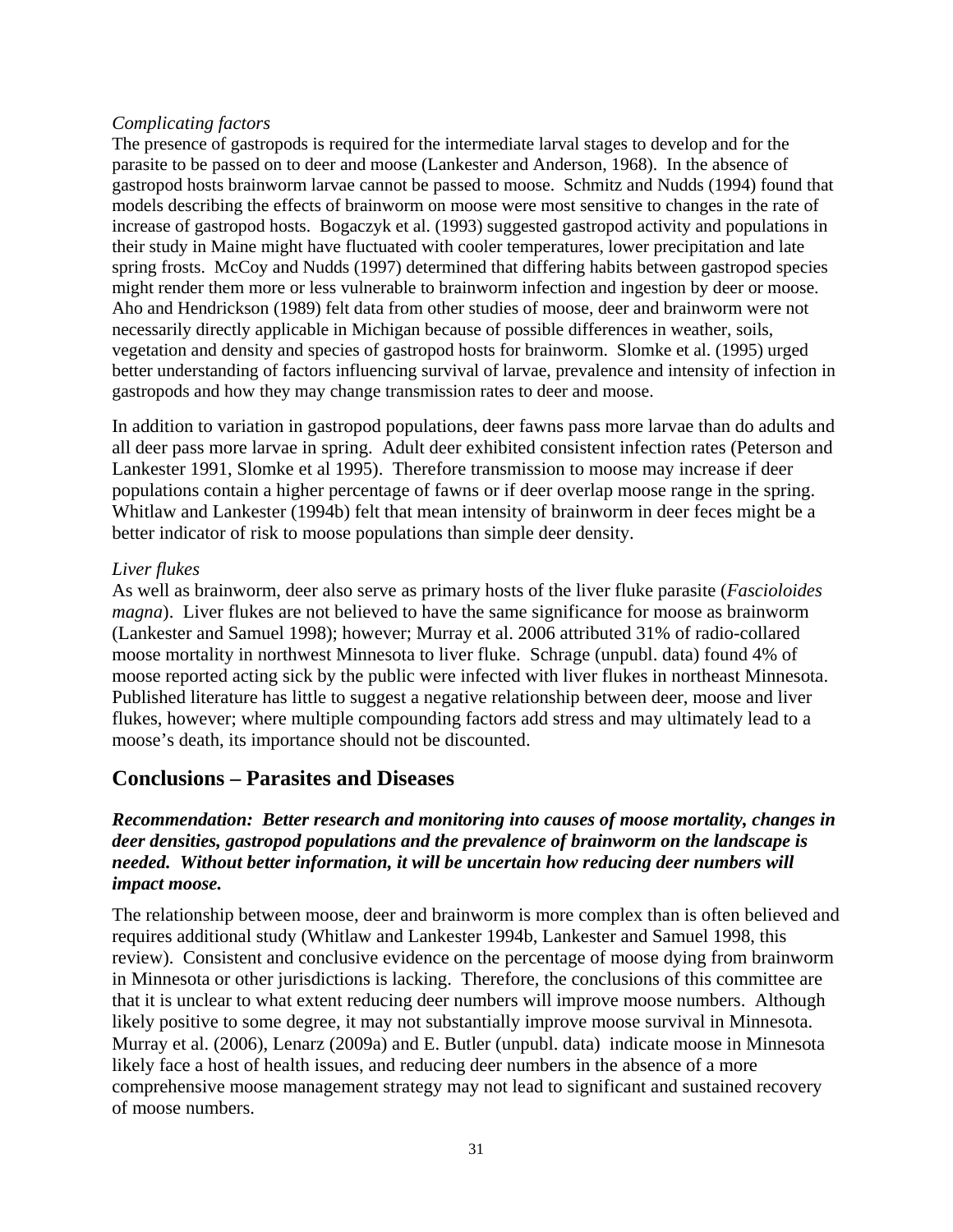## **Habitat**

### **Overview**

In MN, moose habitat can be characterized as young forest stands, older forest stands with gaps of regenerating forest, wetlands, muskeg, marsh, riparian areas and brushlands with abundant deciduous browse within reach of moose and adequate winter and summer thermal cover. Functionally, habitat provides forage and cover. Moose forage has a primarily deciduous browse component and a seasonal aquatic component. Cover has several potential components for moose: protection from heat, protection from deep snow, moderation of cold temperatures, predator avoidance and presence of calving locations. In addition to the functional aspects of habitat, spatial distribution of habitat must also be considered at a variety of scales (from subhome range to the landscape level).

As moose are increasingly challenged by warmer temperatures and changing precipitation patterns due to climate change, changes in land ownership and changes in forest management practices that occur within MN moose range have the potential to significantly affect the quantity, quality, and distribution of moose habitat. Examples include but are not limited to: habitat fragmentation due to expected and occurring ownership changes and shifting landowner objectives, changes in the extent of forest management due to national and state economic effects on the primary wood- using industry in Minnesota, and increased harvesting of smaller diameter trees and brush used by moose for browse as the demand for woody biomass increases. Focused management to provide high quality habitat (forage and cover) may be necessary to slow population declines and maintain or recover moose in appreciable numbers in Minnesota.

There is no recent historic evidence to suggest that habitat alone has limited moose numbers across their full range in Minnesota. However, habitat quality, including the spatial arrangement of cover types can limit moose numbers within smaller geographic areas. Improving habitat for moose may assist managers in maintaining or recovering moose numbers. We recognize important differences between the plant communities and moose habitat requirements of NW and NE MN. NW moose habitat is a mixture of public and private lands that are dominated by brushlands interspersed with mesic hardwood forests, aspen parkland, peatlands, agriculture, and prairie. NE moose habitat can be described as near-boreal forest dominated by large blocks of public land. Recommendations to improve moose habitat are for the most part the same but in some cases they may not be applicable across the state.

The following recommendations, including the proposed best management practices we've outlined, are meant specifically for the primary moose range of Minnesota which can be roughly defined as those areas where moose are or were monitored through aerial surveys. (Figs. 13 and 14).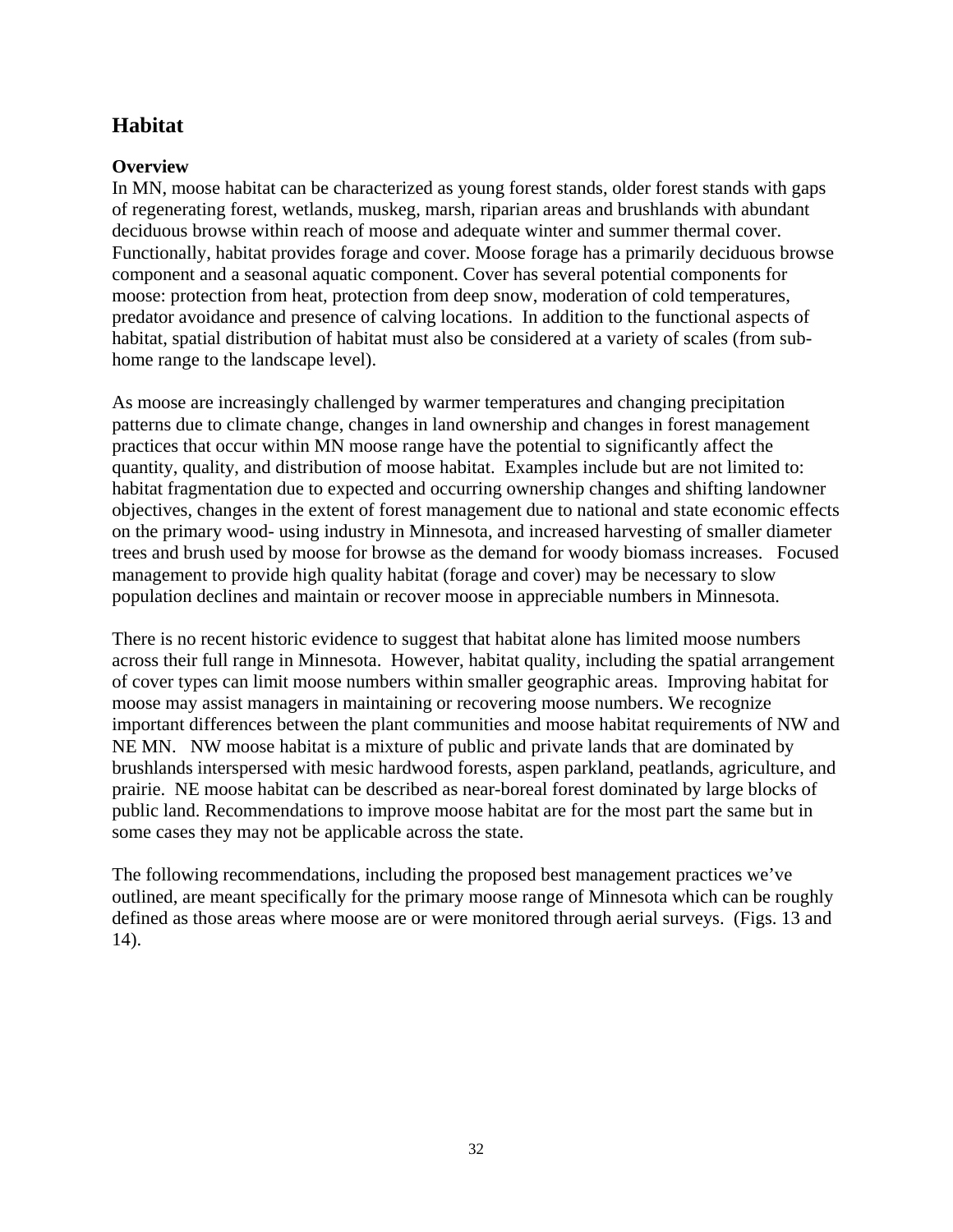Figure 13. Northeast moose survey area and sample plots (shaded) flown in the 2008 aerial moose survey.



Figure 14. Northwest moose survey area 2007. Stratification was revised in 2006 to identify plots that might contain moose (shaded blocks).

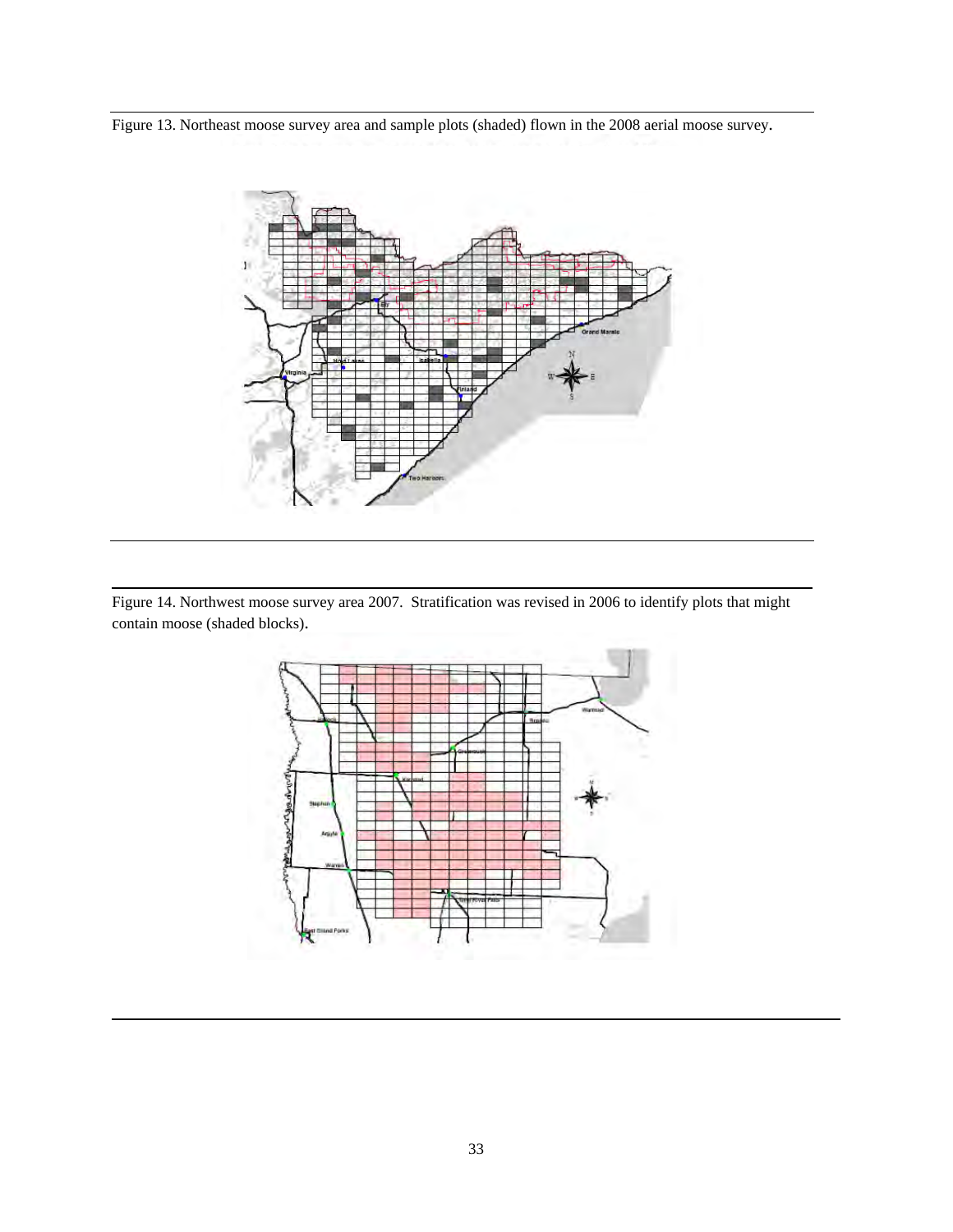## **Minnesota Habitat Management Recommendations (both NE and NW)**

- Due to mixed ownership patterns and variable land management responsibilities, MN DNR should work with other land management agencies in the development and implementation of the moose plan.
- Review and evaluate the Ontario moose habitat guidelines currently under development for application in Minnesota.
- Develop best management practices for developing and maintaining quality moose habitat for voluntary use by all forest land managers.
- Conduct a landscape level analysis of moose habitat. Where moose habitat is poor, consider forest management practices that may address components of moose habitat that are identified as needed during planning and operations. Specifically, the following should be considered when moose habitat development is desired:
	- o Increase stand complexity, promote shrub production and diversity and maintain thermal cover components by the use of variable thinning, use intermediate and partial harvests as a means to mimic varied disturbance patterns such as stand decline due to age, fire, wind-throw and insect and disease outbreaks.
	- o Promote regeneration techniques that encourage mixed stands similar in composition, age and size to those existing under the range of natural variation and discourage the establishment of stands uniformly dominated by a single species.
	- o Utilize forest management/habitat management techniques that will promote browse production and diversity while maintaining juxtaposition of winter and summer thermal cover and aquatic feeding areas.
	- o In order to protect desirable browse species as much as possible while reducing competition with conifer seedlings, the use of mechanical treatment, spot chemical treatment or hand release should be encouraged.
	- o Promote a more regular use of wild and prescribed fire where appropriate to treat fuel loads and/or prepare forest stands for regeneration. Fire improves the quantity and quality of moose browse and may serve to remove or reduce populations of winter ticks and gastropods, which are direct parasites or parasite vectors for moose.
	- o Upland brush communities should be identified, protected and maintained by mechanical treatment and or prescribed fire to provide moose browse.
	- o Protect and enhance summer thermal cover adjacent to and in close proximity to aquatic feeding areas.
	- o Increase rotation age of aspen stands to increase understory browse component while retaining summer thermal cover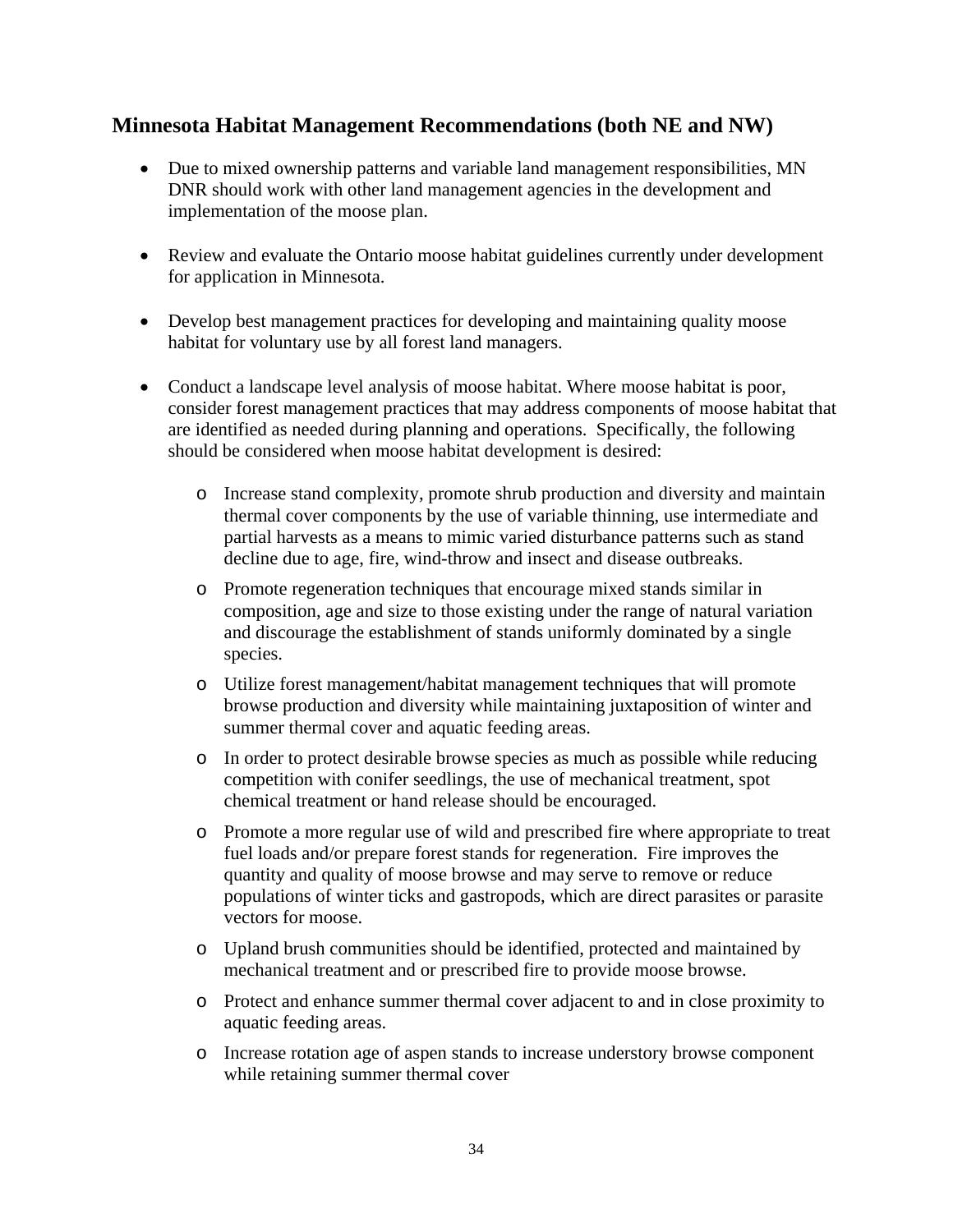### **Specifically, in NE moose range:**

- Utilizing existing plant community information and moose population and harvest data, identify key moose management areas within the primary moose range of NE MN where the goal should be to develop and maintain quality moose habitat.
- The diet sought by moose, rich in forage species diversity (Miquelle and Jordan 1979), can be best provided by a diversity of forest management practices that result in mixed species composition. Moose favor a mixture of many deciduous forage species (red maple *Acer rubrum*, mountain maple *Acer spicatum*, white birch *Betula papyrifera*, dogwood *Cornus* spp., trembling aspen *Populus tremuloides*, cherry *Prunus* spp., willow *Salix* spp., mountain ash *Sorbus decora*, and highbush cranberry *Viburnum* spp.) and, in winter, balsam fir *Abies balsamea*. These plant species are commonly found in northern mixed (boreal-hardwood) forests, and should be encouraged where native plant community classifications identify it as a suitable type.

### **Specifically, in NW moose range:**

- Aspen parkland should be maintained through the use of prescribed fire, commercial timber harvest or mechanical treatment to maintain it as early successional habitat.
- Manage for patches of mature aspen dispersed across the agricultural landscape to provide for summer thermal cover.

## **Summary of Habitat Issues**

There is no evidence to suggest habitat alone has recently limited moose numbers across their full range in Minnesota. Recent research in NE and NW MN indicated moose are increasingly challenged by warmer temperatures and a complex of health-related issues. While it is unlikely that habitat management alone can maintain or recover moose numbers, we believe it must be an integral part of future moose management programs if, at minimum, current moose populations are to be maintained in MN. Wildlife managers will need to address a suite of issues in order to keep moose on the landscape in large numbers, and management for high quality habitat may help compensate for other challenges facing the moose herd. These recommendations should be continually evaluated and revised in light of changing habitat and climatic conditions and as further research improves our understanding of moose habitat requirements.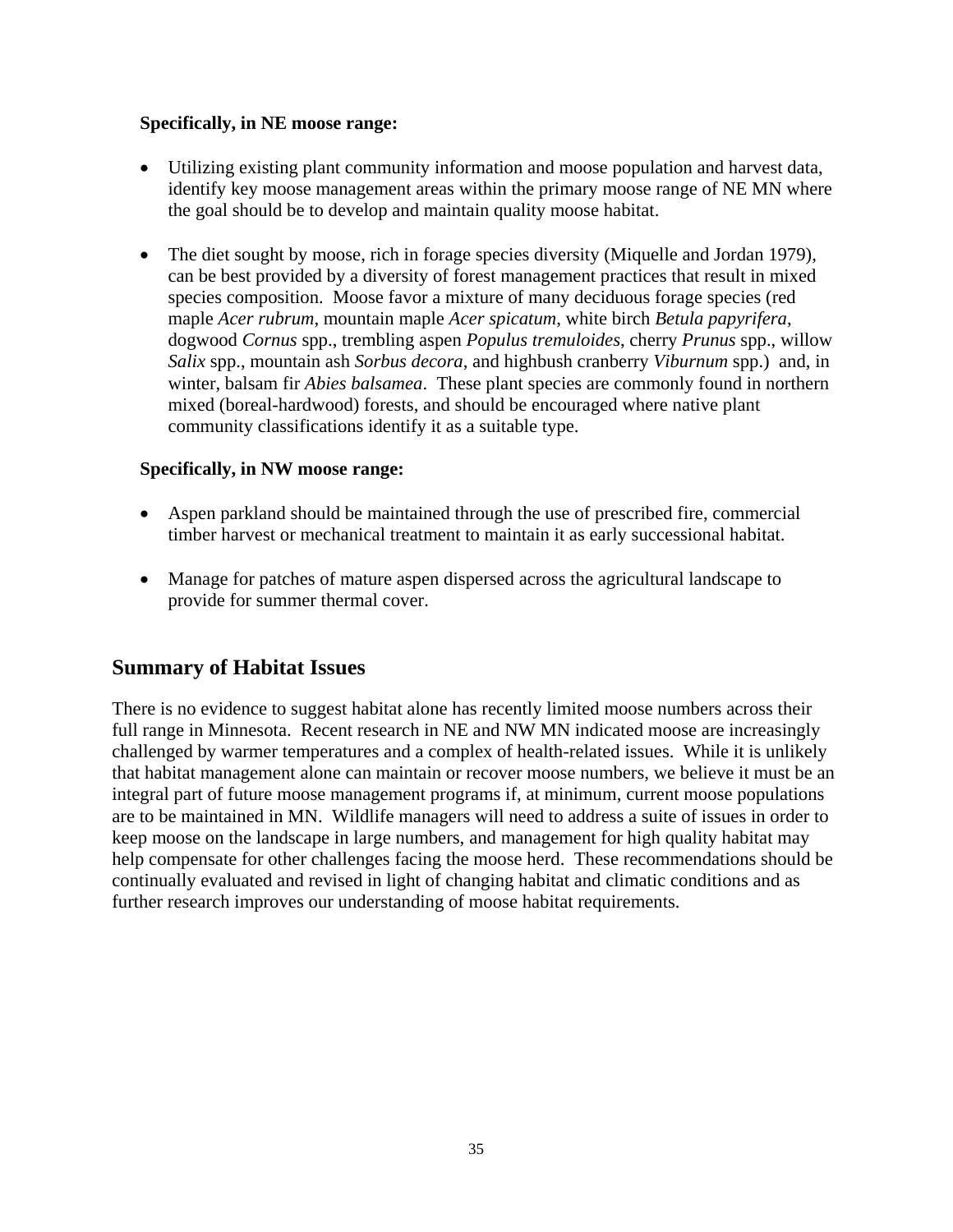## **Funding**

The "value" of moose in Minnesota transcends hunting opportunity. Moose are viewed on the landscape as an iconic symbol of the Northern forest, and future management and research will depend upon adequate funding. Non-hunting Minnesotans have contributed minimal financial support for the management of moose. Nearly all wildlife-related activities (e.g., research, management, habitat acquisition) have been funded by hunters through the sales of licenses. Sales of hunting licenses are deposited in the game and fish fund and then allocated at a fixed level by the Minnesota Legislature. Those revenues fluctuate annually with increases and decreases in license sales. There is currently no dedicated moose funding source and all mooserelated activities compete for finite dollars with other activities conducted by the DNR Wildlife Section.

MAC has recommended that management, research, and monitoring continue, and it recognized that DNR staff, aircraft, and other costs related to fieldwork and administration are all required. To be effective in addressing MAC recommendations, the DNR must have adequate resources. The recommendations made in this report will very likely require an increase in research and expansion of management efforts for moose. Additional funding will be needed from nontraditional sources. The MAC recommends that the non-hunting public should contribute in some manner to the maintenance of moose populations. Funding at the scale required must be acquired from multiple sources, including DNR funds, other state funds, and federal funds through cooperative research projects.

The DNR has established partnerships that have been involved in monitoring and research on moose in the past decade. The VHF study of moose in the NE was supported by over \$400k in funds from the Tribal Wildlife Grant (TWG) program, and research to begin in Voyageurs National Park and on the Grand Portage Indian Reservation will entail an additional \$500k in external funds (TWG and US Geological Survey/National Park Service) beginning in 2010. Additional research support might be available from other federal sources, LCCMR, and/or reprioritization of existing Game and Fish funds (although MAC recognizes re-prioritization comes at a cost to other programs). With passage of a dedicated sales tax in 2008, the Lessard-Sams Outdoor Heritage Council may provide a mechanism by which habitat required by moose can be acquired or maintained with a broader funding base than hunting license fees. Forming partnerships with interested stakeholder groups may provide the necessary political support for continued prioritization of moose management efforts in Minnesota. The DNR should continue and expand monitoring and research partnerships with academics, USDA Forest Service and other federal agencies, non-government organizations, and tribal governments.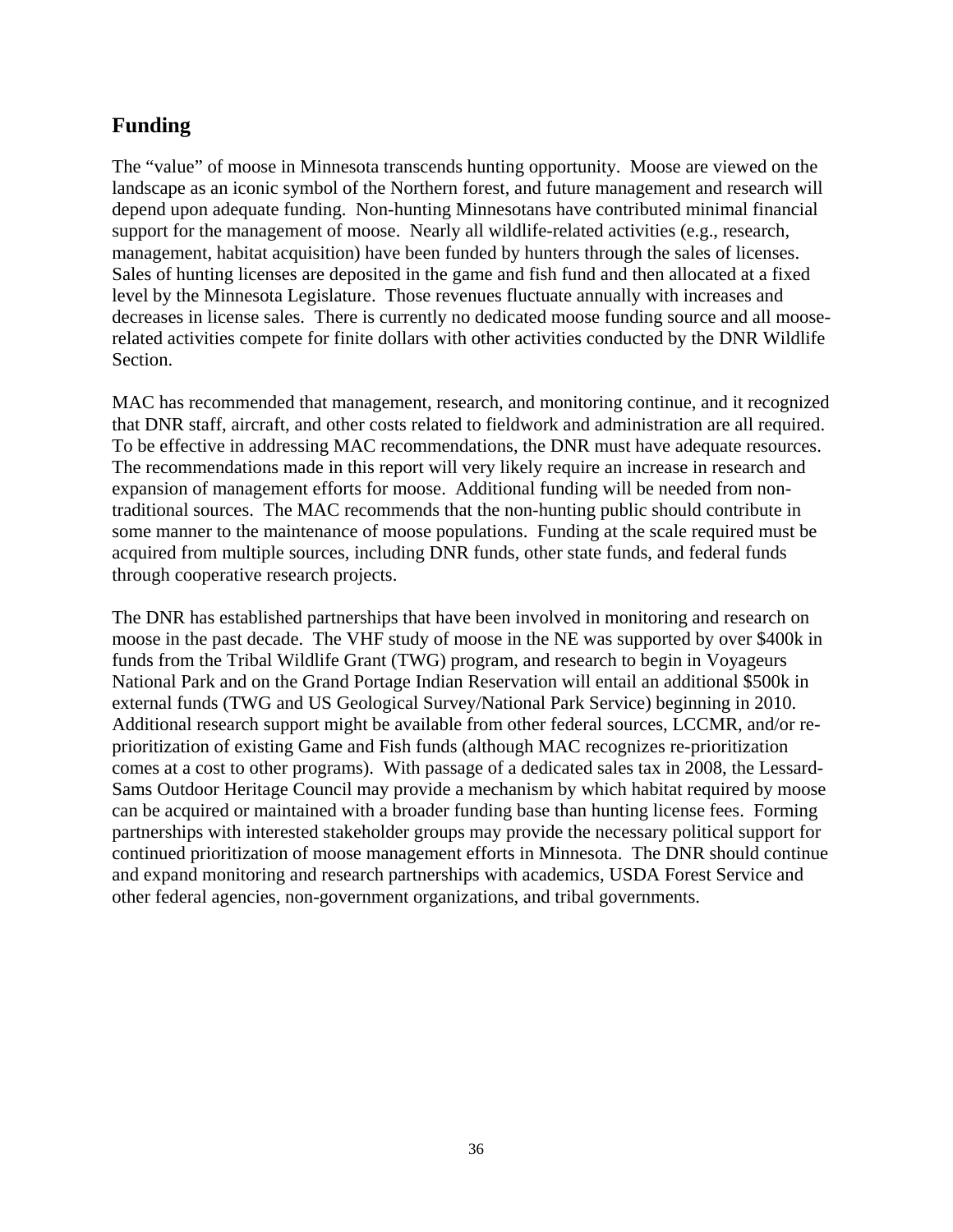## **Designation as State-Listed Species**

Minnesota state law (Minnesota Statutes, 2007: Section 84.0895 Protection of Threatened and Endangered Species) provides for additional protection or monitoring for species designated as Endangered, Threatened, or Species of Special Concern. There was unanimous agreement among MAC members that it is inappropriate at this time to designate the moose as either Threatened or Endangered in Minnesota. With the NE population numbering around 7,000 and forested moose habitat secure at least in the short-term, we feel the moose is neither in immediate danger of extinction nor threatened with extinction state-wide. Furthermore, a designation of "threatened" is incompatible with harvest of moose, which the MAC considers appropriate at this time. We believe that the current need for moose managers to deal differently with moose in the NE and NW is not well-served by a state-wide designation as either *Endangered* or *Threatened.*

There was considerable discussion within the MAC about whether or not a designation of Species of Special Concern (SSC) was appropriate at this time. This designation is provided for species that are on the periphery of their range or that require unique or highly specific habitats, and thus need careful monitoring of status. Moose in Minnesota are obviously on the periphery of their range, but that has been the case ever since moose recovered in the middle of the  $20<sup>th</sup>$ century from early overharvest. Moose are considered habitat generalists, without unique or highly specific habitat requirements, but in the context of climate change it is not known with certainty what habitats are critical for moose survival.

While we were not able to come to consensus support for a Yes/No decision, in the final tally a slight majority of members supported designation of the moose as a SSC at this time (9 Yes: 8 No: 1 abstain). We recognize there are important consequences associated with SSC designation, but committee members were largely guided individually by their understanding of moose status on a state-wide basis, without trying to resolve all the legal issues associated with the language of the law.

Clearly there are reasons both for and against SSC designation, for example:

### **Reasons** *for* **listing moose as a SSC**

- Moose are clearly intolerant of heat extremes and the southern edge of their distribution in North America is considered to be limited by prevailing temperature. The moose is on the periphery of its range in Minnesota and the extent of suitable range in the state has contracted because of climate change.
- On a *statewide* basis moose numbers have declined by over 30% since the mid-1980s even with closed seasons or conservative harvests.
- Annual mortality of moose in NE Minnesota is currently comparable to that documented in NW Minnesota during the chronic population decline there, and is correlated with midwinter temperature.
- There have been long-term declines in calf recruitment and hunter harvest, consistent with anecdotal reports from the public that moose have declined in their NE range.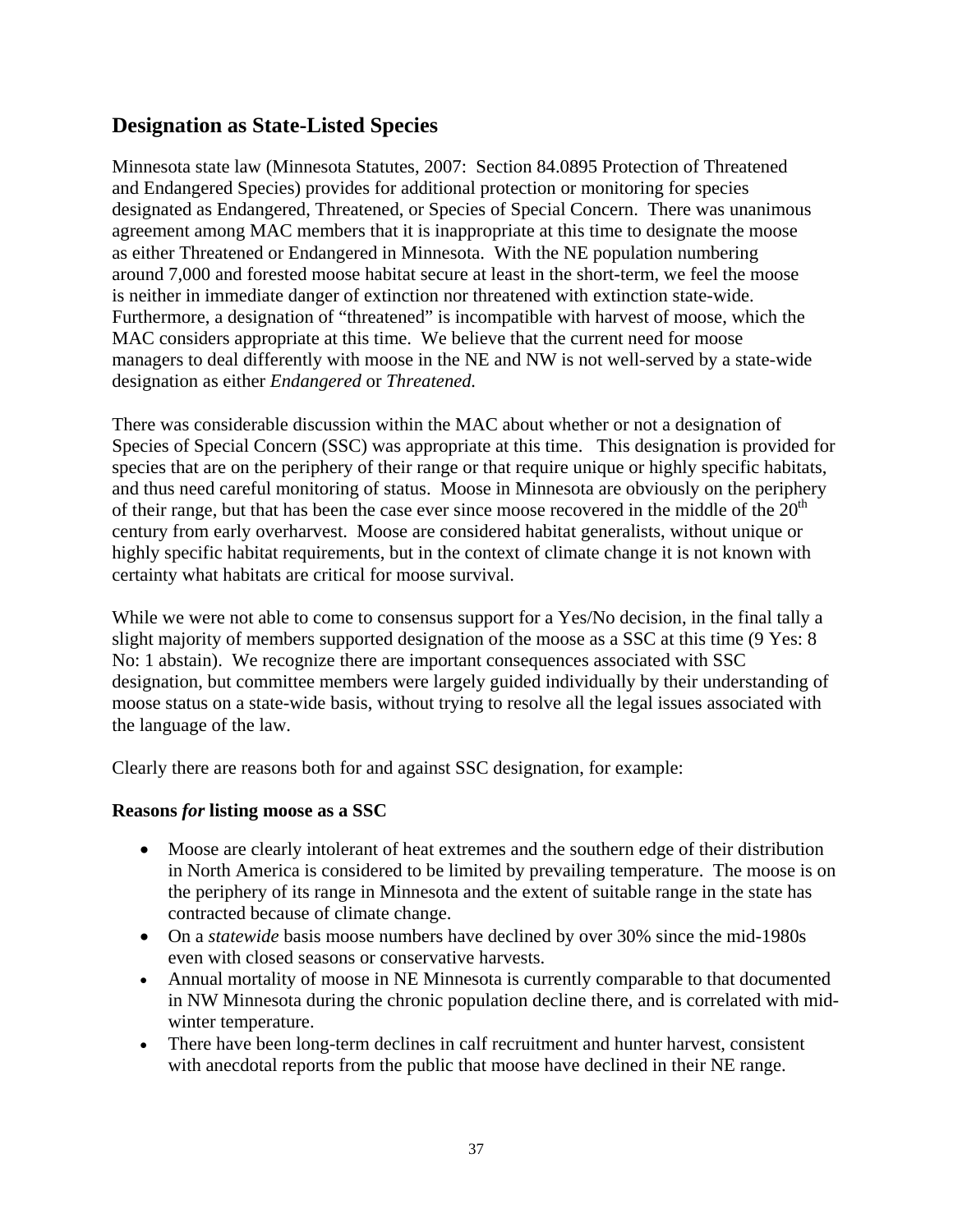#### **Reasons** *against* **listing moose as a SSC**

- There are still approximately 7,000 moose in Minnesota, and aerial surveys do not suggest a chronic population decline in the NE.
- While measured mortality rates since 2001 suggest ongoing population decline, these data come primarily from the southern portion of the moose range in the NE and so might not apply throughout the NE.
- Moose have existed on the periphery of their range throughout history.
- Listing of moose as a SSC is not necessary at this time as the species is already being monitored carefully.

The MAC is concerned about the length of time necessary for designation as a SSC. Even if the moose is not designated as a SSC at this time, it is possible that evidence of chronic population decline might be forthcoming in the near future and listing as a SSC would be desirable. There is increased potential for transmission of new diseases among wildlife populations and species, and we believe the DNR needs a capability to review and change species status, at least on a provisional basis, without a review that extends for years. The federal government, through the Endangered Species Act, has a procedure for emergency listing of a species as either Threatened or Endangered. We urge the DNR to take steps to eliminate undue delays in listing a species, recognizing that action by the legislature might be necessary.

## **Literature Cited**

- Aho, R.W., J. Hendrickson. 1989. Reproduction and mortality of moose translocated from Ontario to Michigan. *Alces,* 25: 75-80.
- Anderson, R.C. 1964. Neurologic disease in moose infected experimentally with *Pneumostongylus tenuis* from white-tailed deer. *Pathologica Veterinaria.* 1:289-322.
- Bartelt, G., Pardee, J., and K. Thiede (eds.). 2003. Environmental impact statement of rules to eradicate chronic wasting disease in Wisconsin's free-ranging white-tailed deer herd. Wisconsin Department of Natural Resources, PUB-SS-980, Madison, USA.
- Bishop, C.J., G.C. White, D. J. Freddy, B.E. Watkins, and T.R. Stephenson. 2009. Effect of enhanced nutrition on mule deer population rate of change. *Wildlife Monographs* 172:1-28.
- Bogaczyk et al. 1993. Factors affecting *Parelaphostrongylus tenuis* in white-tailed deer (*Odocoileus virginianus*) from Maine. Journal of Wildlife Diseases, 29(2): 266-272.
- Bubenik, A. B. 1987. Behaviour of moose (Alces alces) in North America. *Swedish Wildlife Research (Supplement)* 1: 333-366.
- Clifton-Hadley, R. S., and J. W. Wilesmith. 1991. Tuberculosis in deer: a review. *Veterinary Record*, 129: 5 -12.
- Crête, M., R. J. Taylor, and P. A. Jordan. 1981. Optimization of moose harvest in southwestern Quebec. *Journal of Wildlife Management*. 45:598-611
- Fenstermacher, R, and O. W. Olson. 1942. Further studies of diseases affecting moose III. *Cornell Veterinarian*. 32:241-254.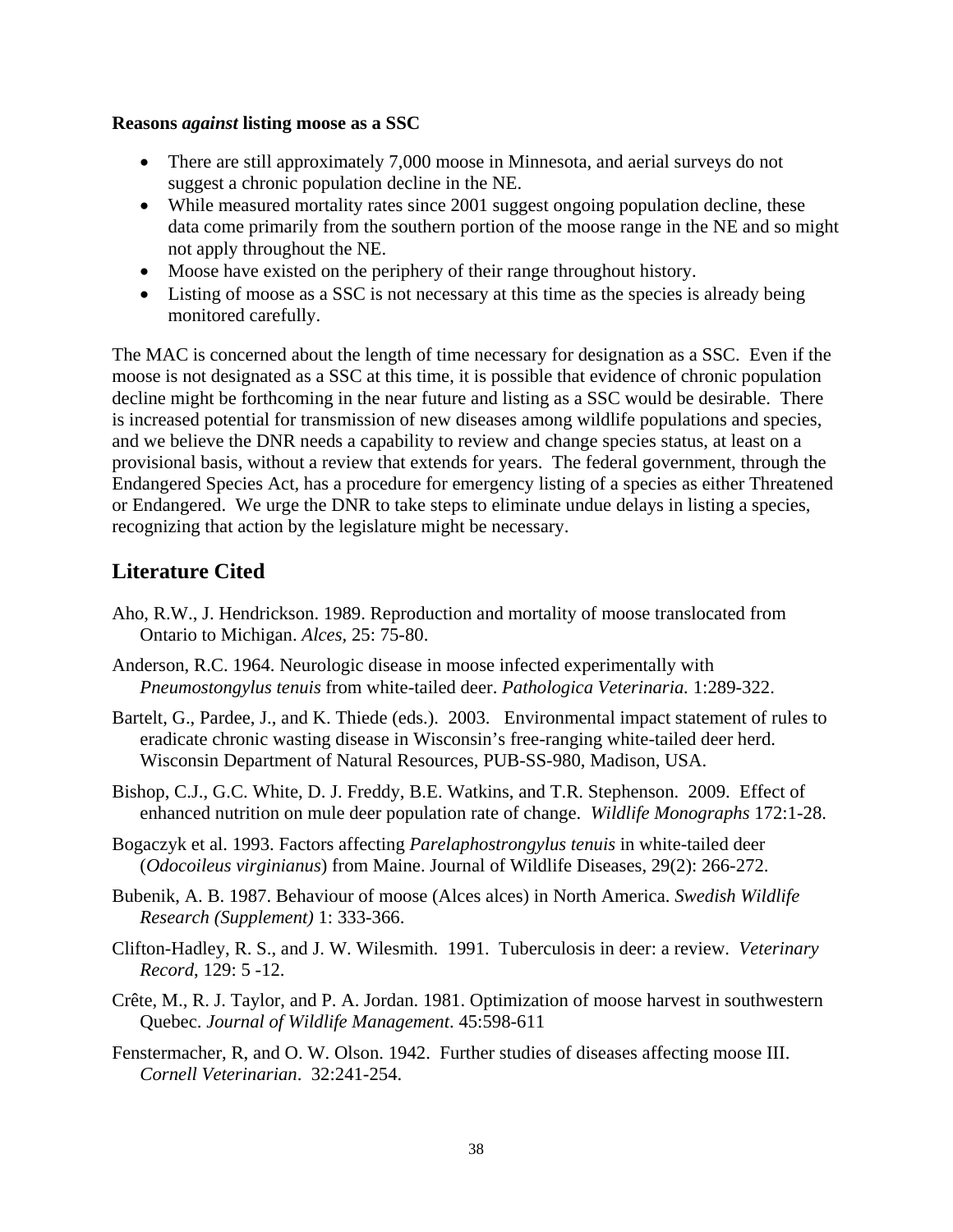- Galatowitsch, S., L. Frelich, and L. Phillips-Mao. 2009. Regional climate change adaptation strategies for biodiversity conservation in a midcontinental region of North America. *Biological Conservation* (in press), doi: 10.1016/jbiocon.2009.03.030.
- Henke, S. E. 1997. Do white-tailed deer react to the dinner bell? An experiment in classical conditioning. *Wildlife Society Bulletin,* 25(2): 291-295.
- Karns,P.D. 1967. *Pneumostrongylus tenuis* in deer in Minnesota and implications for moose. The *Journal of Wildlife Management*, 31(2): 299-303.
- Karns,P.D., 1972. Minnesota's 1971 moose hunt: a preliminary report on the biological collections. *Proc. N. Am. Moose Conf. Work*. 8:115-123
- Karns, P.D. 1997. Population distribution, density and trends. Pages 125-139 *in* A.W. Franzmann and C.C. Schwartz (eds.), *Ecology and management of the North American moose*. Wildlife Management Institute, Washington, D.C., 733pp.
- Lankester, M. W. and R. C. Anderson. 1968. Gastropods as intermediate host of meningeal worm, *Pneumostongylus tenuis*, Dougherty. *Canadian Journal of Zoology* 46:373-383.
- Lankester, M and W. M. Samuel. 1998. Pests, parasites and diseases. Pages 479–517 in A. W. Franzmann, and C. C. Schwartz, editors. Ecology and management of the North American moose. Smithsonian Institution, Washington, D.C., USA.
- Lankester, M., W. Peterson, O. Ogunremi. 2007. Diagnosing *Parelaphostrongylus* in moose (*Alces alces*). *Alces,* 43: 49-59.
- Lenarz, M.S., M.E. Nelson, M.W. Schrage, A.J. Edwards. 2005. Moose population dynamics in northeastern Minnesota. Summary of Wildlife Research Findings. Minnesota Department of Natural Resources Division of Fish and Wildlife, Wildlife Populations and Research Unit.
- Lenarz, M. S. 2007. 2007 Aerial moose survey. Minnesota Department of Natural Resources, St. Paul, USA. <http://files.dnr.state.mn.us/outdoor\_activities/hunting/moose/moose\_survey\_2007.pdf>. Accessed 5 May 2009.
- Lenarz, M. S. 2009a. A review of the ecology of Parelaphostrongylus tenuis in relation to deer and moose in North America. Pages xx-xx in M. W. DonCarlos, R. O. Kimmel, J. S. Lawrence, and M. S. Lenarz, editors. Summaries of wildlife research findings. Minnesota Department of Natural Resources, St. Paul, USA. In press.
- Lenarz, M. S. 2009b. 2009 Aerial moose survey. Minnesota Department of Natural Resources, St. Paul, USA. <http://files.dnr.state.mn.us/outdoor\_activities/hunting/moose/moose\_survey\_2009.pdf>. Accessed 5 May 2009.
- Lenarz, M.S., M.E. Nelson, M.W. Schrage, A.J. Edwards. 2009. Temperature mediated moose survival in northeastern Minnesota. *Journal of Wildlife Management*, 73(4):503-510
- Lent, P. C. 1974. A review of rutting behavior in moose. *Naturaliste Canadian (Quebec).* 101:307-323.
- Lewis, T. L, and O. J. Rongstad. 1998. Effects of supplemental feeding on white-tailed deer migration and survival in northern Wisconsin. *Canadian Field Naturalist*, 112:75-81.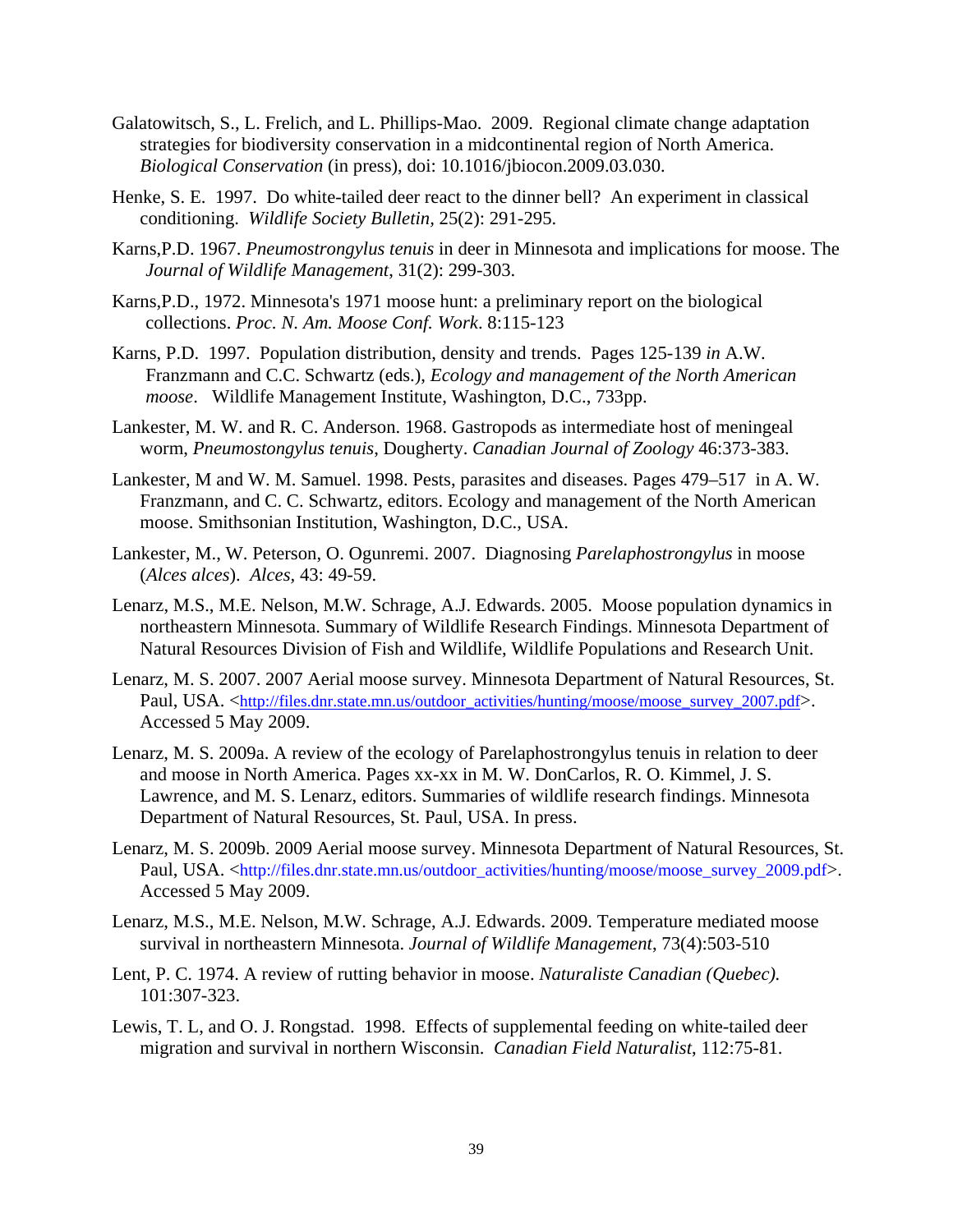- McCoy, K.D., T.D. Nudds. 1997. Interspecific variation in climbing by gastropods: Implications for transmission of *Parelaphostrongylus tenuis*. *American Midland Naturalist*, 137(2): 320- 328.
- Minnesota Department of Natural Resources. 1997. Emergency deer feeding program evaluation. Preliminary Report. 64 pages.
- Miquelle, D.G. and P.A. Jordan. 1979. The importance of diversity in the diet of moose. *Proc. N. Am. Moose Conf. Workshop* 15:54-79.
- Murray, D.L., W. Cox, W.B. Ballard, H.A. Whitlaw, M.S. Lenarz, T.W. Custer, T. Barnett, and T.K. Fuller. 2006. Pathogens, nutritional deficiency, and climate influences on a declining moose population. *Wildlife Monographs* 166.
- Nudds. 1990. Retroductive logic in retrospect: The ecological effects of meningeal worms. *The Journal of Wildlife Management*, 54(3): 396-402.
- O'Brien, D. J., Fitzgerald, S. D., Lyon, T. J., Butler, K. L., Fierke, K. R., Schmitt, S. M., Cooley, T. M., and D. E. Berry. 2001. Tuberculosis lesions in free-ranging white-tailed deer in Michigan. *Journal of Wildlife Diseases*, 37: 608 – 613.
- Ozoga, J. J., and L. J. Verme. 1982. Physical and reproductive characteristics of a supplementally fed white-tailed deer herd. *Journal of Wildlife Management*, 46:281-301.
- Rausch, R. A., R. J. Sommerville, and R. H. Bishop. 1974. Moose management in Alaska. *Naturaliste Canadian (Quebec).* 101: 705-721.
- Schmitz, O.J., T.D. Nudds. 1994. Parasite-mediated competition in deer and moose: How strong is the effect of meningeal worm on moose? *Ecological Applications*, 4: 91-103.
- Schwartz, C. C., W. L. Reglin, and A. W. Franzmann. 1982. Male moose successfully breed as yearlings. *Journal of Mammalogy* 63:334-335.
- Slomke, A.M., M.W. Lankester, W.J. Peterson. 1995. Infrapopulation dynamics of *Parelaphostrongylus tenuis* in white-tailed deer. *Journal of Wildlife Diseases*, 31(2): 125- 135.
- Solberg, R. J., A. Loison, T. H. Ringsby, B-E. Sæther, and M. Heim. 2002. Biased adult sex ratio can affect fecundity in primiparous moose Alces alces. *Wildlife Biology*. 8:117-128.
- Telfer, E. S. 1967. Comparison of moose and deer winter range in Nova Scotia. *Journal of Wildlife Management* 31:418-425.
- Upshall, S.M., M.D. Burt, T.G. Dilworth. 1987. *Parelaphostrongylus tenuis* in New Brunswick: the parasite in white-tailed deer (*Odocoileus virginianus*) and moose (*Alces alces*). *Journal of Wildlife Diseases,* 23(4): 683-685.
- Whitlaw, H.A. and M.W. Lankester. 1994a. A retrospective evaluation of moose, white-tailed deer and *Paraelaphostrongylus tenuis* in Ontario. *Canadian Journal of Zoology* 72:1-7.
- Whitlaw, H.A. and M.W. Lankester. 1994b. The co-occurrence of moose, white-tailed deer, and *Parelaphostrongylus tenuis* in Ontario. *Canadian Journal of Zoology*, 72(5): 819-825.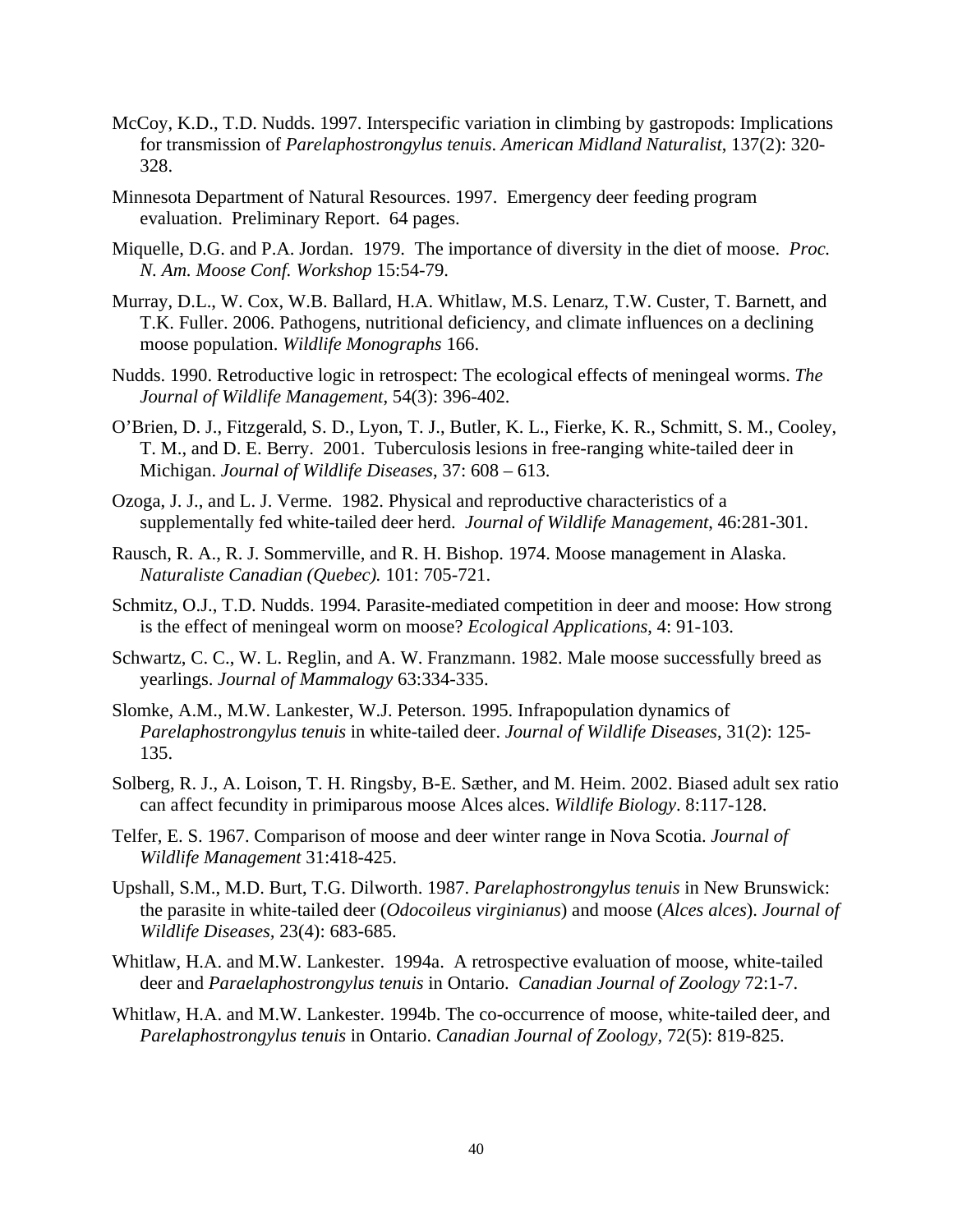## **Appendix 1. Moose Advisory Committee Summit Presentations – Duluth Minnesota, December 8, 2008**

| <b>Speaker</b>               | Title                       | <b>Affiliation</b>                   |  |
|------------------------------|-----------------------------|--------------------------------------|--|
| <b>Mark Lenarz</b>           | Minnesota Moose             | Minnesota DNR, Division of           |  |
|                              |                             | Fish and Wildlife, Wildlife          |  |
|                              |                             | <b>Research Unit</b>                 |  |
| <b>Erika Butler</b>          | Minnesota Moose Health and  | Minnesota DNR, Division of           |  |
|                              | Mortalities                 | Fish and Wildlife, Wildlife          |  |
|                              |                             | <b>Health Program</b>                |  |
| <b>Art Rodgers</b>           | Moose Population Trends in  | <b>Centre for Northern Forest</b>    |  |
|                              | Ontario                     | Ecosystem Research, Ontario          |  |
|                              |                             | <b>Ministry of Natural Resources</b> |  |
| <b>Vince Crichton</b>        | Overview of Moose in        | Game, Fur, and Problem               |  |
|                              | Manitoba                    | Wildlife, Manitoba                   |  |
|                              |                             | Conservation                         |  |
| <b>Dean Beyer</b>            | Michigan's Moose Population | Michigan DNR                         |  |
| <b>Bill Jensen and James</b> | North Dakota Moose          | North Dakota Game and Fish           |  |
| <b>Maskey</b>                |                             | Department (BJ) and                  |  |
|                              |                             | University of North Dakota           |  |
|                              |                             | JM)                                  |  |

Links to pdf versions of these presentations are on this webpage:

http://www.nrri.umn.edu/moose/information/mnmac/MooseSummit2008.html

or

http://www.mndnr.gov/moose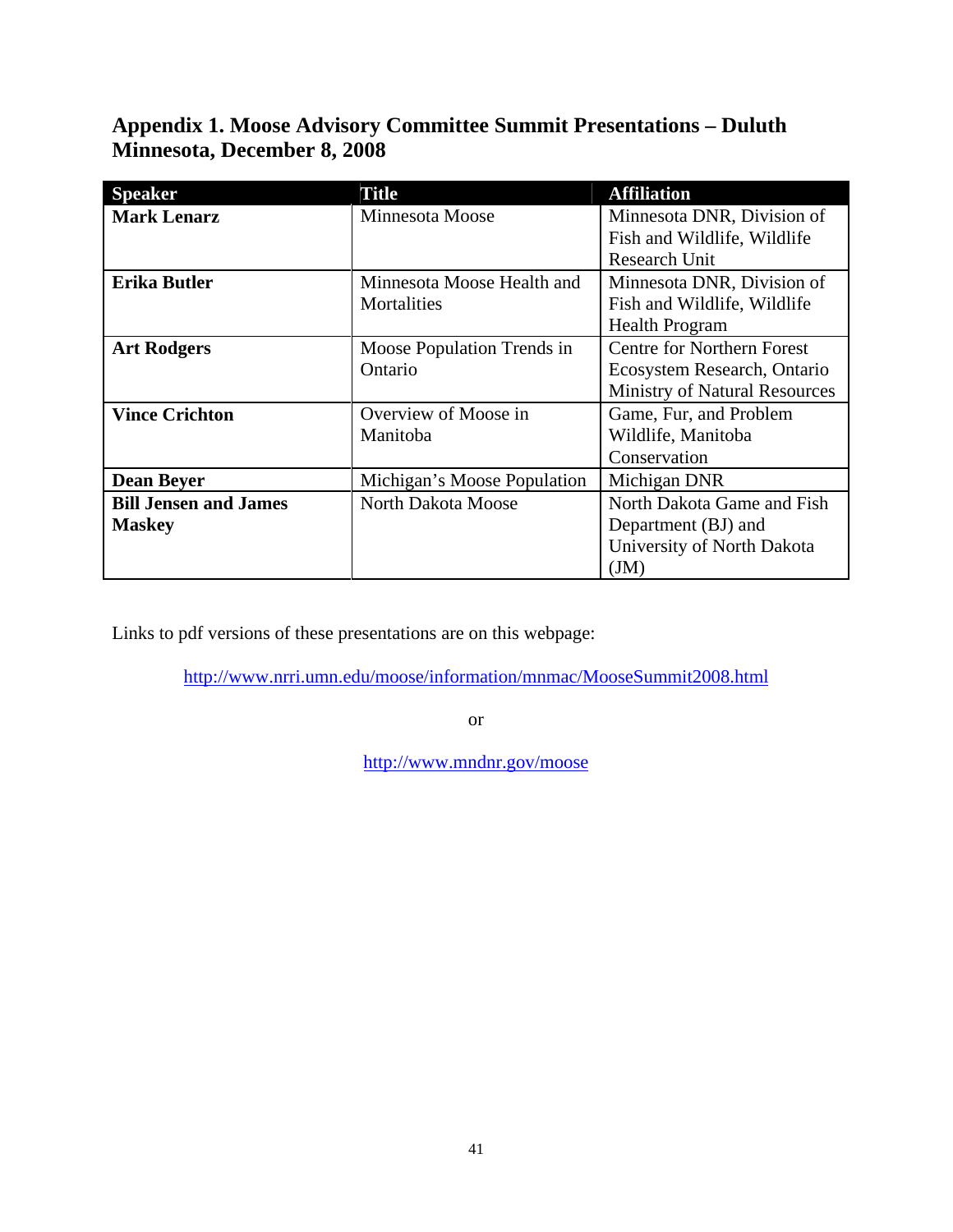# **Appendix 2. Moose Advisory Committee Meetings and Locations**

| <b>Meeting Location</b>                                 | <b>Meeting Date</b> |
|---------------------------------------------------------|---------------------|
| <b>Grand Rapids, MN</b>                                 | September 22, 2008  |
| Duluth, MN                                              | December 8-9, 2008  |
| <b>Grand Rapids, MN</b>                                 | January 26, 2009    |
| <b>Natural Resources Research Institute, Duluth, MN</b> | March 23, 2009      |
| <b>Natural Resources Research Institute, Duluth, MN</b> | April 22, 2009      |
| <b>Natural Resources Research Institute, Duluth, MN</b> | May 21, 2009        |
| Natural Resources Research Institute, Duluth, MN        | July 2, 2009        |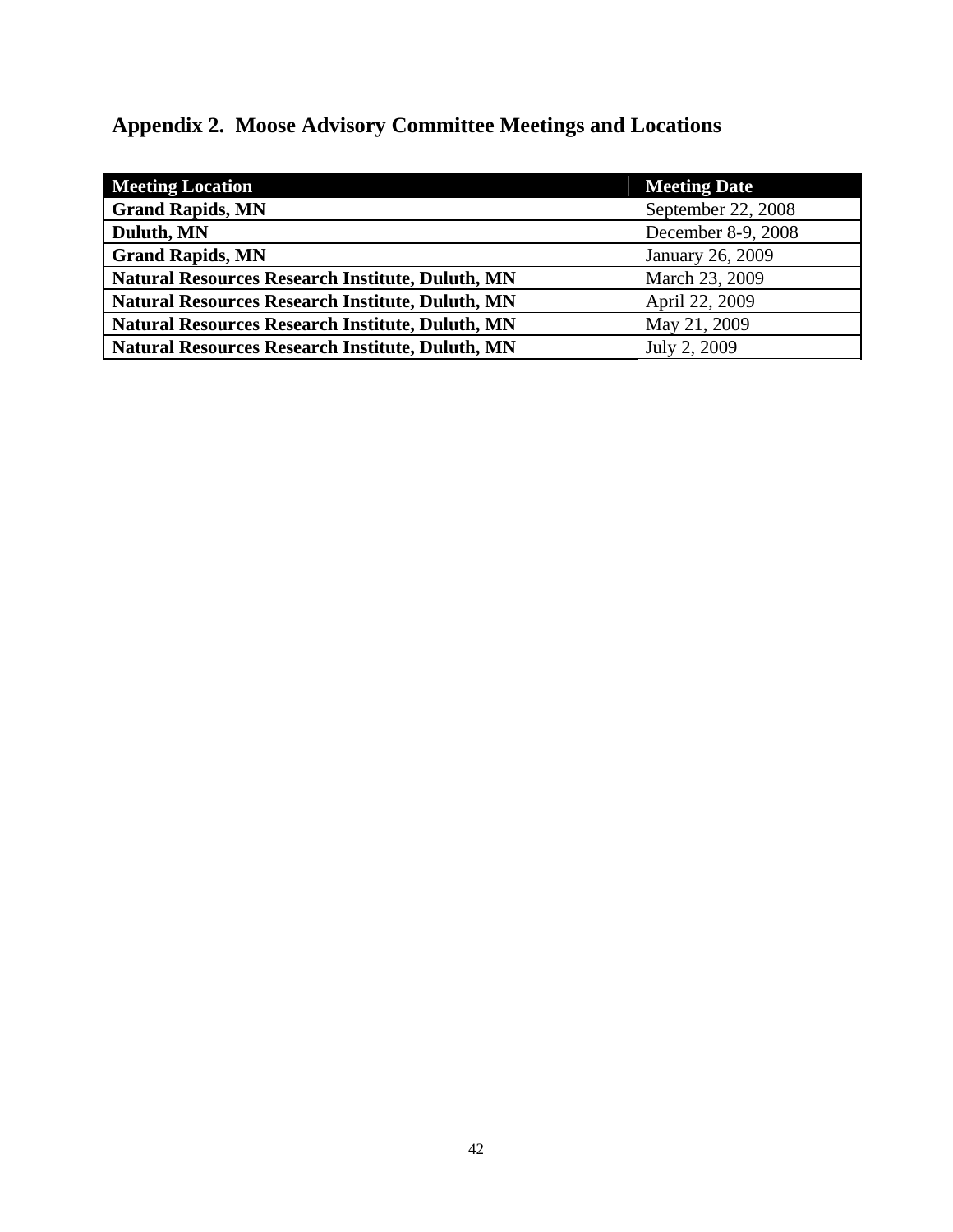### **Appendix 3. Deer management and moose interactions in northwest Minnesota**

#### **Deer Population Goal Setting**

Deer population goals for Northwestern Minnesota were established in 2005. The stakeholder team believed that overall deer populations were high and needed to be reduced throughout the area. The only exceptions were Roseau River wildlife management area (201) and Agassiz National Wildlife Refuge (203), where it was concluded that populations should be allowed to increase (Table 4, Fig. 15). It is important to note that since goals were established, permit area boundaries have been moved and areas renumbered. In addition, with the emergence of bovine tuberculosis in the area, populations have been managed aggressively and will be held below goal until the disease is eradicated.

| Permit    | 2005 pre-fawn |                                     | Pre-fawn        |
|-----------|---------------|-------------------------------------|-----------------|
| area      | $deer/mi^2$   | 2005 goal recommendations           | population goal |
| 201       | 5             | Slight increase                     | 6               |
| 202       | 9             | Stay the same to slight<br>decrease | 8               |
| 203       | 7             | Slight increase                     | 8               |
| 204       | 5             | Stay the same to slight<br>decrease | 5               |
| 206       | 6             | 25% decrease                        | 5               |
| 207       |               | 25% decrease                        | 5               |
| 208       | 4             | Stay the same to slight<br>decrease | 4               |
| 209       |               | 25% decrease                        | 5               |
| 252 (401) |               | 25% decrease                        | 1.5             |
| 254 (403) |               | 25% decrease                        | 5               |
| 255 (404) | 8             | 25% decrease                        | 6               |
| 256 (405) | 7             | 25% decrease                        | 5               |
| 257 (406) | 6             | 25% decrease                        | 5               |

Table 4. Recent deer management goals by the DNR for Northwestern Minnesota (permit areas are shown in Fig. 15).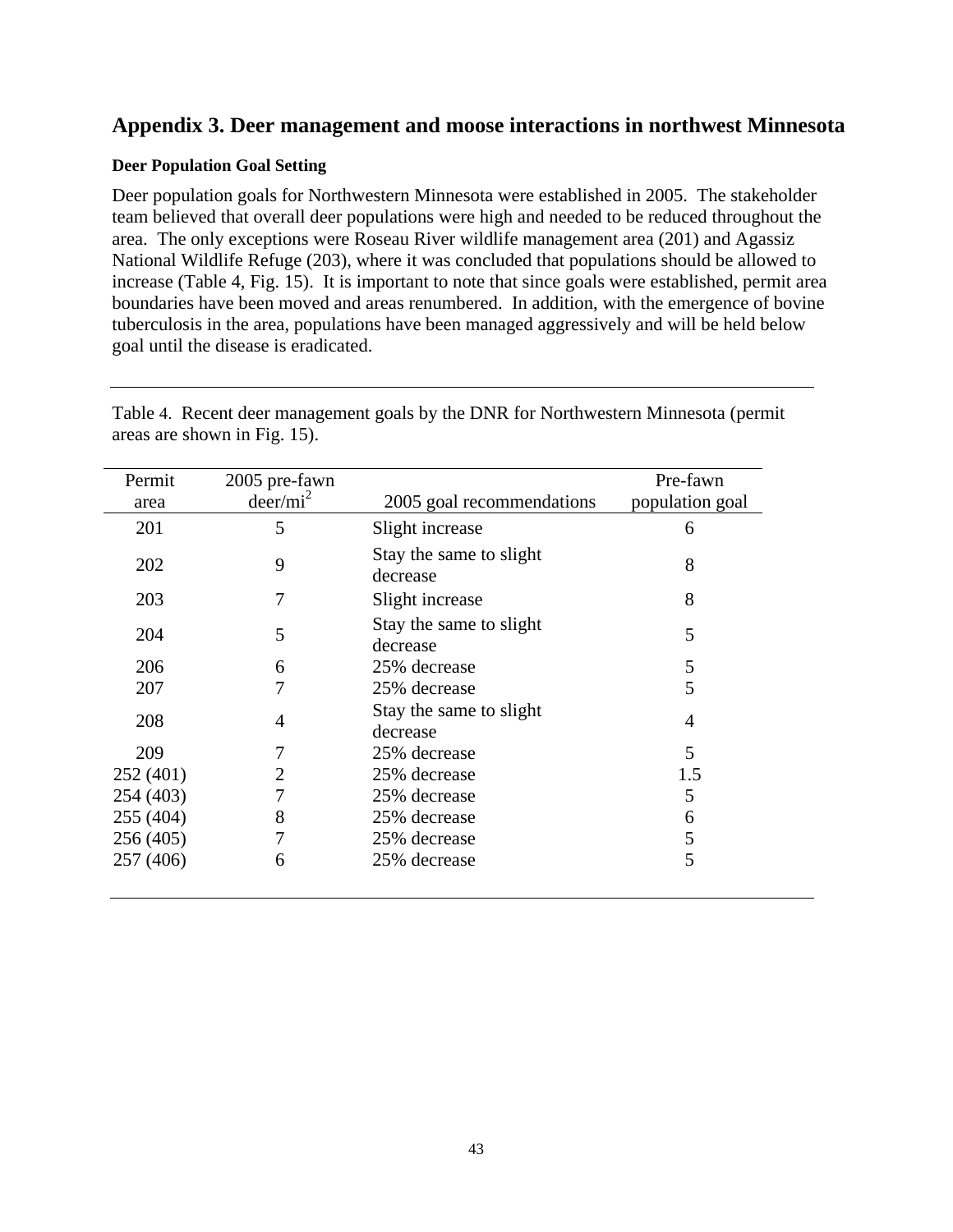Figure 15. Deer permit areas in NW Minnesota.



### **Current Population Status**

Deer harvest in NW Minnesota has generally exhibited an upward trend with an increasing proportion of the total harvest being antlerless (Fig. 16). Buck ( $n = 6,140$ ) and total harvest ( $n =$ 14,930) peaked in 2003, while antlerless harvest ( $n = 9,723$ ) peaked in 2005. Much of NW Minnesota has been designated as either 'early antlerless' or 'intensive', which are the two most aggressive deer management strategies.



Figure 16. Registered deer harvest for deer permit areas in the northwest moose range, 1997 – 2006\*

\*Permit areas were re-aligned in 2007 and thereafter harvest is not comparable to earlier data.